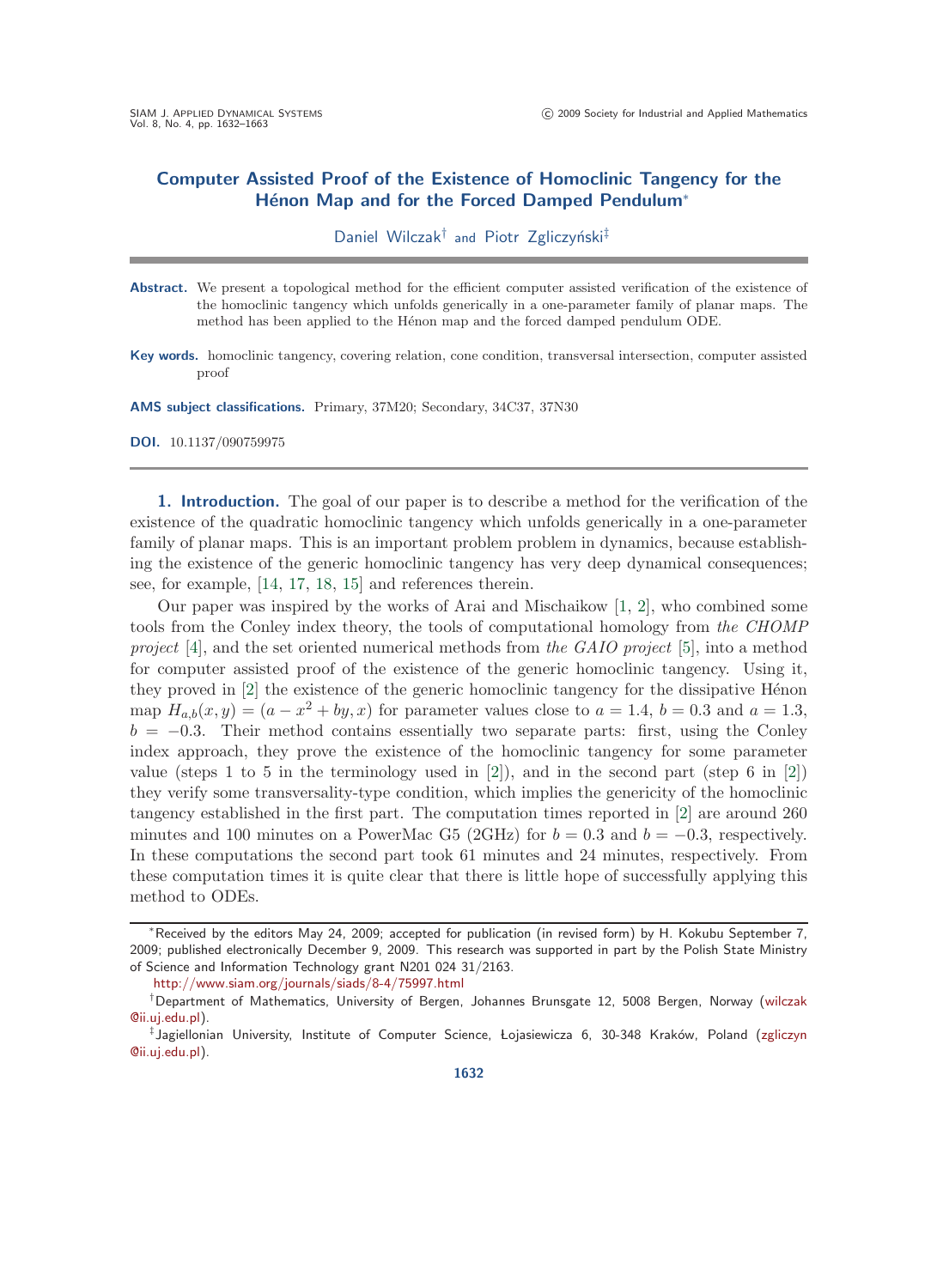## **HOMOCLINIC TANGENCIES 1633**

Our method, also topological and geometric in spirit, is based on the observation that the computations done by Arai and Mischaikow in [\[2\]](#page-31-5) in the second part of their approach should be in principle sufficient to obtain the whole result—both the existence of the homoclinic tangency and its genericity. Obviously, for this end, one should use different tools; ours are essentially those of differential topology but were developed earlier in the context of topological dynamics, such as the covering relations combined with the cone conditions; see [\[12,](#page-31-8) [22\]](#page-31-9). As a test case we give a computer assisted proof of the existence of the generic homoclinic tangency for the dissipative Hénon map with  $b = -0.3$  and  $a \approx 1.3145$  in the computation time 0.2 sec on the Intel Xeon 5160, 3GHz processor. This should be contrasted with the fact that in [\[2\]](#page-31-5) this case took around 100 minutes.

An application of our method to an ODE requires an efficient rigorous  $C^2$ -solver for ODEs. By this we mean an algorithm for rigorous integration of ODEs together with their variational equations up to the second order. Such an algorithm has been recently developed by the authors in [\[21\]](#page-31-10) and is now a part of the CAPD library [\[8\]](#page-31-11). Using this algorithm, we were able to prove the existence of the generic homoclinic tangency for the  $2\pi$ -shift along the trajectory of the periodically forced pendulum equation

$$
(1.1)\qquad \qquad \ddot{x} + \beta \dot{x} + \sin(x) = \cos(t)
$$

for  $\beta \approx 0.2471$  (see Theorem [7.1](#page-24-0) in section [7\)](#page-24-1). The computation time for this proof is 30 sec on the Intel Xeon 5160, 3GHz processor.

It should be mentioned that similar results for the Hénon map have been obtained by a complex analytic method of Fornaess and Gavosto [\[6,](#page-31-12) [7\]](#page-31-13). Compared to their method, which depends on the analyticity of maps, our method and that of Arai and Mischaikow are rather geometric and topological and are designed so that they can be applied to a wider class of maps. Essentially, we require a continuous family of  $C<sup>2</sup>$  diffeomorphisms for which we can compute the image of the maps using interval arithmetic.

The content of the paper may be briefly described as follows: in sections [2](#page-1-0) and [3,](#page-5-0) following mainly [\[2\]](#page-31-5), we give basic definitions and restate the problem of the existence of the quadratic homoclinic tangency unfolding generically as the transversality question for a dynamical system induced by the given one on the projective bundle. In section [4](#page-7-0) we discuss how this transversality problem can be solved using the covering relations linked with the cone conditions. Moreover, we derive computable estimates for the dependence on a parameter of (un)stable manifolds of the hyperbolic fixed point, which will be used later in the computer assisted proofs. In section [5](#page-10-0) we illustrate our approach on a toy example, with the intention that the reader may see and appreciate some details of the method, which are later hardly visible when we report on the computer assisted proof for the Henon map and for the forced damped pendulum in sections [6](#page-15-0) and [7,](#page-24-1) respectively.

# <span id="page-1-0"></span>**2. Homoclinic tangency and the projectivization.**

# **2.1. Invariant manifold—basic notation.**

Definition 2.1. *Consider the map*  $f : X \supset \text{dom}(f) \rightarrow X$ *. Let*  $x \in X$ *. Any sequence*  ${x_k}_{k\in I}$ *, where*  $I \subset \mathbb{Z}$  *is a set containing* 0 *and for any*  $l_1 < l_2 < l_3$  *in*  $\mathbb{Z}$  *if*  $l_1, l_3 \in I$ *, then*  $l_2 \in I$ *, such that* 

$$
x_0 = x
$$
,  $f(x_i) = x_{i+1}$  for  $i, i+1 \in I$ ,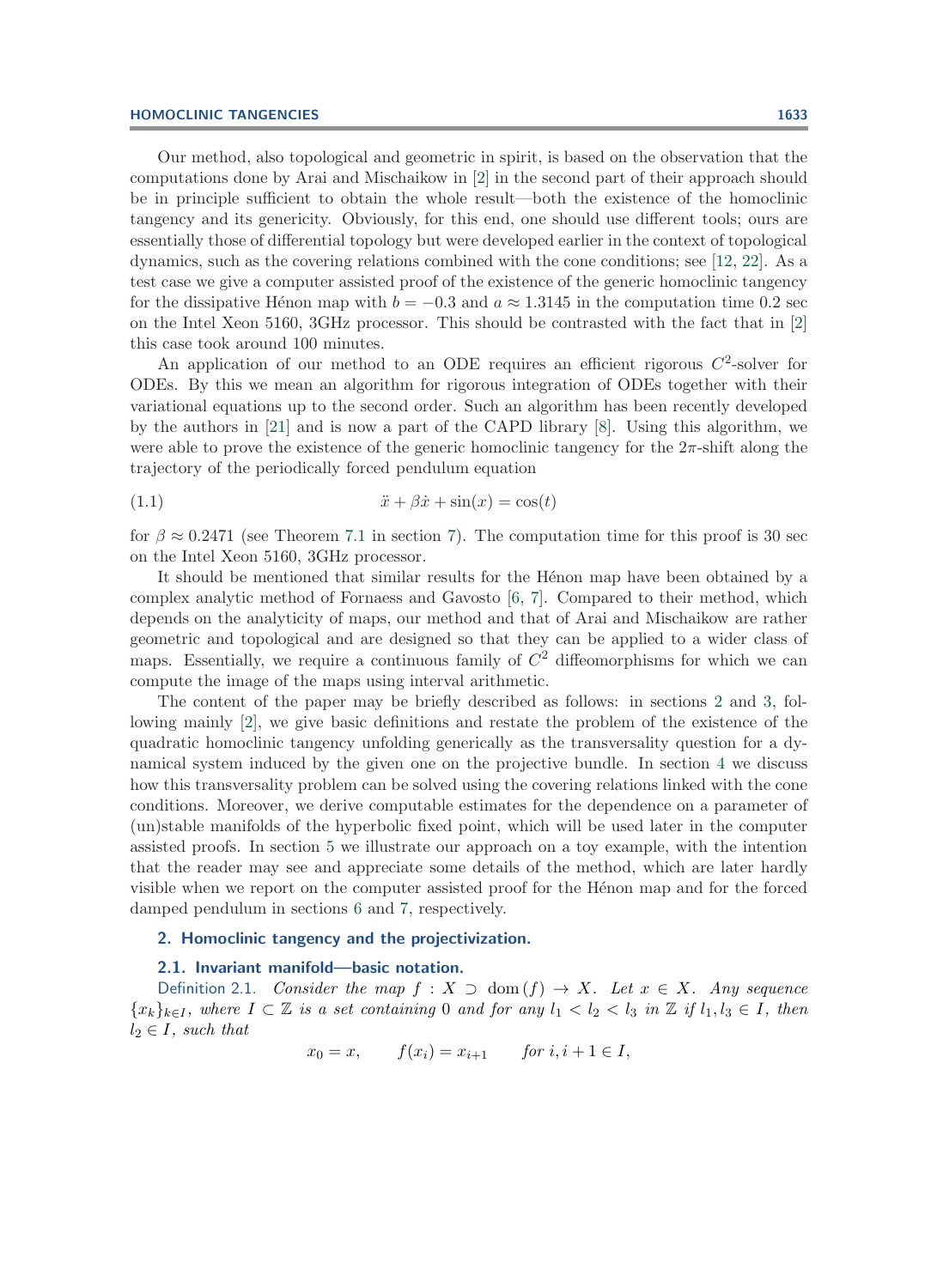*will be called an orbit through* x. If  $I = \mathbb{Z}_-$ , then we will say that  $\{x_k\}_{k \in I}$  is a full backward *orbit through* x*.*

Definition 2.2. *Let* X *be a topological space and let the map*  $f : X \supset \text{dom}(f) \rightarrow X$  *be continuous.*

*Let*  $Z \subset \mathbb{R}^n$ ,  $x_0 \in Z$ ,  $Z \subset \text{dom}(f)$ *. We define* 

$$
W_Z^s(z_0, f) = \{z \mid \forall_{n \ge 0} f^n(z) \in Z, \lim_{n \to \infty} f^n(z) = z_0\},
$$
  
\n
$$
W_Z^u(z_0, f) = \{z \mid \exists \{x_n\} \subset Z \text{ a full backward orbit through } z, \text{ such that}
$$
  
\n
$$
\lim_{n \to \infty} x_n = z_0\},
$$
  
\n
$$
W^s(z_0, f) = \{z \mid \lim_{n \to \infty} f^n(z) = z_0\},
$$
  
\n
$$
W^u(z_0, f) = \{z \mid \exists \{x_n\} \text{ a full backward orbit through } z, \text{ such that}
$$
  
\n
$$
\lim_{n \to \infty} x_n = z_0\}.
$$

*If* f is known from the context, then we will usually drop it and use  $W^s(z_0)$ ,  $W^s_Z(z_0)$ , etc., instead *instead.*

**2.2. Projectivization of the dynamics.** The notation and setting are those used in [\[2\]](#page-31-5). Let  $f: X \to X$  be a diffeomorphism of a manifold X.

Definition 2.3. *Let*  $z_0 \in X$ *. We say that*  $z_0$  *is a* hyperbolic fixed point for f iff  $f(z_0) = z_0$ *and Sp*( $Df(z_0)$ ) ∩  $S^1 = \emptyset$ *, where*  $Df(z_0)$  *is the derivative of* f *at*  $z_0$  *and Sp*(A) *denotes the spectrum of a square matrix* A*.*

We denote the tangent bundle of X by  $TX$  and the differential of f by  $Df$ . From the dynamical system  $f: X \to X$  we can derive a new dynamical system  $P f: PX \to PX$ , which is defined as follows. The space  $PX$  is the projective bundle associated to the tangent bundle of X, that is, the fiber bundle on X whose fiber over  $x \in X$  is the projective space of  $T_xX$ . That is,

$$
PX = \bigcup_{x \in X} P_x X := \bigcup_{x \in X} \{ \text{one-dimensional subspace of } T_x X \}.
$$

For a submanifold S in X by  $PS$  we will denote its projectivization, which is given by

$$
PS = \{(x, [v]) \in PX \mid x \in S, v \in T_x S \setminus \{0\}\}.
$$

It is easy to see that  $P(S)$  is a manifold and  $\dim(P(S)) = 2\dim(S) - 1$ .

Define Pf to be the map induced from Df on PX, namely,  $Pf(x,[v]) := (f(x), [Df(x)\cdot v]),$ where  $0 \neq v \in T_xX$ ,  $[v]$  is the subspace in  $T_xX$  spanned by v, and  $Df(x) : T_xX \to T_{f(x)}X$  is the derivative of f at x. The geometry of projectivization in the case of  $f : \mathbb{R}^2 \to \mathbb{R}^2$  is shown in Figure [1.](#page-3-0)

Let us identify X with the zero section of TX. We define the map  $\pi : TX \setminus X \to PX$  by  $\pi((x, v)) = (x, [v])$  for  $x \in X, v \in T_x X$ .

Let  $p \in X$  be a hyperbolic fixed point of f and let  $T_p X = \tilde{E}_p^s \oplus \tilde{E}_p^u$  be the corresponding<br>tting of the tangent space into stable and unstable subspaces for  $Df(n)$ . Define  $F^s \to$ splitting of the tangent space into stable and unstable subspaces for  $Df(p)$ . Define  $E_p^s := (\tilde{E}_p^s \setminus \{0\})$  $\pi(\tilde{E}_p^s \setminus \{0\})$  and  $E_p^u := \pi(\tilde{E}_p^u \setminus \{0\}).$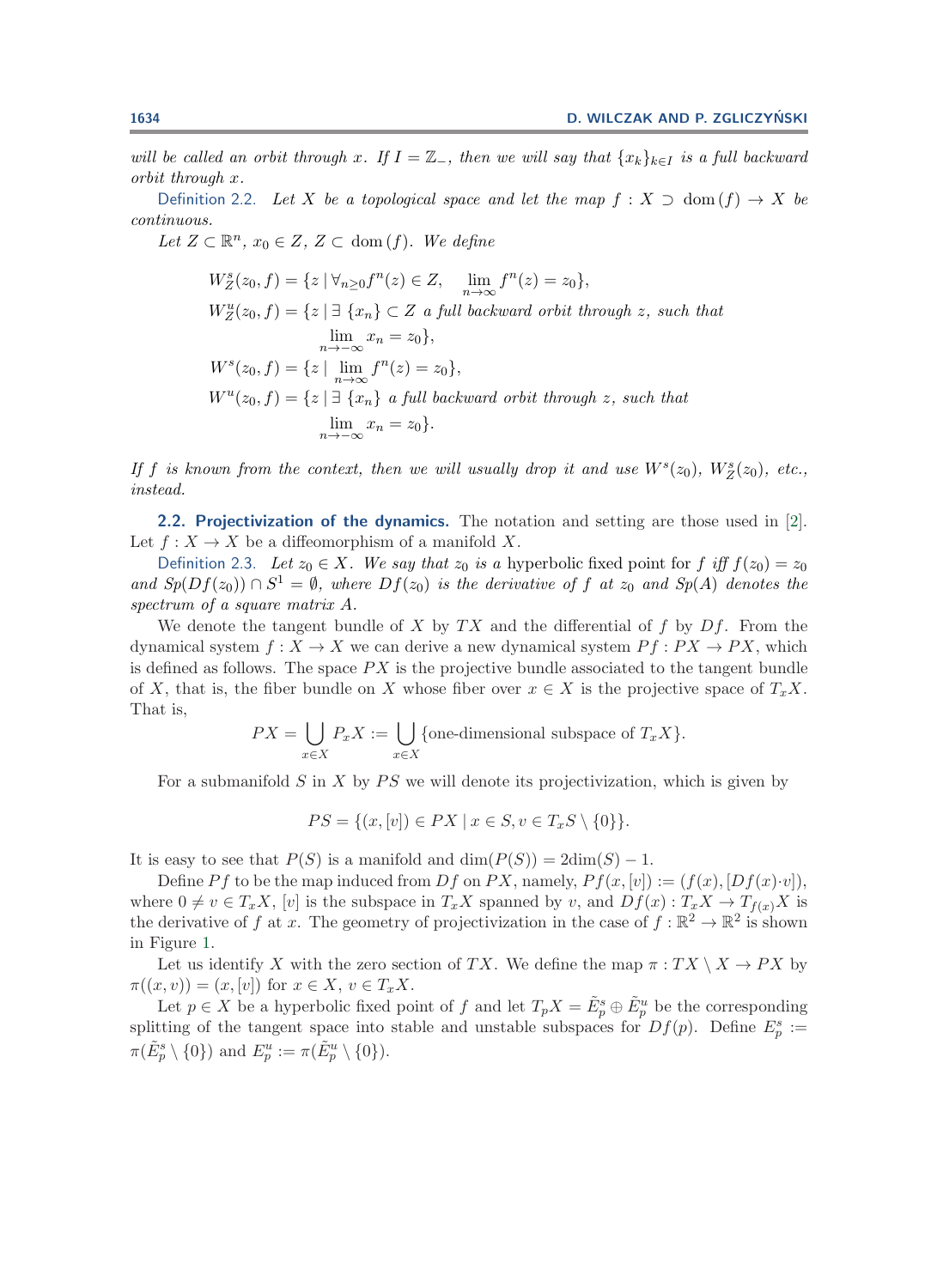

**Figure 1.** The geometry of projectivization. The map Pf maps a point x to  $f(x)$  and a subspace of  $T_xX$ spanned by u into a subspace of  $T_{f(x)}X$  spanned by  $Df(x) \cdot u$ .

## <span id="page-3-1"></span><span id="page-3-0"></span>**2.3. Dimension two.**

Theorem 2.4. Let  $f : \mathbb{R}^2 \to \mathbb{R}^2$  be a diffeomorphism and let p be a hyperbolic fixed point *with one-dimensional stable and unstable manifolds.*

*Then*

1.  $(p, E_p^u)$  *is a hyperbolic fixed point for* Pf *such that*<br> $\bullet$   $W^u((p, E^u) \cap Pf) = P(W^u(p, f)) \dim W^u(p)$ 

- - $W^u((p, E_p^u), Pf) = P(W^u(p, f)), \dim W^u((p, E_p^u), Pf) = 1,$ <br>
	  $W^s((p, E_p^u), Pf) = \{(z, [v]) \in PX \mid z \in W^s(p, f), (z, [v]) \notin P(W^s(p, f))\},\$ <br>  $\dim W^s((p, F^u), Pf) = 2$  $\dim W^s((p, E_p^u), Pf) = 2.$ <br>is a hyperholic fixed point.
- 2.  $(p, E_p^s)$  *is a hyperbolic fixed point for* P f *such that*<br>  $\bullet$   $W^s((p, F^s) \cap P^f) = P(W^s(p, f)) \dim W^s(f)$ 
	- $W^s((p, E_p^s), Pf) = P(W^s(p, f)), \dim W^s((p, E_p^s), Pf) = 1,$ <br>•  $W^u((p, E_p^s), Pf) = f(z, [u]) \subset PY \setminus z \subset W^u(p, f)$  (x [al] d
	- $W^u((p, E_p^s), Pf) = \{(z, [v]) \in PX \mid z \in W^u(p, f), (z, [v]) \notin P(W^u(p, f))\},\$ <br>dim  $W^u((p, E^s) \in Pf) = 2$  $\dim W^u((p, E_p^s), Pf) = 2.$

*Proof.* It is easy to see that the stable and unstable sets are as stated. There remains for us to show the hyperbolicity only. Consider first  $(p, E_p^u)$ . Let us change the coordinate system<br>in  $\mathbb{R}^2$  such that  $p = 0$  and  $Df(n)$  is diagonal in  $\mathbb{R}^2$  such that  $p = 0$  and  $Df(p)$  is diagonal,

$$
Df(p) = \begin{pmatrix} \lambda & 0 \\ 0 & \mu \end{pmatrix},
$$

where  $|\lambda| > 1$  and  $|\mu| < 1$ . From now on all considerations will be done in this coordinate frame.

Around  $(p, E^u(p))$  we will use the coordinate system  $\varphi : \mathbb{R}^2 \times \mathbb{R} \to P(\mathbb{R}^2)$  given by

$$
\varphi(z,v) = (z, [(1,v)]).
$$

It is easy to see that

$$
\varphi^{-1}(z, [(v_1, v_2)]) = (z, v_2/v_1).
$$

In these coordinates  $(p, E_p^u)$  is given by  $(0, 0)$ . Now we compute the linearization of  $Pf$ around  $(0,0)$ .

We have

$$
Pf(z, v) = (f(z), [Df(z) \cdot (1, v)^{T}]) = (Df(0) \cdot z + o(|z|), [Df(z) \cdot (1, v)^{T}]).
$$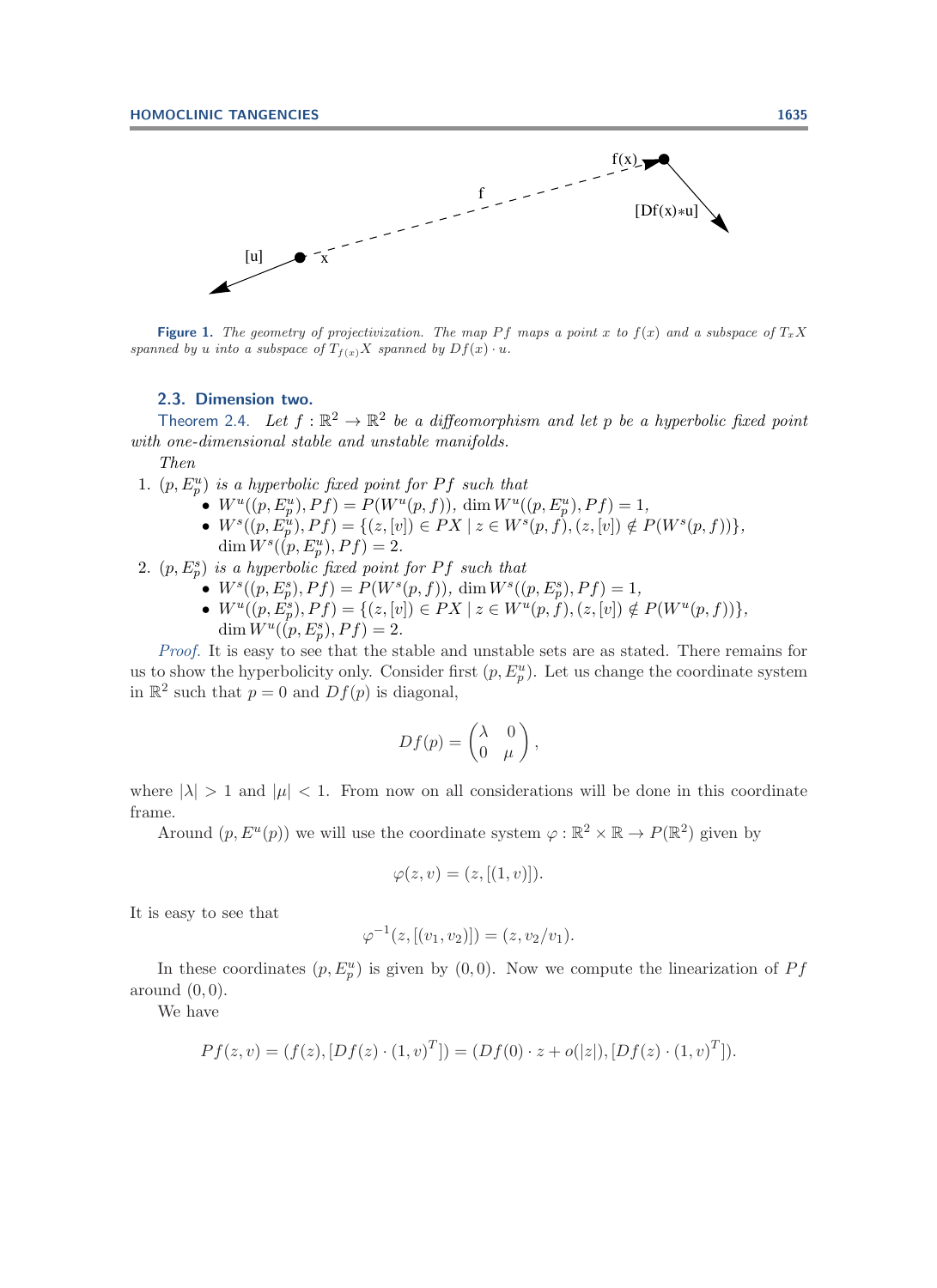Observe that

$$
Df(z) \cdot (1, v)^{T} = \begin{pmatrix} \frac{\partial f_{1}}{\partial x}(z) & \frac{\partial f_{1}}{\partial y}(z) \\ \frac{\partial f_{2}}{\partial x}(z) & \frac{\partial f_{2}}{\partial y}(z) \end{pmatrix} \cdot \begin{pmatrix} 1 \\ v \end{pmatrix} = \begin{pmatrix} \lambda & 0 \\ 0 & \mu \end{pmatrix} \cdot \begin{pmatrix} 1 \\ v \end{pmatrix} + \begin{pmatrix} \frac{\partial^{2} f_{1}}{\partial x^{2}}(0)x + \frac{\partial^{2} f_{1}}{\partial x \partial y}(0)y & \frac{\partial^{2} f_{1}}{\partial y \partial x}(0)x + \frac{\partial^{2} f_{1}}{\partial y^{2}}(0)y \\ \frac{\partial^{2} f_{2}}{\partial x^{2}}(0)x + \frac{\partial^{2} f_{2}}{\partial x \partial y}(0)y & \frac{\partial^{2} f_{2}}{\partial y \partial x}(0)x + \frac{\partial^{2} f_{2}}{\partial y^{2}}(0)y \end{pmatrix} \cdot \begin{pmatrix} 1 \\ v \end{pmatrix} + o(z) \cdot \begin{pmatrix} 1 \\ v \end{pmatrix} = \begin{pmatrix} \lambda + O(|(z, v)|) \\ \mu v + \frac{\partial^{2} f_{2}}{\partial x^{2}}(0)x + \frac{\partial^{2} f_{2}}{\partial x \partial y}(0)y + o(|(z, v)|) \end{pmatrix}.
$$

Now we have to divide the second component of the above vector by the first one. Therefore,

$$
v_2/v_1 = \left(\mu v + \frac{\partial^2 f_2}{\partial x^2}(0)x + \frac{\partial^2 f_2}{\partial x \partial y}(0)y + o(|(z, v)|)\right) \cdot \lambda^{-1}(1 + O(|(z, v)|))
$$
  
=  $\frac{\mu}{\lambda}v + \frac{1}{\lambda}\frac{\partial^2 f_2}{\partial x^2}(0)x + \frac{1}{\lambda}\frac{\partial^2 f_2}{\partial x \partial y}(0)y + o(|(z, v)|).$ 

We have proved that the linearization of  $Pf$  at  $p = (0,0)$  has the following form:

$$
DPf(p, E_p^u) = \begin{pmatrix} \lambda & 0 & 0 \\ 0 & \mu & 0 \\ \frac{1}{\lambda} \frac{\partial^2 f_2}{\partial x^2}(0) & \frac{1}{\lambda} \frac{\partial^2 f_2}{\partial x \partial y}(0) & \frac{\mu}{\lambda} \end{pmatrix}.
$$

Hence we see that  $(p, E_p^u)$  is a hyperbolic fixed point for  $Pf$  with one-dimensional unstable<br>and two dimensional stable manifolds and two-dimensional stable manifolds.

Let us consider now  $(p, E_p^s)$ . This time we will use the coordinate system  $\varphi : \mathbb{R}^2 \times \mathbb{R} \to$ <br> $\varphi^2$  given by  $P(\mathbb{R}^2)$  given by

$$
\varphi(z,v) = (z, [(v,1)]).
$$

It is easy to see that

$$
\varphi^{-1}(z, [(v_1, v_2)]) = (z, v_1/v_2).
$$

Similar computations lead to the following formula for the linearization of  $Pf$  at  $(p, E_p^s)$ :

$$
DPf(p, E_p^s) = \begin{pmatrix} \lambda & 0 & 0 \\ 0 & \mu & 0 \\ \frac{1}{\mu} \frac{\partial^2 f_1}{\partial x \partial y}(0) & \frac{1}{\mu} \frac{\partial^2 f_1}{\partial y^2}(0) & \frac{\lambda}{\mu} \end{pmatrix}.
$$

From Theorem [2.4](#page-3-1) we obtain the following remark.

Remark 2.5. If f is as in Theorem [2.4](#page-3-1) and  $W^s(p, f)$  and  $W^u(p, f)$  have a nonempty inter*section, then*

- *if*  $W^s(p, f)$  *and*  $W^u(p, f)$  *are tangent, then we obtain a heteroclinic connection from*  $(p, E_p^u)$  to  $(p, E_p^s)$ ;<br>*if*  $W^s(p, f)$  and W
- *if*  $W^s(p, f)$  and  $W^u(p, f)$  intersect transversally, then we obtain a homoclinic connec*tion from*  $(p, E_p^u)$  *to*  $(p, E_p^u)$ *.*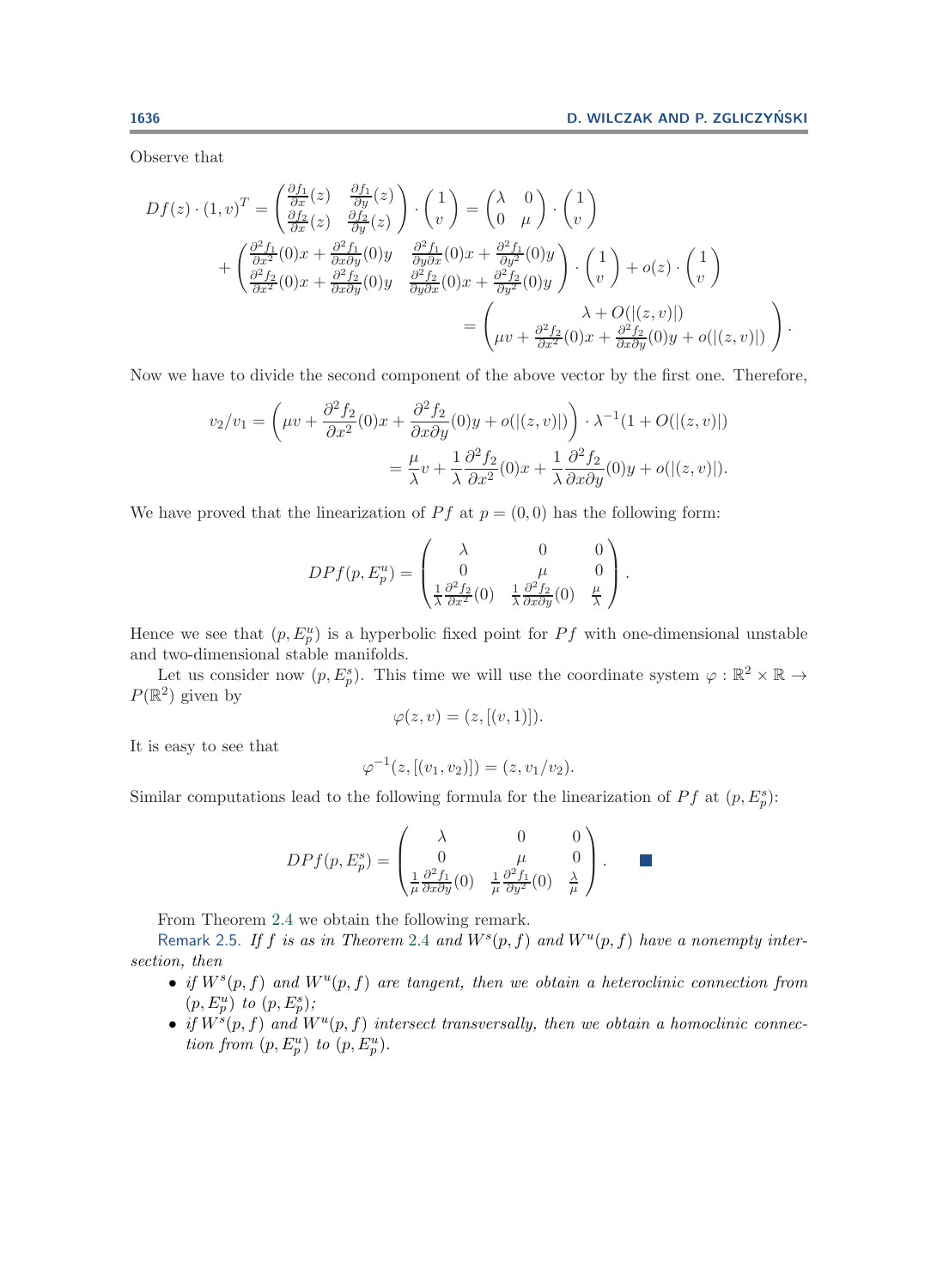<span id="page-5-0"></span>**3. Generic unfolding of quadratic tangency as the transversality question.** We assume that we have two curves in  $\mathbb{R}^2$  depending on some parameter a and given by  $u(a, t) =$  $(f_1(a, t), f_2(a, t))$  and  $s(a, t)=(g_1(a, t), g_2(a, t))$ . We are interested in establishing conditions, which will imply the existence of the generic unfolding of the quadratic tangency between them. Our goal is to formulate such conditions as the transversality question. This is Theorem 2.1 from [\[2\]](#page-31-5), where it was stated without proof.

<span id="page-5-1"></span>Definition 3.1 (see [\[14,](#page-31-0) section 3.1]). *Let*  $I, J, Z \subset \mathbb{R}$  *be intervals. Let*  $u_{\mu} \colon I \to \mathbb{R}^2$  *and*  $s_{\mu}: J \to \mathbb{R}^{2}$  for  $\mu \in Z$  be two smooth curves depending on  $\mu$  in the smooth way, such that  $u_{\mu_0}(t_u) = s_{\mu_0}(t_s) = q_0$  *and u and s are tangent at*  $q_0$ *.* 

*Assume there exist*  $\mu$ -dependent coordinates in a neighborhood of q for  $\mu$  close to  $\mu_0$ , such *that in these coordinates we can use*  $x_1$  *(the first coordinate) as the parameter of our curves and the following hold:*

(3.1) 
$$
s_{\mu}(x_1) = (x_1, 0), u_{\mu}(x_1) = (x_1, ax_1^2 + b(\mu - \mu_0)),
$$

*where*  $a \neq 0, b \neq 0$ . Then we say that the quadratic tangency of u and s unfolds generically.

Remark 3.2. *It is easy to see that in the above definition we can exchange the role of curves* u and s using the coordinate transformation given by  $\phi_{\mu}(x_1, x_2) = (x_1, x_2 - ax_1^2 - b(\mu - \mu_0))$ .<br>
Remark 2.2 In the content of Definition 2.1 if  $\psi(x_1) = \psi(x_2)$ , then instead of (2.1)

Remark 3.3. In the context of Definition [3.1](#page-5-1), if  $u_{\mu}(x_1) = g(\mu, x_1)$ , then instead of [\(3.1\)](#page-5-2) it *is enough to require*

<span id="page-5-3"></span><span id="page-5-2"></span>
$$
g(\mu_0, 0) = 0, \quad \frac{\partial g}{\partial x_1}(\mu_0, 0) = 0,
$$
  

$$
\frac{\partial g}{\partial \mu}(\mu_0, 0) \neq 0, \quad \frac{\partial^2 g}{\partial x_1^2}(\mu_0, 0) \neq 0.
$$

The proof of Remark [3.3](#page-5-3) will be given in Appendix [A.](#page-29-0)

<span id="page-5-4"></span>Theorem 3.4. Let  $\Lambda \subset \mathbb{R}$  *be an interval.* Let  $u : \Lambda \times \mathbb{R} \to \mathbb{R}^2$  *and*  $s : \Lambda \times \mathbb{R} \to \mathbb{R}^2$  *be two*  $C^2$ -curves depending on parameter  $a \in \Lambda$ . Let  $a_0 \in \Lambda$  be a parameter at which curves  $u_a$  and <sup>s</sup>a *are tangent.*

*These curves have a quadratic tangency at a<sub>0</sub> which unfolds generically iff there exist*  $t_u, t_s \in \mathbb{R}$ , such that surfaces

$$
E(u), E(s) : \Lambda \times \mathbb{R} \to \mathbb{R}^3 \times R\mathbb{P}^1
$$

*given by*

$$
E(u)(a,t) = \left(a, u(a,t), \left[\frac{\partial u}{\partial t}(a,t)\right]\right),
$$
  

$$
E(s)(a,t) = \left(a, s(a,t), \left[\frac{\partial s}{\partial t}(a,t)\right]\right)
$$

<span id="page-5-5"></span>*intersect transversally at the point*  $E(u)(a_0, t_u) = E(s)(a_0, t_s)$ .

Before the proof we need one lemma.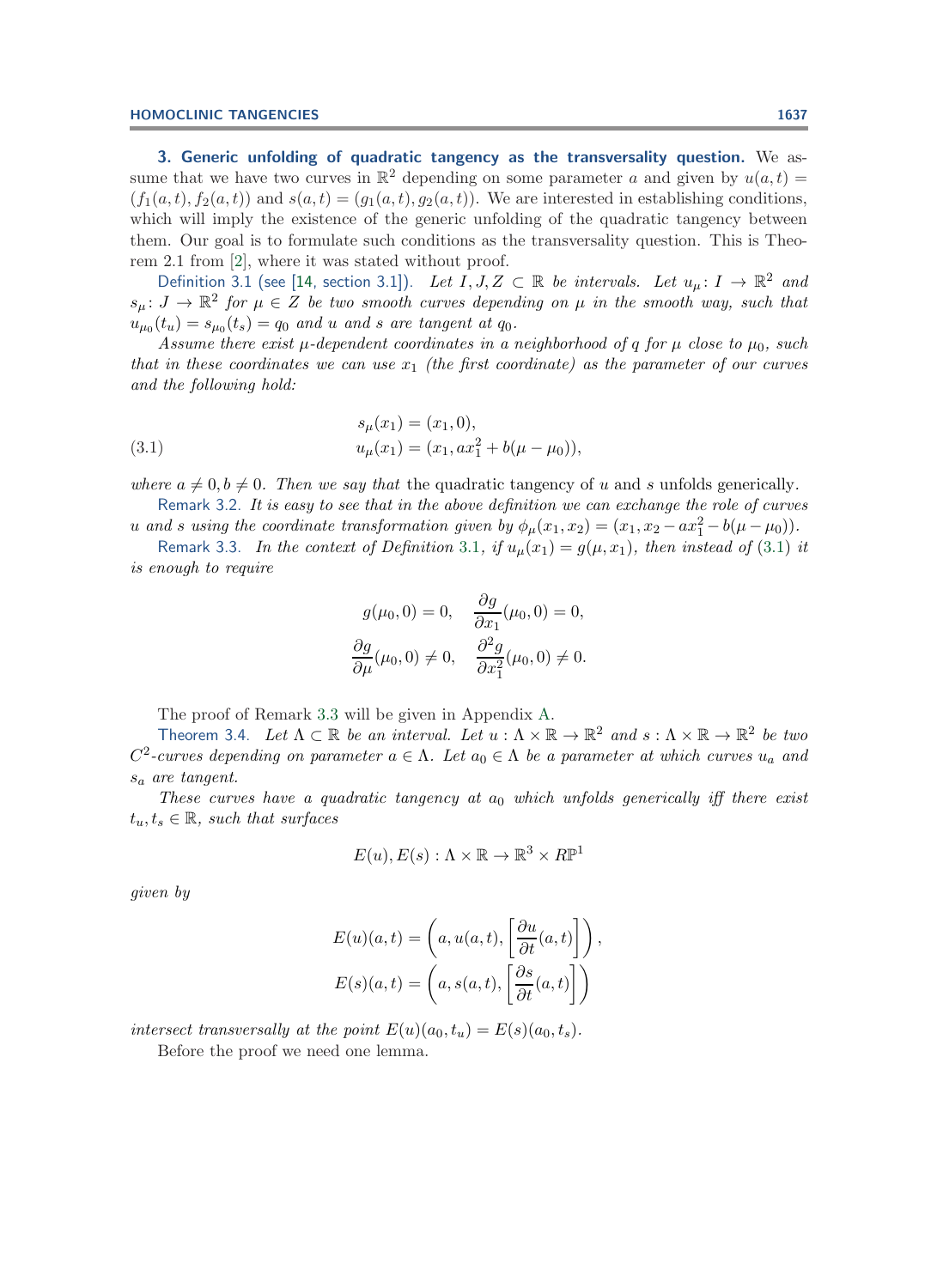Lemma 3.5. *Let*  $s = (s_1, s_2) : \Lambda \times \mathbb{R} \to \mathbb{R}^2$  *be a*  $C^2$ -map, such that  $\frac{\partial s_1}{\partial t}(a_0, t_0) \neq 0$  for *some*  $(a_0, t_0)$ *.* 

*Then there exist a neighborhood*  $\Lambda'$  *of*  $a_0$ *, an open set* V*, such that*  $s(a_0, t_0) \in V$ *, and* a-dependent coordinates on V for  $a \in \Lambda'$ , i.e.,  $\phi_a: V \to \mathbb{R}^2$  for  $a \in \Lambda'$ , such that after a<br>cuitable measure atomization in these near coordinates the manning a hos locally the following *suitable reparameterization in these new coordinates the mapping* s *has locally the following form:*

$$
s(a,t) = (t,0).
$$

*Proof.* Let us denote by  $(x, y)$  coordinates in  $\mathbb{R}^2$ . By taking a suitable parameterization and shifting the coordinates' origin and permuting, if necessary, the coordinates in  $\mathbb{R}^2$ , we can assume that  $t_0 = 0$ ,  $s(a_0, 0) = 0$ , and  $\frac{\partial s_1}{\partial t}(a_0, 0) > 0$ . We can locally (in a suitable open set  $U$ ) use x as the parameter of a curve  $s(a_0, 0)$  for  $a \in \tilde{\Lambda} \subset \Lambda$ . Therefore, we have U) use x as the parameter of a curve  $s(a, \cdot)$  for  $a \in \tilde{\Lambda} \subset \Lambda$ . Therefore, we have

$$
s(a,t) = (t, s_2(a,t)).
$$

Consider the map  $\varphi : \tilde{\Lambda} \times U \to \tilde{\Lambda} \times \mathbb{R}^2$  given by

$$
\varphi(a,x,y)=(a,x,y-s_2(a,x)).
$$

We have

$$
D\varphi(a,x,y) = \begin{bmatrix} 1 & 0 & 0 \\ 0 & 1 & 0 \\ -\frac{\partial s_2}{\partial a}(a,x) & -\frac{\partial s_2}{\partial x}(a,x) & 1 \end{bmatrix}.
$$

Therefore,  $\varphi$  is a local diffeomorphism. Let open sets  $\Lambda', V$  be such that  $\varphi : \Lambda' \times V \to \Lambda' \times \mathbb{R}^2$ is a diffeomorphism on the image and  $(a_0, 0) \in \Lambda' \times V$ . The a-dependent coordinates on V are given by  $\phi_a(x, y) = \varphi(a, x, y)$ .

It is easy to see that in the new coordinates given by  $\phi_a$  the curve s has the following form:

$$
s(a,t) = (t,0). \qquad \blacksquare
$$

*Proof of Theorem* [3.4.](#page-5-4) By Lemma [3.5](#page-5-5) we can assume that the curve s is given by

$$
s(a,t) = (t,0).
$$

Observe that the transversality implies that in the neighborhood of the intersection point the curve u can be represented as

<span id="page-6-0"></span>
$$
u(a,t) = (t, g_2(a,t)),
$$

where  $q_2$  satisfies the following conditions:

(3.2) 
$$
g_2(a_0, 0) = 0, \quad \frac{\partial g_2}{\partial t}(a_0, 0) = 0.
$$

Now we will prove that the transversality of  $E(u)$  and  $E(s)$  is equivalent to

$$
\frac{\partial g_2}{\partial a}(a_0, 0) \neq 0, \n\frac{\partial^2 g_2}{\partial t^2}(a_0, 0) \neq 0.
$$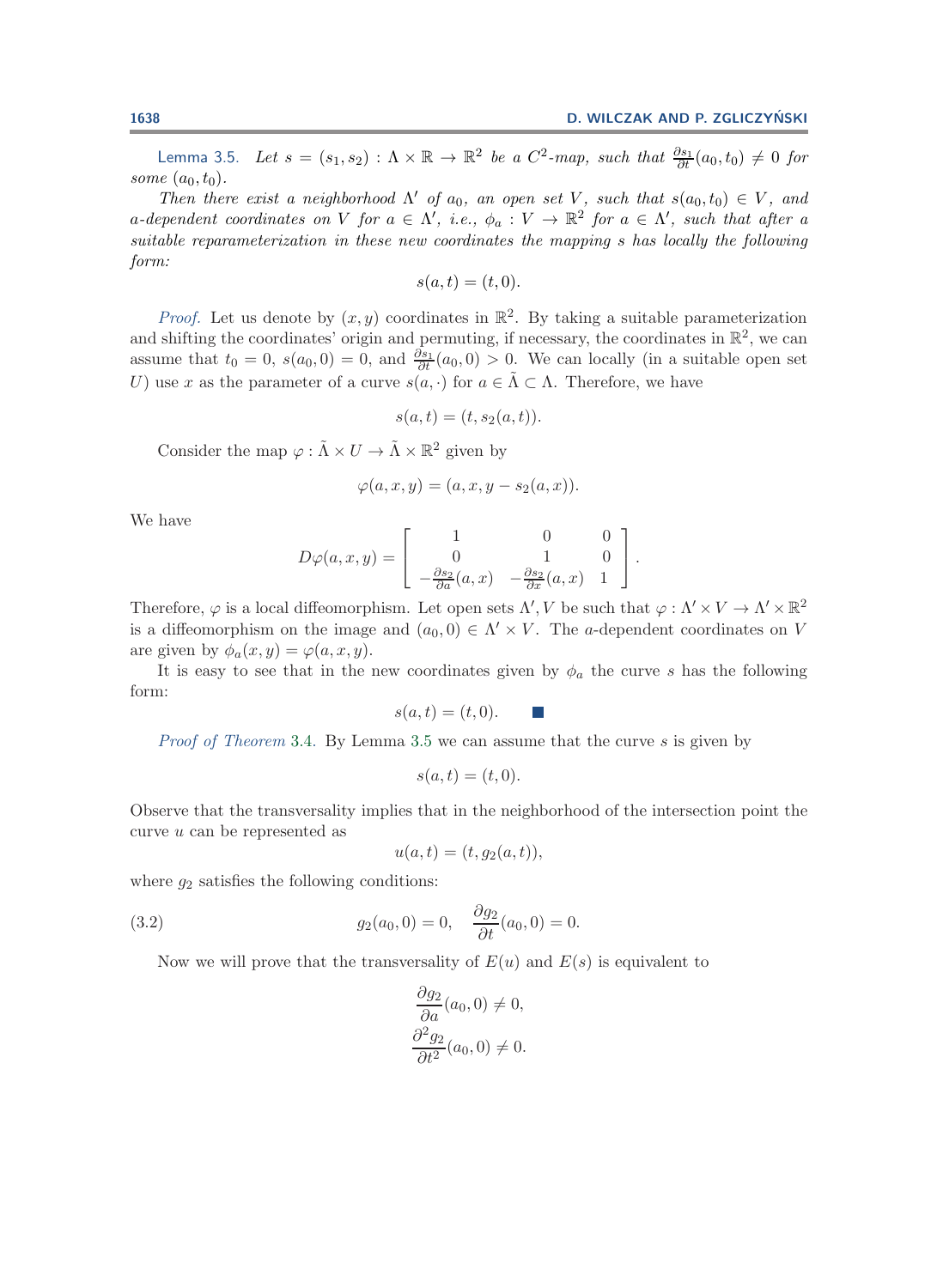Observe that from Remark [3.3](#page-5-3) it follows that the above conditions together with [\(3.2\)](#page-6-0) are equivalent to the generic unfolding of the quadratic tangency.

Observe that  $\frac{\partial s}{\partial t}(a,t) = (1,0)$  and  $\frac{\partial u}{\partial t}(a_0,t=0) = (1,0)$ ; therefore, in the neighborhood of  $\left[\frac{\partial s}{\partial t}(a, t)\right]$  we can use the second coordinate as a chart map in  $R\mathbb{P}^1$ .<br>In these coordinates we have

In these coordinates we have

$$
E(s)(a,t) = (a, t, 0, 0)^T,
$$
  
\n
$$
E(u)(a,t) = \left(a, t, g_2(a,t), \frac{\partial g_2}{\partial t}(a,t)\right)^T.
$$

We have

$$
T_{E(s)(a_0,t=0)} = \text{span}\begin{pmatrix} 1 & 0 \\ 0 & 1 \\ 0 & 0 \\ 0 & 0 \end{pmatrix}
$$

and

$$
T_{E(u)(a_0,t=0)} = \text{span}\begin{pmatrix} 1 & 0 \\ 0 & 1 \\ \frac{\partial g_2}{\partial a}(a_0,0) & \frac{\partial g_2}{\partial t}(a_0,0) \\ \frac{\partial^2 g_2}{\partial t \partial a}(a_0,0) & \frac{\partial^2 g_2}{\partial t^2}(a_0,0) \end{pmatrix}.
$$

From [\(3.2\)](#page-6-0) it follows that the transversality question is equivalent to the following determinant being nonzero:

$$
\det \begin{pmatrix} 1 & 0 & 1 & 0 \\ 0 & 1 & 0 & 1 \\ 0 & 0 & \frac{\partial g_2}{\partial a}(a_0, 0) & 0 \\ 0 & 0 & \frac{\partial^2 g_2}{\partial t \partial a}(a_0, 0) & \frac{\partial^2 g_2}{\partial t^2}(a_0, 0) \end{pmatrix} = \frac{\partial g_2}{\partial a}(a_0, 0) \cdot \frac{\partial^2 g_2}{\partial t^2}(a_0, 0).
$$

<span id="page-7-0"></span>This finishes the proof.

**4. How to prove the homoclinic tangency using the covering relations and the cone conditions?.** We assume that the reader is familiar with the following notions: h-sets, covering relations, cone conditions, and horizontal and vertical disks as defined in [\[12,](#page-31-8) [22\]](#page-31-9).

We consider a planar map  $f_a : \mathbb{R}^2 \supset \text{dom}(f) \to \mathbb{R}^2$  depending on the parameter a, which has a hyperbolic fixed point  $p_a$  with one-dimensional unstable and stable manifolds. Hence according to the setting from section [2](#page-1-0) we will work in four-dimensional space, using coordinates  $(a, x, y, v)$ , where a is the parameter,  $(x, y) \in \mathbb{R}^2$ , and v represents points in  $P(T_{(x,y)}\mathbb{R}^2)$ , which we will call the *tangential* coordinate. We have the map (we abuse the notation for  $P f$ )

<span id="page-7-1"></span>
$$
Pf(a, x, y, v) = (a, Pf(x, y, v)).
$$

In our method we need the following ingredients:

- the chain of covering relations
	- $(4.1)$  $\stackrel{p}{\Longrightarrow} N_1 \stackrel{p}{\Longrightarrow} \cdots \stackrel{p}{\Longrightarrow} N_k,$

such that the cone conditions are satisfied,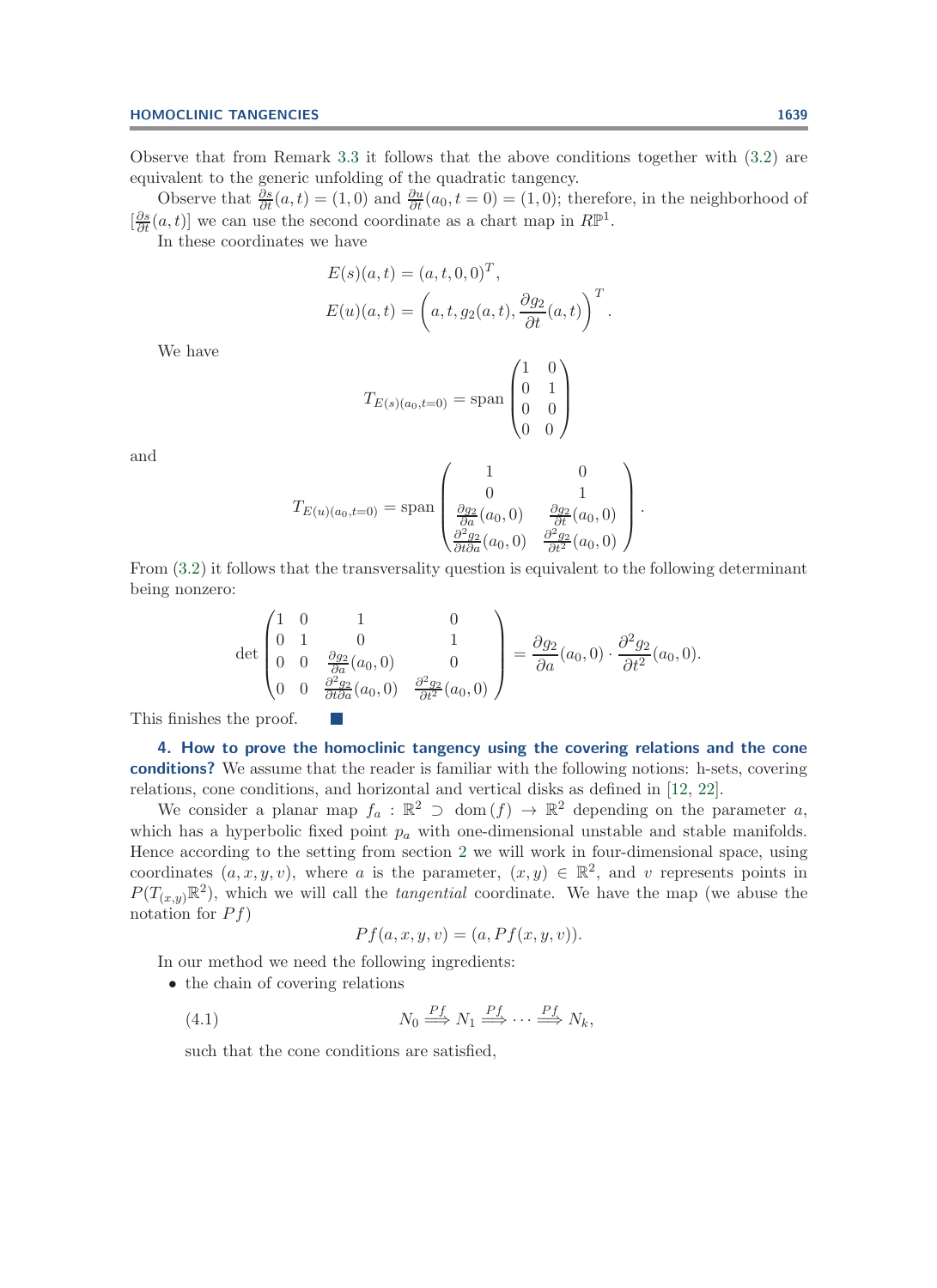- $(a, W^u((p_a, E^u_{p_a}), Pf_a))$  as the horizontal disk in  $N_0$  satisfying the cone conditions,
- $(a, W<sup>s</sup>((p_a, E^s_{p_a}), Pf_a))$  as the vertical disk in  $N_k$  satisfying the cone conditions.

If the above conditions are satisfied, then from [\[22,](#page-31-9) Theorem 7] it follows that  $(a, W^u((p_a, E^u_{pa}), Pf_a))$  contains a horizontal disk satisfying the cone conditions in  $N_k$ . Hence<br> $(a, W^u((p_a, E^u), Pf_a))$  and  $(a, W^s((p_a, E^s), Pf_a))$  intersect transversally in  $N_t$ , which by  $(a, W^u((p_a, E^u_{pa}), Pf_a))$  and  $(a, W^s((p_a, E^s_{pa}), Pf_a))$  intersect transversally in  $N_k$ , which by<br>Theorem 3.4 implies that sets  $W^u((p_a, E^u) \cap Pf_a)$  and  $W^s((p_a, E^s) \cap Pf_a)$  have a quadratic Theorem [3.4](#page-5-4) implies that sets  $W^u((p_a, E^u_{p_a}), Pf_a)$  and  $W^s((p_a, E^s_{p_a}), Pf_a)$  have a quadratic tangency which unfolds congrically tangency which unfolds generically.

Since the parameter  $a$  is not changing under  $Pf$ , apparently there is a problem with the realization of the above scenario, because the covering relations together with the cone conditions imply the hyperbolicity. The essential point is that this remark is valid for closed loops of covering relations, but in our setting we just want a chain of covering relations going from one part of our phase space to another. While constructing such a chain we will arbitrarily decide whether we treat the parameter as the "unstable" or "stable" direction by simply adjusting the sizes of the h-sets in a-direction.

To make our scheme working we need the following:

- We need to set the dimensions u, s in our h-sets  $N_i$  to be equal to 2, because this is the dimension of  $(a, W^u((p_a, E^u_{p_a}), Pf_a))$  and  $(a, W^s((p_a, E^s_{p_a}), Pf_a)).$ <br> $(a, W^u((p_a, E^u), Pf_a))$  should be a horizontal disk in  $N_c$ ; honce we a
- $(a, W^u((p_a, E^u_a), Pf_a))$  should be a horizontal disk in  $N_0$ ; hence we should treat a as one of the unstable directions.
- $(a, W<sup>s</sup>((p<sub>a</sub>, E<sub>p<sub>a</sub><sup>s</sup>), Pf<sub>a</sub>))</sub>$  should be a vertical disk in  $N<sub>k</sub>$ ; hence we should treat a as one of the stable directions of the stable directions.

<span id="page-8-2"></span>**4.1. The Lipschitz dependence of stable and unstable manifolds on parameters.** We need to prove that  $(a, W^u((p, E_p^u), Pf_a))$  is a horizontal disk in a suitable h-set  $N_0$ ; this requires<br>at loss the Linschitz dependence on a of the invariant manifold. In [22, sec. 8, 2] the Linschitz at least the Lipschitz dependence on a of the invariant manifold. In [\[22,](#page-31-9) sec. 8.2] the Lipschitz dependence of (un)stable manifolds with respect to parameters with explicit and computable constants was discussed with an eye toward the computer assisted proofs. Here we will just recall these results and refine some estimates given there.

We will be using the norms for quadratic forms (identified in what follows with symmetric matrices) which are defined by

<span id="page-8-0"></span>
$$
|B(u, v)| \leq ||B|| ||u|| ||v||.
$$

For the Euclidean norm we have

 $||B|| = \max{ |s| | s \text{ in an eigenvalue of } B }$ .

<span id="page-8-1"></span>Theorem 4.1. *Assume that*  $(N, Q)$  *is an h-set in*  $\mathbb{R}^{u+s}$  *with cones and*  $f_{\lambda}: \mathbb{R}^{u+s} \to \mathbb{R}^{u+s}$  *with*  $\lambda \in C$ *, where C is a compact interval in the parameter space and Q has the form*  $Q(x, y) = \alpha(x) - \beta(y) = \sum_{i=1}^{u} a_i x_i^2 - \sum_{i=1}^{s} a_{i+u} y_i^2.$ 

- 1. Assume that for the covering relation  $N \stackrel{f_{\lambda}}{\Longrightarrow} N$  the cone condition is satisfied for all  $\lambda \in C$ .
- 2. Let  $\epsilon > 0$  and  $A > 0$  be such that for all  $\lambda \in C$  and  $z_1, z_2 \in N$  the following holds:
	- (4.2)  $Q(f_{\lambda}(z_1) f_{\lambda}(z_2)) (1 + \epsilon)Q(z_1 z_2) \ge A(z_1 z_2)^2$ .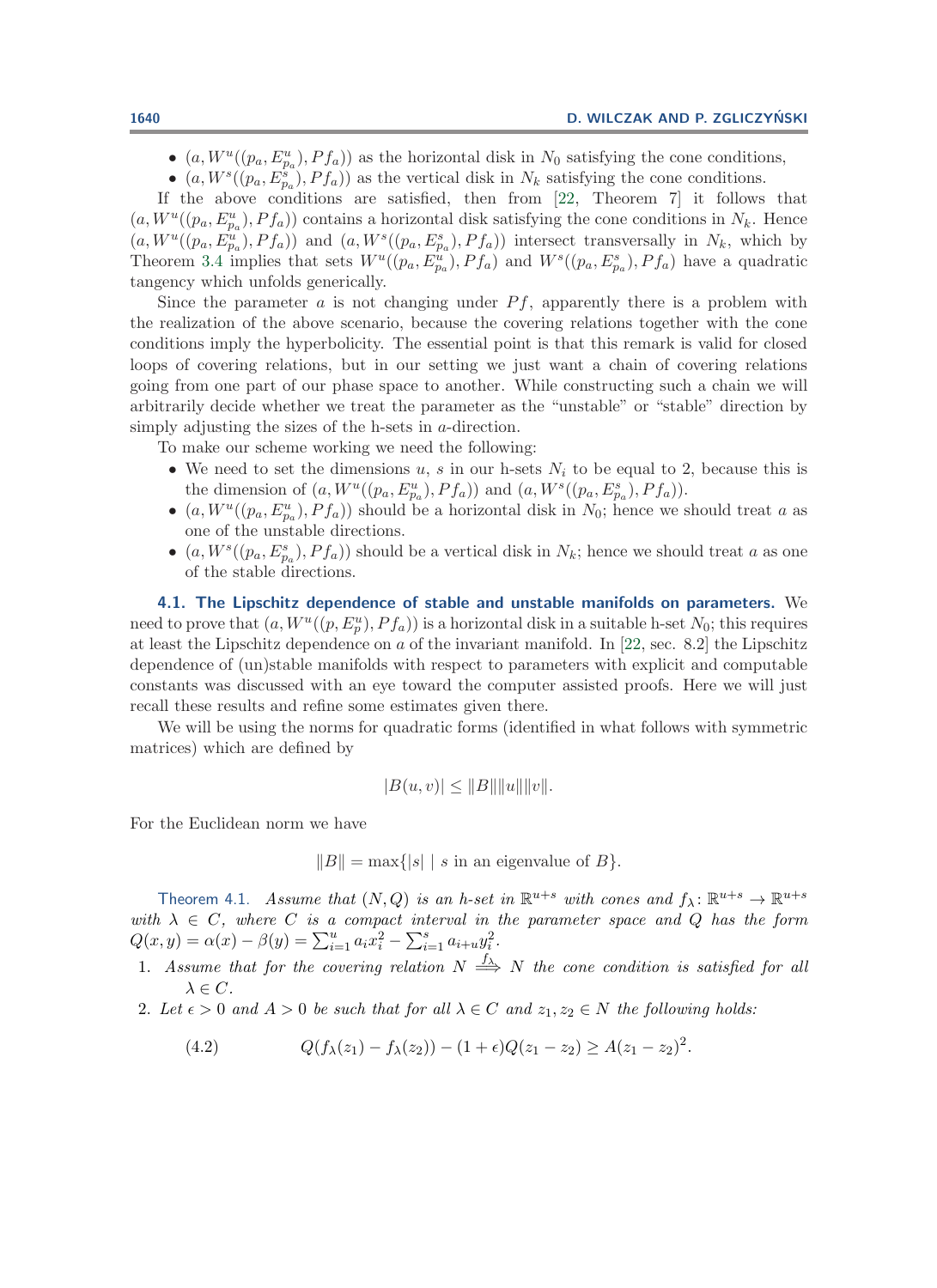3. *Let*

<span id="page-9-1"></span>(4.3) 
$$
M = \max_{\lambda \in C, z \in N} \left( \sum_{i} |a_{i}| \left\| \frac{\partial \pi_{z_{i}} f_{\lambda}}{\partial z}(z) \right\| \cdot \left\| \frac{\partial \pi_{z_{i}} f_{\lambda}}{\partial \lambda}(z) \right\| \right),
$$
  
(4.4) 
$$
L = ||\beta|| \cdot \max_{\lambda \in C, z \in N} \left\| \frac{\partial \pi_{y} f_{\lambda}}{\partial \lambda}(z) \right\|^{2}.
$$

4. Let  $\Gamma > 0$  be such that

<span id="page-9-0"></span>
$$
(4.5) \t\t A - 2M\Gamma - L\Gamma^2 > 0.
$$

5. *We define*

<span id="page-9-2"></span>(4.6) 
$$
\delta = \frac{\Gamma^2}{\|\alpha\|}.
$$

*Then the set*  $W^s_N(p_\lambda, f_\lambda)$  *for*  $\lambda \in C$  *can be parameterized as a vertical disk in*  $C \times N$  *for guadratic form*  $\tilde{O}(\lambda, \alpha) = \delta O(\alpha) - \lambda^2$ *the quadratic form*  $Q(\lambda, z) = \delta Q(z) - \lambda^2$ .

Before the proof let us make two observations concerning constants  $A, \epsilon, \Gamma$ .

Remark 4.2. *The existence of* A and  $\epsilon$  in [\(4.2\)](#page-8-0) is a consequence of the cone condition for *covering relation*  $N \stackrel{f_{\lambda}}{\Longrightarrow} N$ *. We would like to have* A *as big as possible. This forces*  $\epsilon \to 0$ *,*  $but \epsilon$  *is not used in what follows.* 

Remark 4.3. *Since* A > <sup>0</sup>*, therefore* <sup>Γ</sup> *in* [\(4.5\)](#page-9-0) *always exists, but it is desirable to look for the largest* Γ *possible.*

*Proof of Theorem* [4.1.](#page-8-1) We would like to obtain that for  $|\lambda_1 - \lambda_2| \leq \Gamma ||z_1 - z_2||$  the following holds:

$$
Q(f_{\lambda_1}(z_1)-f_{\lambda_2}(z_2))>(1+\epsilon)Q(z_1-z_2).
$$

Let B be a unique symmetric form, such that  $B(u, u) = Q(u)$ . Observe that

$$
Q(f_{\lambda_1}(z_1) - f_{\lambda_2}(z_2)) - (1 + \epsilon)Q(z_1 - z_2)
$$
  
=  $Q(f_{\lambda_1}(z_1) - f_{\lambda_1}(z_2)) - (1 + \epsilon)Q(z_1 - z_2)$   
+  $2B(f_{\lambda_1}(z_1) - f_{\lambda_1}(z_2), f_{\lambda_1}(z_2) - f_{\lambda_2}(z_2)) + Q(f_{\lambda_1}(z_2) - f_{\lambda_2}(z_2)).$ 

The first term in the above expression will be estimated using [\(4.2\)](#page-8-0).

For the third term we obtain

$$
Q(f_{\lambda_1}(z_2) - f_{\lambda_2}(z_2)) \ge -\beta(\pi_y(f_{\lambda_1}(z_2) - f_{\lambda_2}(z_2)))
$$
  
\n
$$
\ge -\|\beta\| \cdot \max_{\lambda \in C} \left\| \frac{\partial \pi_y f_{\lambda}}{\partial \lambda}(z_2) \right\|^2 \cdot (\lambda_1 - \lambda_2)^2
$$
  
\n
$$
\ge -\|\beta\| \max_{\lambda \in C, z \in N} \left\| \frac{\partial \pi_y f_{\lambda}}{\partial \lambda}(z) \right\|^2 \cdot \Gamma^2 \|z_1 - z_2\|^2 = -L\Gamma^2 \|z_1 - z_2\|^2.
$$

Finally, for the second term we have

$$
|B(f_{\lambda_1}(z_1) - f_{\lambda_1}(z_2), f_{\lambda_1}(z_2) - f_{\lambda_2}(z_2))|
$$
  

$$
\leq \max_{\lambda \in C, z \in N} \left( \sum_i |a_i| \left\| \frac{\partial \pi_{z_i} f_{\lambda}}{\partial z}(z) \right\| \cdot \left\| \frac{\partial \pi_{z_i} f_{\lambda}}{\partial \lambda}(z) \right\| \right) \cdot \Gamma \|z_1 - z_2\|^2.
$$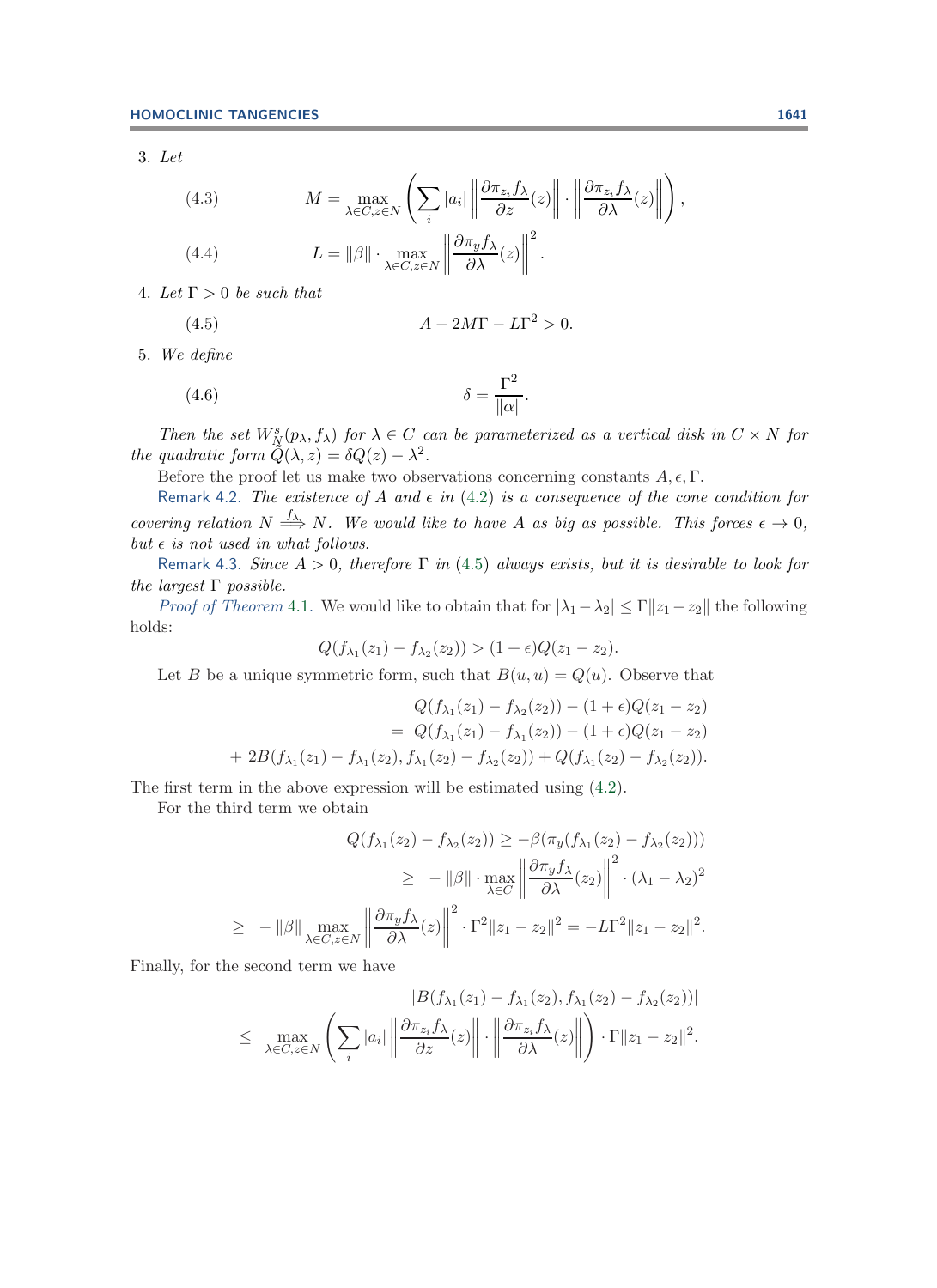From the above computations and  $(4.3)$ – $(4.4)$  we obtain the following:

$$
Q(f_{\lambda_1}(z_1)-f_{\lambda_2}(z_2))-(1+\epsilon)Q(z_1-z_2)\geq (A-2M\Gamma-L\Gamma^2)\,||z_1-z_2||^2.
$$

For  $\Gamma$  and  $\delta$ , as in [\(4.5\)](#page-9-0) and [\(4.6\)](#page-9-2), it is proved in [\[22,](#page-31-9) Lemma 23] that, for  $\lambda_1, \lambda_2 \in C$ ,  $\lambda_1 \neq \lambda_2$ , and  $z_i \in W_N^s(p_{\lambda_i}, f_{\lambda_i})$  for  $i = 1, 2$  the following holds:

$$
\delta Q(z_1 - z_2) - (\lambda_1 - \lambda_2)^2 < 0.
$$

Hence  $W_N^s(p_\lambda, f_\lambda)$  for  $\lambda \in C$  is vertical disk in  $C \times N$  for the quadratic form  $\tilde{Q}(\lambda, z) = z - \lambda^2$  $\delta Q(z) - \lambda^2$ .

*Comments.*

- Since  $\tilde{Q}(x, y, \lambda) = \delta \alpha(x) \delta \beta(y) \lambda^2$ , due to the negative sign in front of  $\lambda^2$  it follows that when trying to represent the stable manifold as the vertical disk in  $C \times N$ , we must treat the parameter as a "stable" direction in an h-set.
- For the unstable manifold we have to take the inverse map and we obtain different  $\delta$ . Since taking the inverse involves changing the sign of  $Q$ , we end up with the following quadratic form:

$$
\tilde{Q}(x, y, \lambda) = \delta \alpha(x) + \lambda^2 - \delta \beta(y).
$$

Looking at the sign in front of  $\lambda^2$ , we see that  $\lambda$  appears as an "unstable" direction in  $C \times N$ .

<span id="page-10-0"></span>**5. A toy example.** In this section we show how to construct the chain of covering relations [\(4.1\)](#page-7-1) discussed in the first part of section [4](#page-7-0) for a special model map with a quadratic tangency which unfolds generically. Our intention is that the reader may see and appreciate some details of the method, which are later hardly visible when we report on the computer assisted proofs for the Hénon map and the forced pendulum in sections [6](#page-15-0) and [7,](#page-24-1) respectively.

We define a map  $f : \mathbb{R}^2 \to \mathbb{R}^2$  depending on the parameter a as follows:

• (0,0) is a hyperbolic fixed point, and in a neighborhood of (0,0) the map  $f_a$  is linear,

$$
f_a(x,y) = (\lambda x, \mu y),
$$

where  $|\lambda| > 1$  and  $|\mu| < 1$ ;

• in a neighborhood of the point  $(1,0)$  we have the homoclinic tangency for  $a = 0$ . We assume that  $f_a$  acts as follows:

$$
f_a(1+x,y) = (x^2 + y + a, 1-x).
$$

When compared with the full problem of establishing the existence of generic unfolding of homoclinic tangency for the Henon map and the forced damped pendulum, the above model map avoids the problems related to providing the explicit estimates on the dependence of  $W^{s,u}$  on the parameter, which are given in Theorem [4.1.](#page-8-1)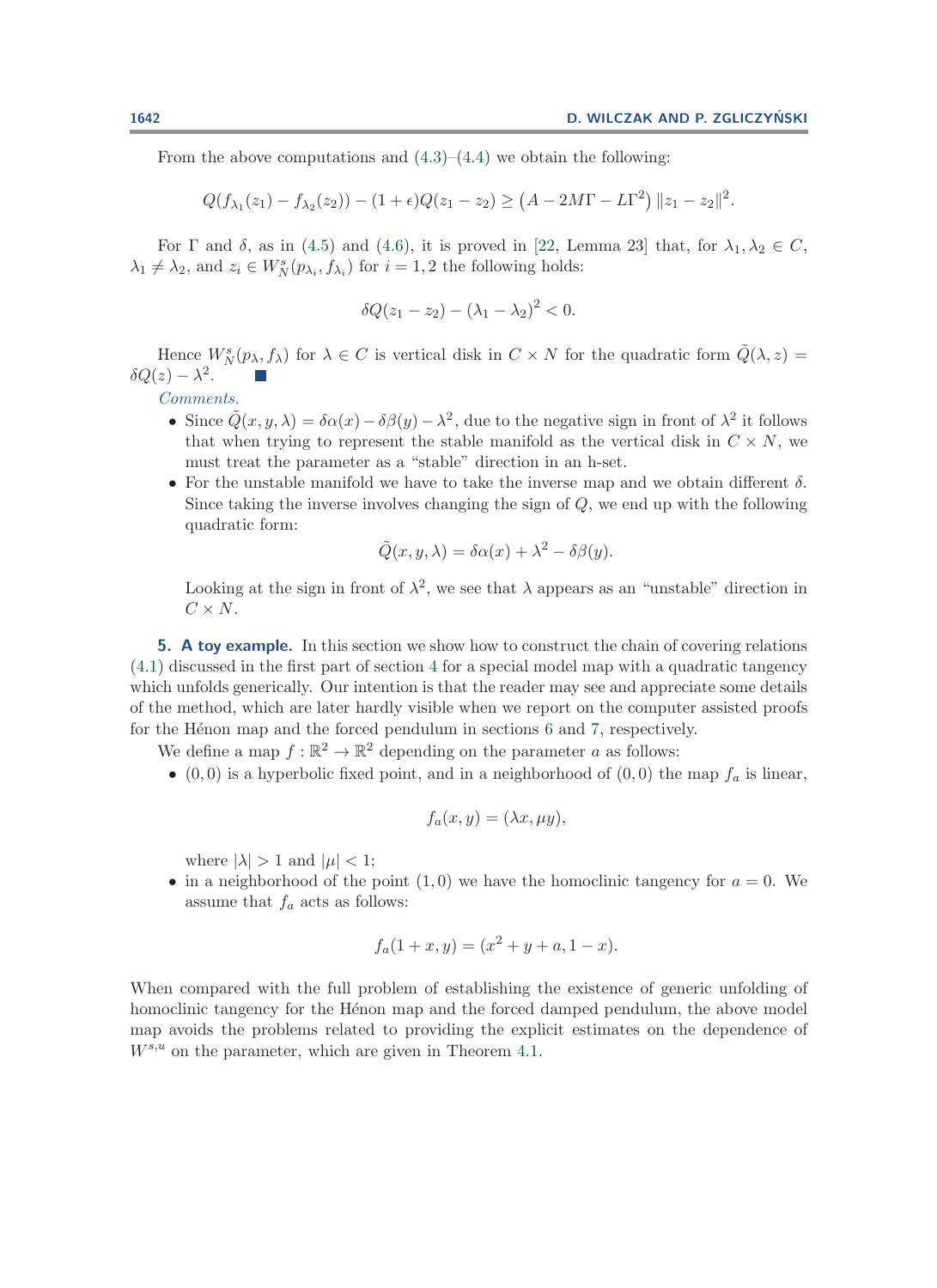**5.1. Chain of covering relations.** Let  $p = (0, 0)$ ; then  $E_p^u = [(1, 0)]$  and  $E_p^s = [(0, 1)]$ .<br>Our goal is to construct a chain of covering relations "linking"  $(p, E_p^u)$  with  $(p, E_p^s)$ .<br>The heginning of the chain. Let us first

*The beginning of the chain.* Let us first see how the covering relations look in a neighborhood of  $(p, E_p^u)$ . We use the chart  $(x, y, v, a)$ , where  $v \mapsto [(1, v)]$ . Therefore, the map  $F - (Pf, a)$  works as follows:  $F = (P f_a, a)$  works as follows:

$$
F(x, y, v, a) = (\lambda x, \mu y, (\mu/\lambda)v, a).
$$

We define an h-set, so that  $(x, a)$  are the "unstable" directions, and  $(y, v)$  are the "stable" ones. It is easy to see that there exists a sequence of h-sets  $N_i = (c_i + [-x_i, x_i]) \times [-y_i, y_i] \times$  $[-v_i, v_i] \times [-a_i, a_i]$ , with  $c_0 = 0$ ,  $c_k = 1$  and such that

$$
N_0 \stackrel{F}{\Longrightarrow} N_1 \stackrel{F}{\Longrightarrow} \cdots \stackrel{F}{\Longrightarrow} N_k.
$$

Observe that the necessary conditions are

$$
c_{i+1} + [-x_{i+1}, x_{i+1}] \subset \lambda c_i + [-|\lambda|x_i, |\lambda|x_i],
$$

$$
|\mu|y_i < y_{i+1},
$$

$$
|\mu/\lambda| v_i < v_{i+1},
$$

$$
a_i > a_{i+1}.
$$

*The end of the chain.* In a neighborhood of  $(p, E_p^s)$  the "unstable" subspace is  $(x, w)$ , where w corresponds to the  $[(w, 1)]$ . The map F works as follows:

$$
F(x, y, w, a) = (\lambda x, \mu y, (\lambda/\mu)w, a).
$$

It is easy to see that there exists a sequence of h-sets  $M_i = (\bar{c}_i + [-\bar{x}_i, \bar{x}_i]) \times [-\bar{y}_i, \bar{y}_i] \times$  $[-\bar{w}_i, \bar{w}_i] \times [-\bar{a}_i, \bar{a}_i]$ , such that

$$
\bar{c}_0 = 0, \ \bar{c}_s = 1, \qquad M_s \stackrel{F}{\Longrightarrow} M_{s-1} \stackrel{F}{\Longrightarrow} \cdots \stackrel{F}{\Longrightarrow} M_0.
$$

Observe that the necessary conditions are

$$
(\bar{c}_{i+1} + [-\bar{x}_{i+1}, \bar{x}_{i+1}]) \subset \mu \bar{c}_i + [-|\mu|\bar{x}_i, |\mu|\bar{x}_i],
$$
  

$$
\bar{y}_{i+1} > |\mu|\bar{y}_i,
$$
  

$$
\bar{w}_{i+1} < |\lambda/\mu| \bar{w}_i,
$$
  

$$
\bar{a}_{i+1} < \bar{a}_i.
$$

*Switching from the unstable to the stable manifold.* We want the covering relation  $N_k \stackrel{\longrightarrow}{\Longrightarrow}$  $M_s$ , where  $N_k$  and  $M_s$  are as above.

In  $N_k$  the nominally unstable directions are  $(x, a)$ , while in  $M_s$  parameterized by  $(x, y, w, a)$ , where  $w \mapsto [(w, 1)]$ , the "unstable" direction is  $(x, w)$ . We have

$$
F(1+x, y, v, a) = (x2 + y + a, 1 - x, -(2x + v), a).
$$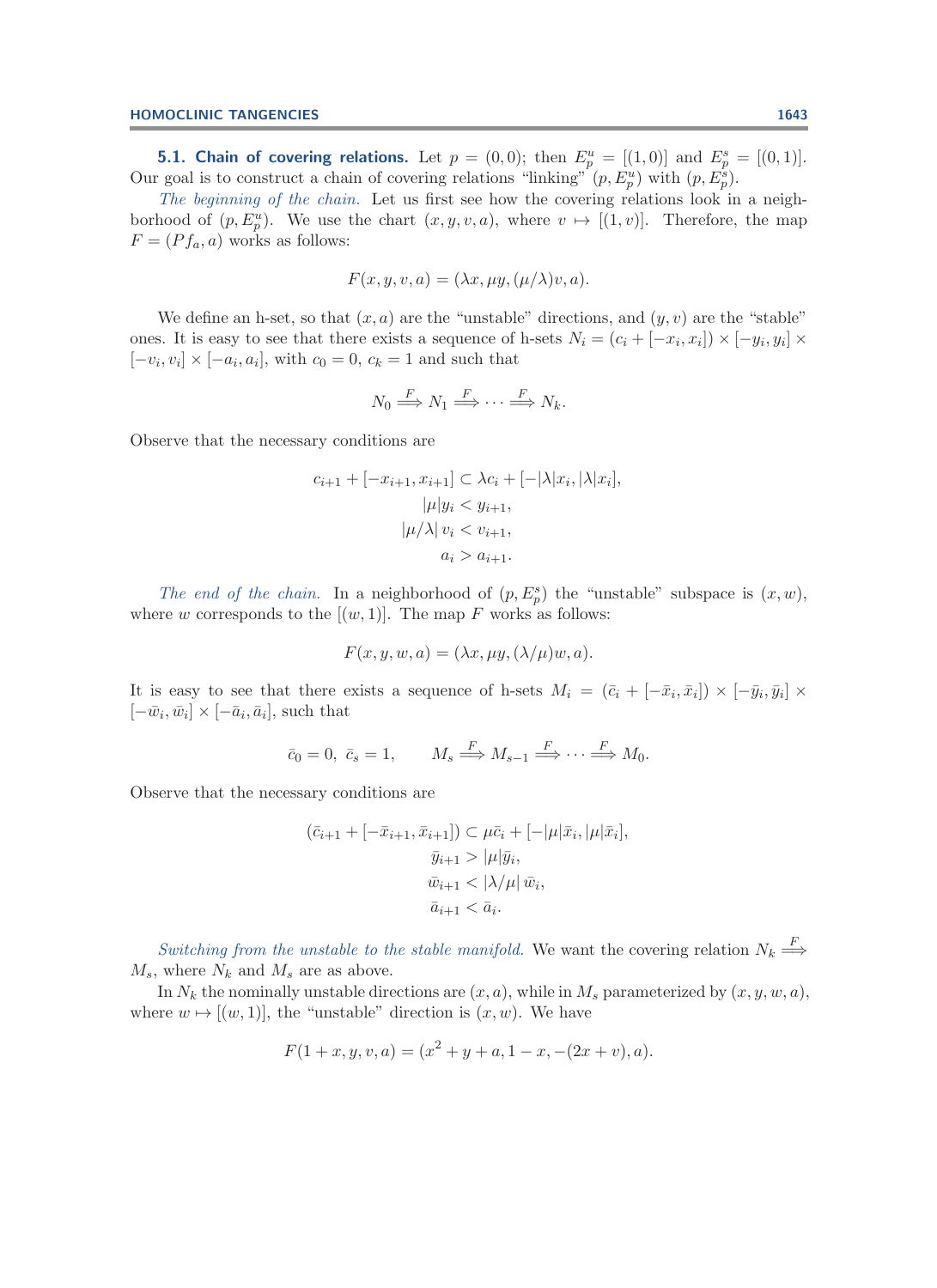We would like to have the following homotopy for the covering relation:

$$
G_t(1+x, y, v, a) = (a + t(x^2 + y), 1 - tx, -2x - tv, ta).
$$

Therefore, if we want a covering relation  $N_k \stackrel{\longrightarrow}{\longrightarrow} M_s$ , where  $N_k = (1, 0, 0, 0) + [-x_k, x_k] \times$  $[-y_k,y_k]\times[-v_k,v_k]\times[-a_k,a_k]\text{ and }\breve{M}_s=(0,1,0,0)+[-\bar{x}_s,\bar{x}_s]\times[-\bar{y}_s,\bar{y}_s]\times[-\bar{w}_s,\bar{w}_k]\times[-\bar{a}_k,\bar{a}_k],$ then we need to satisfy the following set of inequalities:

$$
a_k - x_k^2 - y_k > \bar{x}_s,
$$
  

$$
2x_k - v_k > \bar{w}_s,
$$
  

$$
\bar{y}_s > x_k,
$$
  

$$
\bar{a}_s > a_k.
$$

It is easy to see that this set of inequalities has a solution. For example, if  $a_k = \Delta < 1$ , then we can choose (for some small  $\epsilon > 0$ )

$$
x_k = \Delta/2,
$$
  
\n
$$
y_k = \bar{x}_s = \Delta/3,
$$
  
\n
$$
v_k = \bar{w}_s = (1 - \epsilon)\Delta/2,
$$
  
\n
$$
\bar{y}_s = (0.5 + \epsilon)\Delta,
$$
  
\n
$$
\bar{a}_s = (1 + \epsilon)\Delta.
$$

Observe that the expanding direction x is stretched in the w-direction and the a-direction is stretched across the x-direction (in the target set).

It is clear that we can easily build the desired chain of covering relation of the form

$$
N_0 \stackrel{F}{\Longrightarrow} N_1 \stackrel{F}{\Longrightarrow} \cdots \stackrel{F}{\Longrightarrow} N_k \stackrel{F}{\Longrightarrow} M_s \stackrel{F}{\Longrightarrow} M_{s-1} \stackrel{F}{\Longrightarrow} \cdots \stackrel{F}{\Longrightarrow} M_0.
$$

**5.2. Cone conditions.** It turns out that the cone conditions at the beginning and the end of the chain [\(4.1\)](#page-7-1) are relatively easy to satisfy in the situation when the dynamics is linear (there is no parameter dependence) in a neighborhood of the hyperbolic fixed point; otherwise the issue becomes delicate (see Theorem [4.1](#page-8-1) in section [4.1\)](#page-8-2).

As a rule in this subsection the coordinate order for h-sets  $N, M$  will be such that the nominally unstable coordinates are always written first.

At the beginning of the chain. For covering relations  $N_i \stackrel{\text{F}}{\Longrightarrow} N_{i+1}$  the expanding directions  $(x, \epsilon)$ . Let  $N_i$  be an b set with  $C_i$  cannot given by are  $(x, a)$ . Let  $N_i$  be an h-set with  $Q_i$ -cones given by

$$
Q_{N_i}(x, a, y, v) = \alpha_i x^2 + \beta_i a^2 - \gamma_i y^2 - \delta_i v^2.
$$

The map F is linear for  $N_i \stackrel{\text{f}}{\Longrightarrow} N_{i+1}$ ; therefore, it is enough to check whether

$$
Q_{N_{i+1}}(F(x, a, y, v)) > Q_{N_i}(x, a, y, v).
$$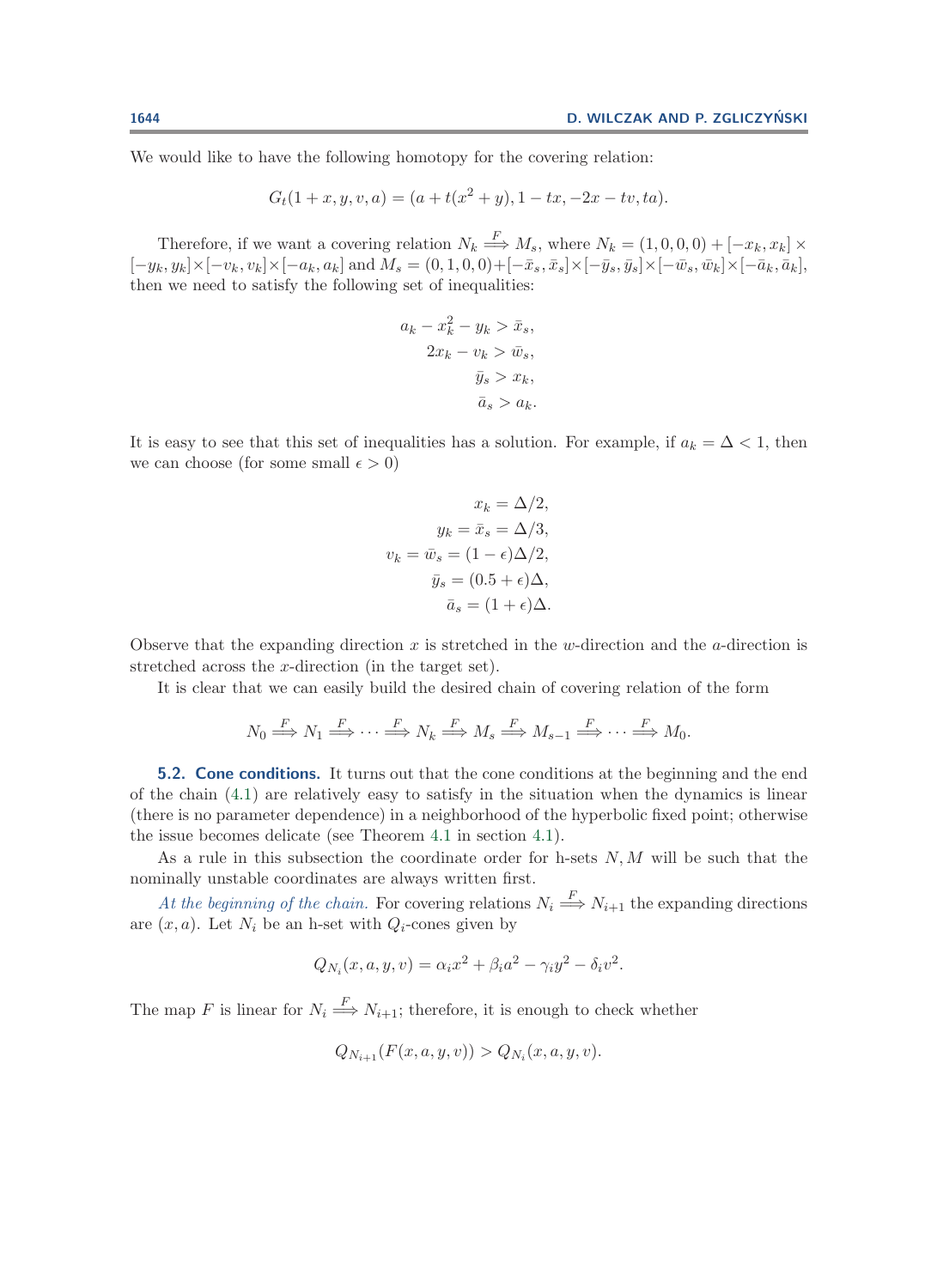We have

$$
Q_{N_{i+1}}(F(x, a, y, v)) - Q_{N_i}(x, a, y, v)
$$
  
=  $\alpha_{i+1} \lambda^2 x^2 + \beta_{i+1} a^2 - \gamma_{i+1} \mu^2 y^2 - (\mu/\lambda)^2 \delta_{i+1} v^2$   
 $-(\alpha_i x^2 + \beta_i a^2 - \gamma_i y^2 - \delta_i v^2)$   
=  $(\alpha_{i+1} \lambda^2 - \alpha_i) x^2 + (\beta_{i+1} - \beta_i) a^2 + (\gamma_i - \mu^2 \gamma_{i+1}) y^2 + (\delta_i - (\mu/\lambda)^2 \delta_{i+1}).$ 

Hence we will have cone conditions satisfied when, for example,  $\alpha_{i+1} = \alpha_i$ ,  $\gamma_{i+1} = \gamma_i$ ,  $\delta_{i+1} = \delta_i$ . The only strict requirement is

$$
\beta_{i+1} > \beta_i.
$$

*At the end of the chain.* In this case, the verification of the cone condition goes through easily, as in the previous case. For covering relations  $M_i \stackrel{\text{f}}{\Longrightarrow} M_{i-1}$ , the unstable directions are  $(x, w)$ . We set

$$
Q_{M_i}(x, w, y, a) = A_i x^2 + B_i w^2 - C_i y^2 - D_i a^2.
$$

As above, it is enough to check whether

$$
Q_{M_{i-1}}(F(x, w, y, a)) > Q_{M_i}(x, w, y, a).
$$

We have

$$
Q_{M_{i-1}}(F(x, w, y, a)) - Q_{M_i}(x, w, y, a)
$$
  
=  $(A_{i-1}\lambda^2 - A_i)x^2 + (B_{i-1}(\lambda/\mu)^2 - 1B_i)w^2$   
+  $(C_{i-1} - C_i\mu^2)y^2 + (D_{i-1} - D_i)a^2$ .

We see that we need to have

$$
D_{i-1} > D_i.
$$

For the remaining coefficients we can set

$$
A_i = A_{i-1}, B_{i-1} = B_i, C_{i-1} = C_i.
$$

*Switching from the unstable to the stable manifold.* Consider the covering relation  $N_k \stackrel{\longrightarrow}{\longrightarrow}$  $M_s$ . This time we are in the nonlinear regime. We use on the set  $N_k$  the coordinates  $(x, a, y, v)$ and on the set  $M_s$  the coordinates  $(x, w, y, a)$ .

This means that in these coordinates (we remove the shifts of the origin of the coordinate frame to  $(1, 0, 0, 0)$  and  $(0, 0, 1, 0)$  for  $N_k$  and  $M_s$ , respectively)

$$
F(x, a, y, v) = (x2 + y + a, -2x - v, -x, a).
$$

We set

$$
Q_N(x, a, y, v) = \alpha x^2 + \beta a^2 - \gamma y^2 - \delta v^2,
$$
  
\n
$$
Q_M(x, w, y, a) = Ax^2 + B w^2 - C y^2 - D a^2.
$$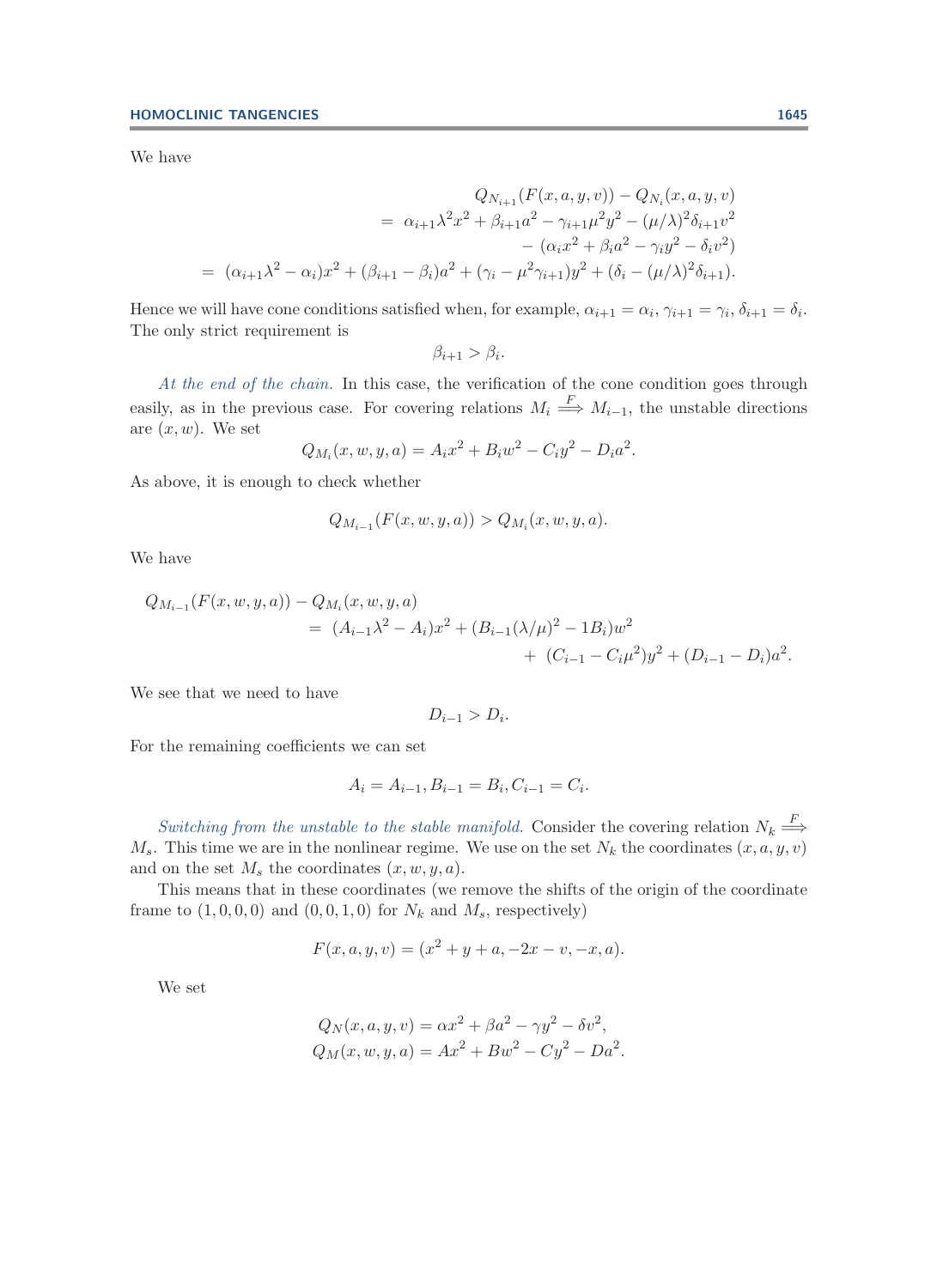We have

$$
DF(x, a, y, v) = \begin{bmatrix} 2x & 1 & 1 & 0 \\ -2 & 0 & 0 & -1 \\ -1 & 0 & 0 & 0 \\ 0 & 1 & 0 & 0 \end{bmatrix}.
$$

After some computations we obtain

$$
\tilde{Q} = (DF)^{T} Q_{M} DF - Q_{N} = \begin{bmatrix} 4Ax^{2} + (4B - C - \alpha) & 2Ax & 2Ax & 2B \\ 2Ax & A - D - \beta & A & 0 \\ 2Ax & A + \gamma & 0 \\ 2B & 0 & 0 & B + \delta \end{bmatrix}.
$$

We are interested in whether  $\tilde{Q}$  is positive definite. Observe that since the positive definiteness is an open condition, we will show that  $\tilde{Q}$  is positive definite for  $x = 0$ , and then we will know that the same holds for  $|x|$  small.

After we set  $x = 0$  we obtain

$$
\tilde{Q} = \begin{bmatrix} 4B - C - \alpha & 0 & 0 & 2B \\ 0 & A - D - \beta & A & 0 \\ 0 & A & A + \gamma & 0 \\ 2B & 0 & 0 & B + \delta \end{bmatrix}.
$$

It is easy to see that after rearrangement of the coordinates the question is reduced to the positive definiteness of the following two matrices:

$$
\tilde{Q}_1 = \begin{bmatrix} 4B - C - \alpha & 2B \\ 2B & B + \delta \end{bmatrix}, \quad \tilde{Q}_2 = \begin{bmatrix} A - D - \beta & A \\ A & A + \gamma \end{bmatrix}.
$$

For example, we can set  $A = B = C = 1$  and  $D = \frac{1}{2}$ ; then we obtain

$$
\tilde{Q}_1 = \begin{bmatrix} 3-\alpha & 2 \\ 2 & 1+\delta \end{bmatrix}, \quad \tilde{Q}_2 = \begin{bmatrix} 1/2-\beta & 1 \\ 1 & 1+\gamma \end{bmatrix}.
$$

It is now easy to see that we get what we want when we set

$$
\alpha = 1, \quad \delta > 1,
$$
  

$$
\beta = 1/4, \quad \gamma > 3.
$$

Summarizing, we obtained

$$
Q_N(x, a, y, v) = x^2 + a^2/4 - 4y^2 - 2v^2,
$$
  
\n
$$
Q_M(x, w, y, a) = x^2 + w^2 - y^2 - a^2/2.
$$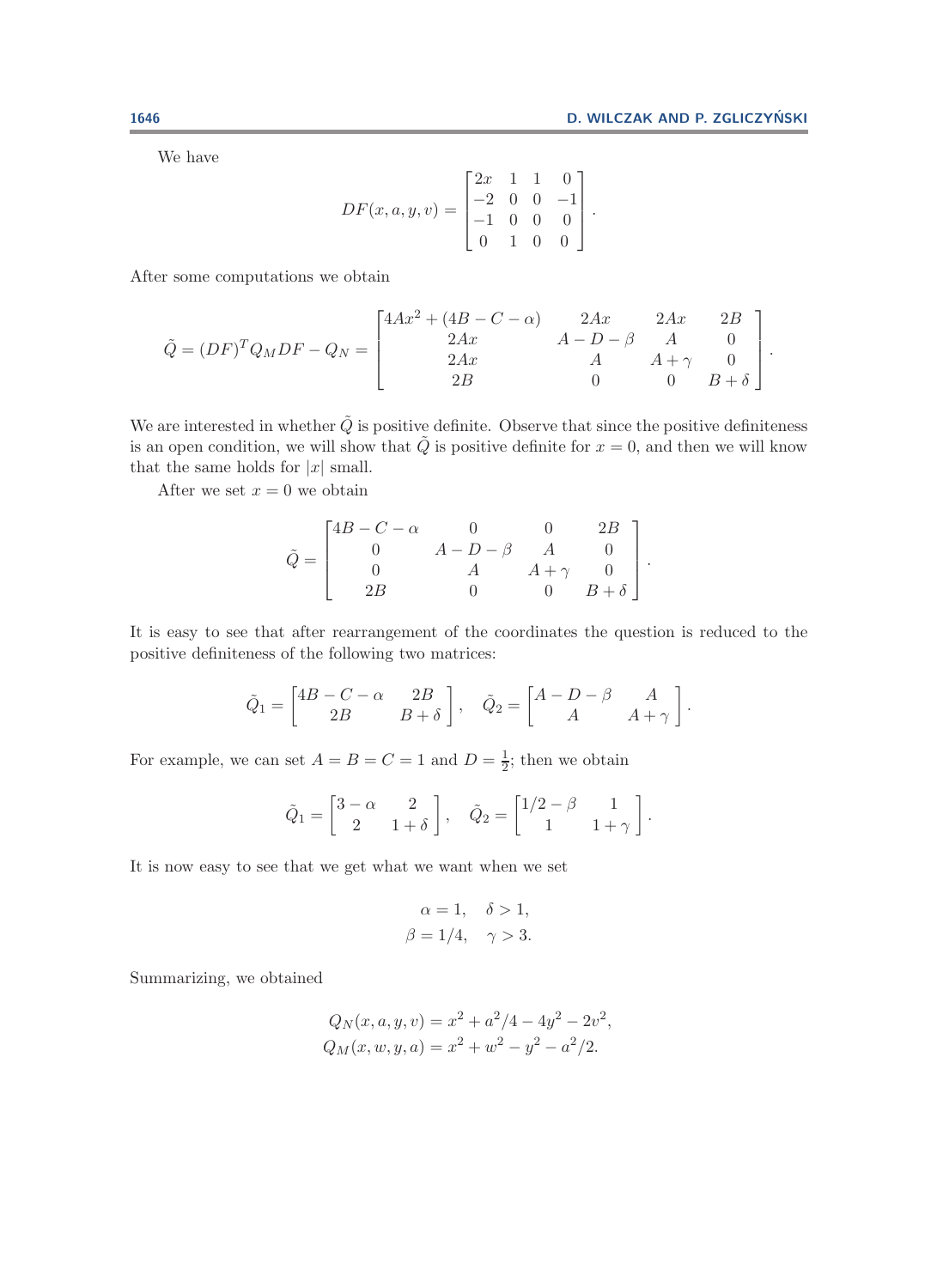<span id="page-15-0"></span>**6. Application to the Hénon map.** In this section we will show that the method introduced in the previous sections can be successfully applied to a specific system. Let us consider the Hénon map  $[11]$ 

<span id="page-15-2"></span>(6.1) 
$$
H_{a,b}(x,y) = (a - x^2 + by, x).
$$

The following theorems have been proven in [\[2\]](#page-31-5).

Theorem 6.1 (see [\[2,](#page-31-5) Theorem 1.1]). *There exists an open neighborhood* <sup>B</sup> *of parameter value*  $b = 0.3$  *such that for each parameter*  $b \in B$  *there exists a parameter value* 

<span id="page-15-1"></span> $a \in [1.392419807915, 1.392419807931]$ 

such that the H $\epsilon$ non map has a quadratic tangency unfolding generically for the fixed point

$$
x_{a,b} = y_{a,b} = -\frac{1}{2} \left( b - \sqrt{(b-1)^2 + 4a} - 1 \right).
$$

Theorem 6.2 (see [\[2,](#page-31-5) Theorem 1.2]). *There exists an open neighborhood* <sup>B</sup> *of parameter value*  $b = -0.3$  *such that for each parameter*  $b \in B$  *there exists a parameter value* 

$$
(6.2) \qquad a \in [1.314527109319, 1.314527109334]
$$

*such that the Hénon map has a quadratic tangency unfolding generically for the fixed point* 

$$
x_{a,b} = y_{a,b} = \frac{1}{2} \left( b - \sqrt{(b-1)^2 + 4a} - 1 \right).
$$

The numerical evidence of the existence of a homoclinic tangency for some parameter values  $(a, b) \approx (1.3145271093265, -0.3)$  is shown in Figure [2;](#page-16-0) see also [\[2,](#page-31-5) Figure 1.1].

The main motivation for us to study the existence of homoclinic tangencies for the Henon map was to verify if our method could work in this relatively easy example.

Denote by

## <span id="page-15-4"></span><span id="page-15-3"></span> $a_0 = 1.3145271093265$

a center of the interval [\(6.2\)](#page-15-1). The aim of this section is to prove the following theorem.

Theorem 6.3. *There exists an open neighborhood* B of the parameter value  $b = -0.3$  *such that for each*  $b \in B$  *there is a parameter*  $a \in a_0 + [-10^{-5}, 10^{-5}]$  *such that the Hénon map* [\(6.1\)](#page-15-2) <sup>H</sup>a,b *has a quadratic homoclinic tangency unfolding generically for the fixed point*

(6.3) 
$$
x_{a,b} = y_{a,b} = \frac{1}{2} \left( b - \sqrt{(b-1)^2 + 4a} - 1 \right) \approx -1.9679632427827796.
$$

The authors in [\[2\]](#page-31-5) report relatively long computational time (approximately 100 minutes) for the computer assisted proof of [\[2,](#page-31-5) Thm.1.2]. It turns out that using our method the verification of necessary inequalities in the computer assisted proof of Theorem [6.3](#page-15-3) has been completed in 0.2 second on the Intel Xeon 5160, 3GHz processor. This very good efficiency allowed us to apply the method to a map coming from an  $ODE$ —a suitable Poincaré map in the forced damped pendulum. The details will be given in the next section.

A computer assisted proof of Theorem [6.3](#page-15-3) will be presented in the following subsections in which we verify the following: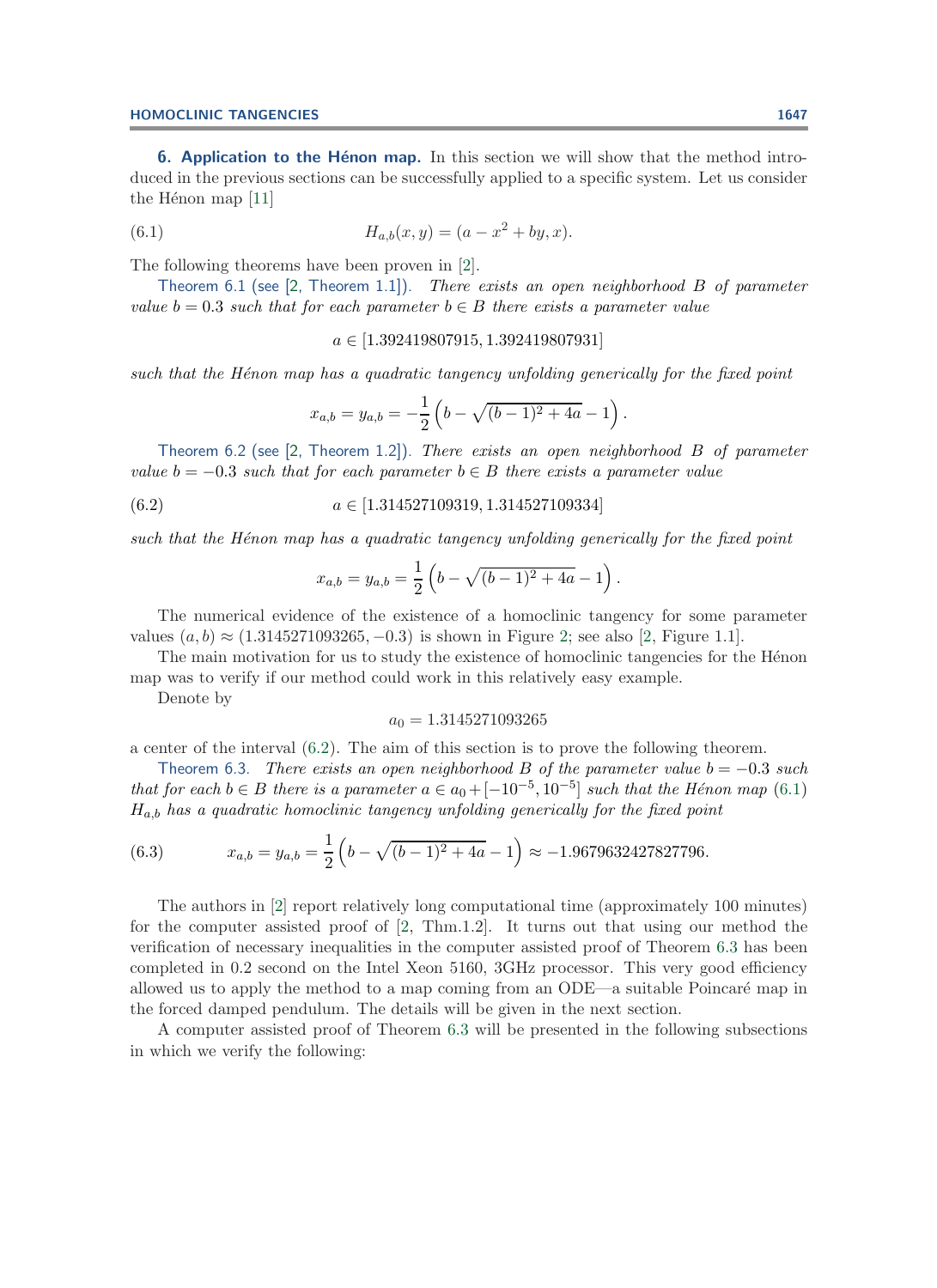

**Figure 2.** Parts of the unstable and stable manifolds of the Hénon map at the fixed point for  $b = -0.3$  and  $a = a_0 = 1.3145271093265.$ 

- <span id="page-16-0"></span> $\bullet$  the existence of a heteroclinic chain of covering relations for  $PH$ ,
- the cone conditions along the above-mentioned heteroclinic chain,
- the cone conditions at the beginning and at the end of the chain which allow us to parameterize the center-unstable and center-stable manifolds as a horizontal or vertical disc, respectively, in proper h-sets.

**6.1. The existence of a heteroclinic chain of covering relations for** *P H***.** In Theorem [6.3](#page-15-3) we chose the center of the interval  $(6.2)$   $a_0 = 1.3145271093265$  as a good candidate for the homoclinic tangency parameter corresponding to  $b_0 = -0.3$ .

In order to define the sets which will appear in the heteroclinic chain, we need to set a local chart for the manifold  $P\mathbb{R}^2$ . It turns out that it is enough for our purpose to use the parameterization

<span id="page-16-1"></span>(6.4) 
$$
\psi : \mathbb{R}^2 \times (0, \pi) \ni (x, y, t) \mapsto (x, y, [(\cos(t), \sin(t))]) \in P\mathbb{R}^2.
$$

This parameterization excludes one point on the manifold, but through our computations this point does not appear either as an argument or as a value of  $PH_a$ . All the sets will be expressed using coordinates  $(x, y, t, a)$ .

Put

(6.5) 
$$
PH(x, y, t, a) = ((\psi^{-1} \circ PH_{a,b_0} \circ \psi)(x, y, t), a).
$$

In what follows by  $\pi_t$  we will denote a projection onto the tangent coordinate; i.e., for [u] such that  $u_2 > 0$  we define

$$
\pi_t(x, y, [u]) = \frac{u}{\|u\|}.
$$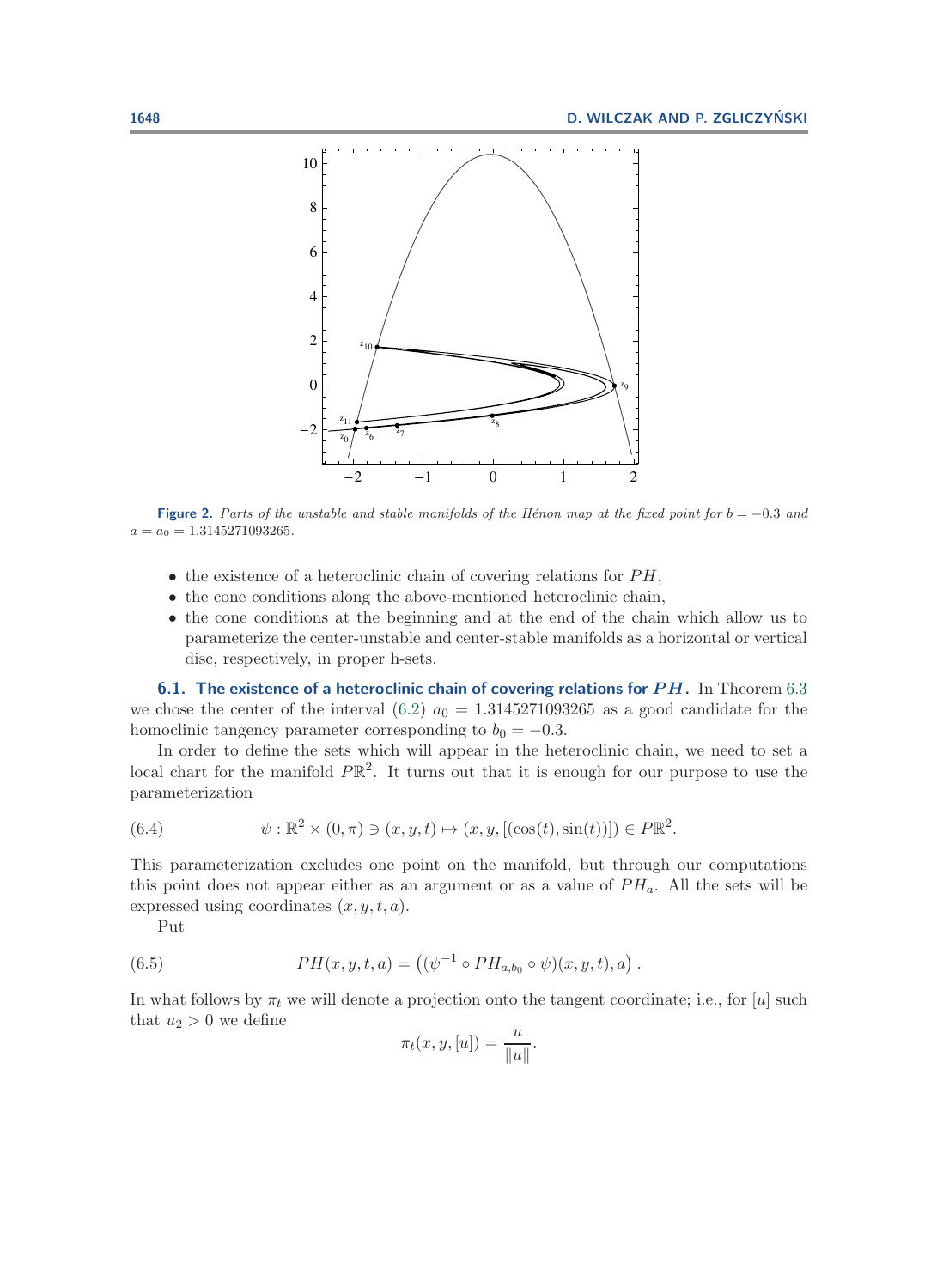With some abuse of notation we will use the same symbols for the projections

<span id="page-17-1"></span>
$$
\pi_t(x, y, [u], a) = \frac{u}{\|u\|}
$$
 or  $\pi_t(x, y, t, a) = (\cos(t), \sin(t)),$ 

but it is clear from the list of arguments which projection has to be used. In each case the value of  $\pi_t$  is a vector.

To simplify the notation we will use  $z_0 = (x_0, y_0) = (x_{a_0, b_0}, y_{a_0, b_0})$  as defined in [\(6.3\)](#page-15-4). Since we will always have the fixed value of the parameter  $b_0 = -0.3$ , we will write  $H_a$  instead of  $H_{a,b_0}$  in what follows. Let  $u_0$  and  $s_0$  be normalized with respect to the Euclidean norm eigenvectors of  $DH_{a_0}(z_0)$  given explicitly by

$$
u_0 = \frac{(-x_0 + \sqrt{x_0^2 + b_0}, 1)}{\left\| (-x_0 + \sqrt{x_0^2 + b_0}, 1) \right\|} \approx (0.9680131177714217873, 0.250899589123719882),
$$
  
\n
$$
s_0 = \frac{(-x_0 - \sqrt{x_0^2 + b_0}, 1)}{\left\| (-x_0 - \sqrt{x_0^2 + b_0}, 1) \right\|} \approx -(0.07752307795993337433, 0.996990557820693689),
$$

and let  $M = [u_0^T, s_0^T]$  be a matrix of eigenvectors. Put

<span id="page-17-0"></span>
$$
z_1 = z_0 + 0.0001993152279412426u_0 + 2.50404 \cdot 10^{-11} s_0.
$$

The above point has been chosen as a good approximation of the homoclinic tangency point for  $H_{a_0}$ . Namely, we have

$$
||H_{a_0}^{-1}(z_1) - z_0|| \leq 5.2 \cdot 10^{-5},
$$
  
\n
$$
||H_{a_0}^{14}(z_1) - z_0|| \leq 1.2 \cdot 10^{-5},
$$
  
\n(6.7)  
\n
$$
M^{-1} \left( \pi_t \left( PH_{a_0}^{14}(z_1, [u_0]) \right) \right) \approx (-4.71 \cdot 10^{-7}, 0.999999847).
$$

We see that the unstable direction  $u_0$  at  $z_1$  is mapped under the 14th iterate of  $H_{a_0}$ very close to the stable direction  $s_0$  at the point  $H_{a_0}^{14}(z_1)$ . Let us underline that to get the estimation [\(6.7\)](#page-17-0) we need to compute  $DH_{a_0}^{14}$  with at least *long double* precision of the floating point arithme point arithmetics.

The points on the trajectory of  $z_1$  will be the centers of the sets which appear in the computer assisted proof. Put

$$
c_0 = (\psi^{-1}(z_0, u_0), a_0),
$$
  
\n
$$
c_1 = (\psi^{-1}(z_1, u_0), a_0),
$$
  
\n
$$
c_{i+1} = PHi(c_1) \text{ for } i = 1, ..., 13,
$$
  
\n
$$
c_{15} = (\psi^{-1}(z_0, s_0), a_0).
$$

For further use we set also

$$
z_{i+1} = H_{a_0}^i(z_1) \text{ for } 1 = 1, ..., 13,
$$
  

$$
z_{15} = z_0.
$$

Some of these points are shown in Figure [2.](#page-16-0)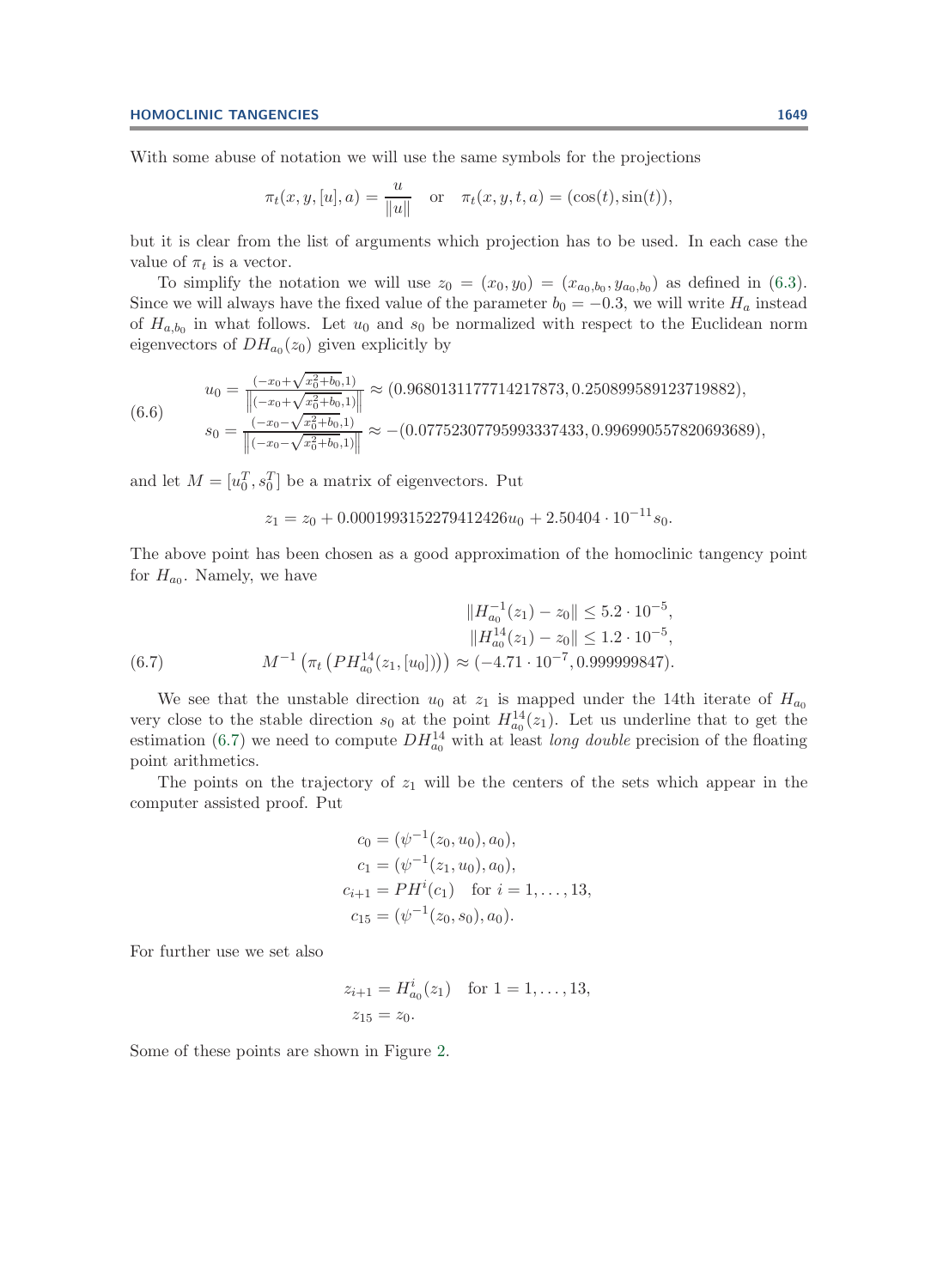Now, we have to choose approximate stable and unstable directions at  $c_i$ ,  $i = 0, \ldots, 15$ . On each set centered at  $c_i$ , the coordinate system will be given by a matrix

(6.8) 
$$
M_{i} = \begin{bmatrix} (u_{i})_{1} & (s_{i})_{1} & 0 & 0 \\ (u_{i})_{2} & (s_{i})_{2} & 0 & 0 \\ 0 & 0 & 1 & 0 \\ 0 & 0 & 0 & 1 \end{bmatrix},
$$

where  $u_0$ ,  $s_0$  are given by [\(6.6\)](#page-17-1) and  $u_i$  and  $s_i$  are computed as follows.

- <span id="page-18-1"></span>• Put  $u_{15} = u_0, s_{15} = s_0, u_1 = u_0, s_1 = s_0.$
- For  $i = 2, \ldots, 8$  we set

<span id="page-18-0"></span>(6.9)  
\n
$$
u_i = \pi_t(c_i),
$$
\n
$$
s_i = \pi_t(PH^{-1}(z_{i+1}, \pi_t(c_{i+1})^{\perp})).
$$

From numerical simulations we get that between the points  $c_8$  and  $c_9$  the role of the tangent coordinate is changing from contracting to expanding. Therefore, the unstable direction propagates very well on these sets just by  $(6.9)$  for  $i = 2, \ldots, 8$ . For the inverse map, the unstable directions  $u_i$  become repelling. Therefore, the preimage of an orthogonal direction to  $u_{i+1}$  becomes a good enough approximation for our method of the stable direction at  $z_i$ .

• According to a good choice of the homoclinic point  $(6.7)$ , the tangent coordinate at  $c_i$ becomes a good approximation of the stable direction on sets centered at  $c_9, \ldots, c_{14}$ . Therefore, we can set

<span id="page-18-2"></span>
$$
s_i = \pi_t(c_i) \text{ for } i = 9, ..., 14,
$$
  
\n
$$
u_9 = \pi_t(PH_{a_0}(z_8, [s_8])),
$$
  
\n
$$
u_{i+1} = \pi_t(PH_{a_0}(z_i, [u_i])) \text{ for } i = 9, ..., 13.
$$

There remains for us to set the sizes of the sets. We define the h-sets by

(6.11) 
$$
N_i = c_i + M_i \cdot (d_i \cdot [-1, 1]),
$$

where the diameters  $d_i$  are listed in Table [1](#page-19-0) and are chosen from numerical experiments. On h-sets  $N_0, \ldots, N_8$  the expanding directions are u and a coordinates, while on  $N_9, \ldots, N_{15}$  the expanding directions are  $u$  and  $t$  coordinates.

Let us comment briefly about the choice of the sizes of the sets presented in Table [1.](#page-19-0) For the sets  $N_0, \ldots, N_8$  the tangent coordinate is chosen as a contracting direction. Therefore, the set in this direction must be large enough (here,  $2 \cdot 10^{-5}$ ) to be able to easily verify that we have contraction on this variable. On the other hand, for the sets  $N_9, \ldots, N_{15}$  we have a strong expansion on this coordinate. Therefore, the diameter of these sets on this coordinate is smaller here because it is easier to verify that the image of some walls of the previous set in the chain is outside of a small set than inside of it.

Moreover, the tangent coordinate of  $N_9$  has to be covered by the unstable coordinate of  $N_8$ . This expansion is weak and forces decreasing of the size  $N_9$  on the tangent coordinate.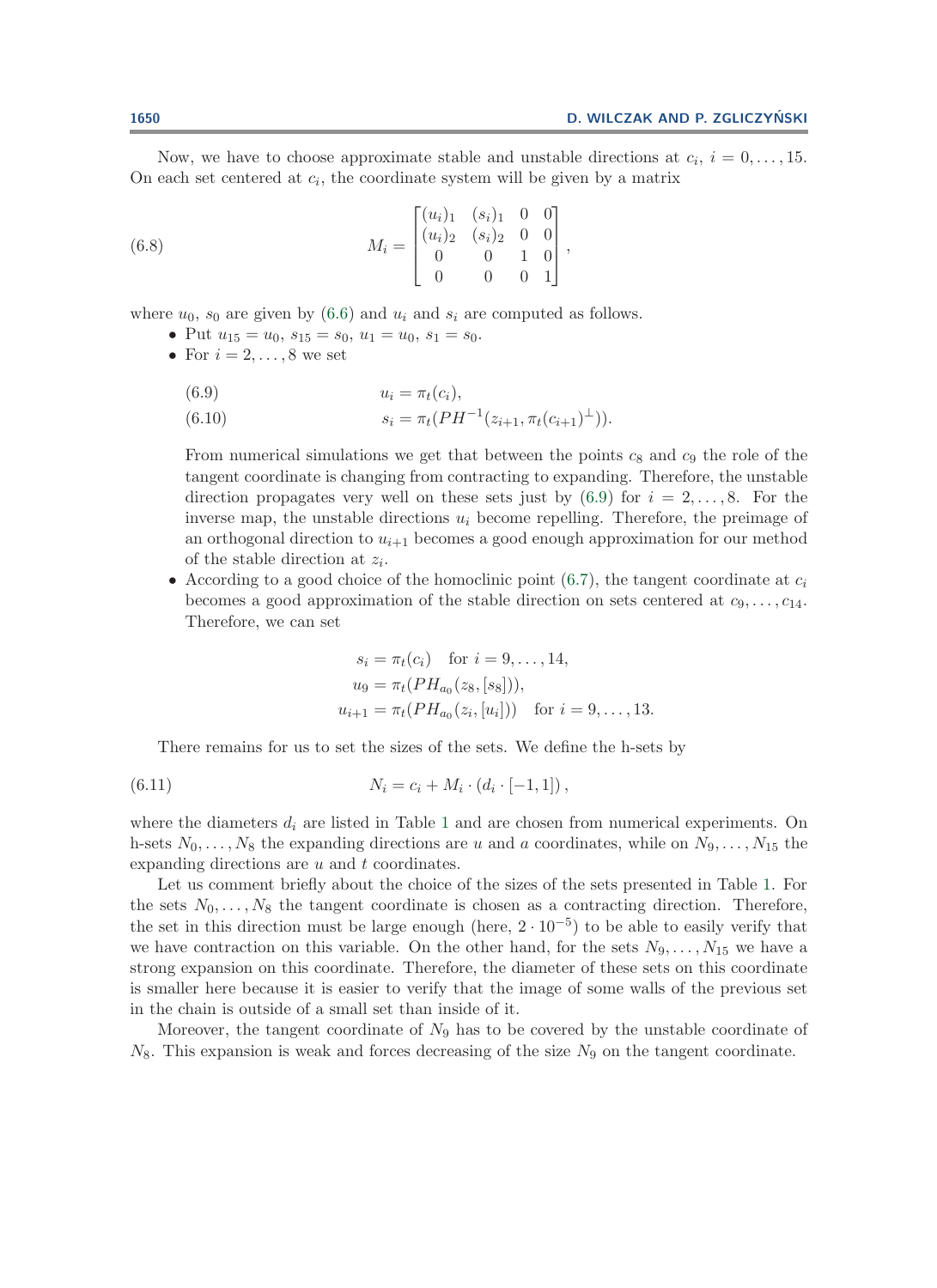## **Table 1**

<span id="page-19-0"></span>Diameters of the h-sets in the heteroclinic sequence for the H $\epsilon$ non map. The diameters in the table are scaled by the factor  $10^5$ . On h-sets  $N_0, \ldots, N_8$  the expanding directions are u and a coordinates, while on  $N_9, \ldots, N_{15}$  the expanding directions are u and t coordinates.

| i                | $\bar{1}0^5 \cdot (d_i)_1$ | $\bar{1}0^5 \cdot (d_i)_2$ | $\bar{1}0^5 \cdot (d_i)_3$ | $\bar{1}0^5 \cdot (d_i)_4$ |
|------------------|----------------------------|----------------------------|----------------------------|----------------------------|
|                  | unstable dir.              | stable dir.                | tangent dir.               | parameter                  |
| $\boldsymbol{0}$ | 7                          | 1                          | $\overline{2}$             | $(1.01)^8$                 |
| 1                | 1                          | 1                          | $\overline{2}$             | $(1.01)^7$                 |
| $\overline{2}$   | $\mathbf{1}$               | $\mathbf{1}$               | $\overline{2}$             | $(1.01)^{\overline{6}}$    |
| 3                | $\mathbf{1}$               | $\mathbf{1}$               | $\overline{2}$             | $(1.01)^{\overline{5}}$    |
| $\overline{4}$   | $\mathbf{1}$               | $\mathbf{1}$               | $\overline{2}$             | $(1.01)^4$                 |
| $\overline{5}$   | 1                          | $\mathbf{1}$               | $\overline{2}$             | $(1.01)^3$                 |
| 6                | 1                          | 1                          | $\overline{2}$             | $(1.01)^{2}$               |
| $\overline{7}$   | $\overline{1}$             | 1                          | $\overline{2}$             | 1.01                       |
| 8                | $\mathbf 1$                | 1                          | $\overline{2}$             | 1                          |
| 9                | $0.5\,$                    | 1.25                       | 0.25                       | 1.01                       |
| 10               | 0.75                       | 1.25                       | 0.25                       | $(1.01)^2$                 |
| 11               | 1                          | 1.25                       | 0.25                       | $(1.01)^{\overline{3}}$    |
| 12               | $\mathbf{1}$               | 1.25                       | 0.25                       | $(1.01)^{4}$               |
| 13               | $\mathbf{1}$               | 1.25                       | 0.25                       | $(1.01)^5$                 |
| 14               | 1                          | 1.25                       | 0.25                       | $(1.01)^6$                 |
| 15               | $\overline{1}$             | $\overline{2}$             | 0.25                       | $(1.01)^{7}$               |

The unstable and stable directions are comparable for almost all sets in the chain except  $N_0$ ,  $N_9$ , and  $N_{15}$ . For  $N_0$  we have a large size in the unstable direction. This is due to the fact that  $N_1$  is at some distance from  $z_0$ . The size  $7 \cdot 10^{-5}$  is necessary to reach the set  $N_1$ from  $N_0$ .

Similar reasoning applies to  $N_{15}$ . The stable size must be large enough so that the image of  $N_{14}$  is captured in this direction.

On the set  $N_9$  we have a change of dynamics. The unstable size of  $N_9$  is smaller since on  $N_8$  the parameter plays a role of expanding the direction which covers the unstable direction on  $N_9$ . Since this expansion is weak, we must decrease the size of  $N_9$ . On the other hand, the image of  $N_8$  varies with the parameter and is larger in the stable direction of  $N_9$ . This forces us to enlarge the set  $N_9$  a little bit in the stable direction.

Now we can state the first numerical lemma.

Lemma 6.4. *The following covering relations hold true:*

<span id="page-19-1"></span>
$$
N_0 \stackrel{PH}{\Longrightarrow} N_1 \stackrel{PH}{\Longrightarrow} \cdots \stackrel{PH}{\Longrightarrow} N_{15}.
$$

*Proof*. The assertion of the above lemma has been verified using the interval arithmetics [\[13\]](#page-31-15) and the algorithms for verifying the existence of covering relations described in [\[20\]](#page-31-16). We were able to verify the necessary inequalities on each wall of  $N_i$ ,  $i = 0, \ldots, 15$ , without any subdivision of the sets, so the computational time was less than one second.

**6.2. The cone conditions along the heteroclinic chain.** In this section we will show that the cone conditions are satisfied for the sequence of covering relations from Lemma [6.4.](#page-19-1) We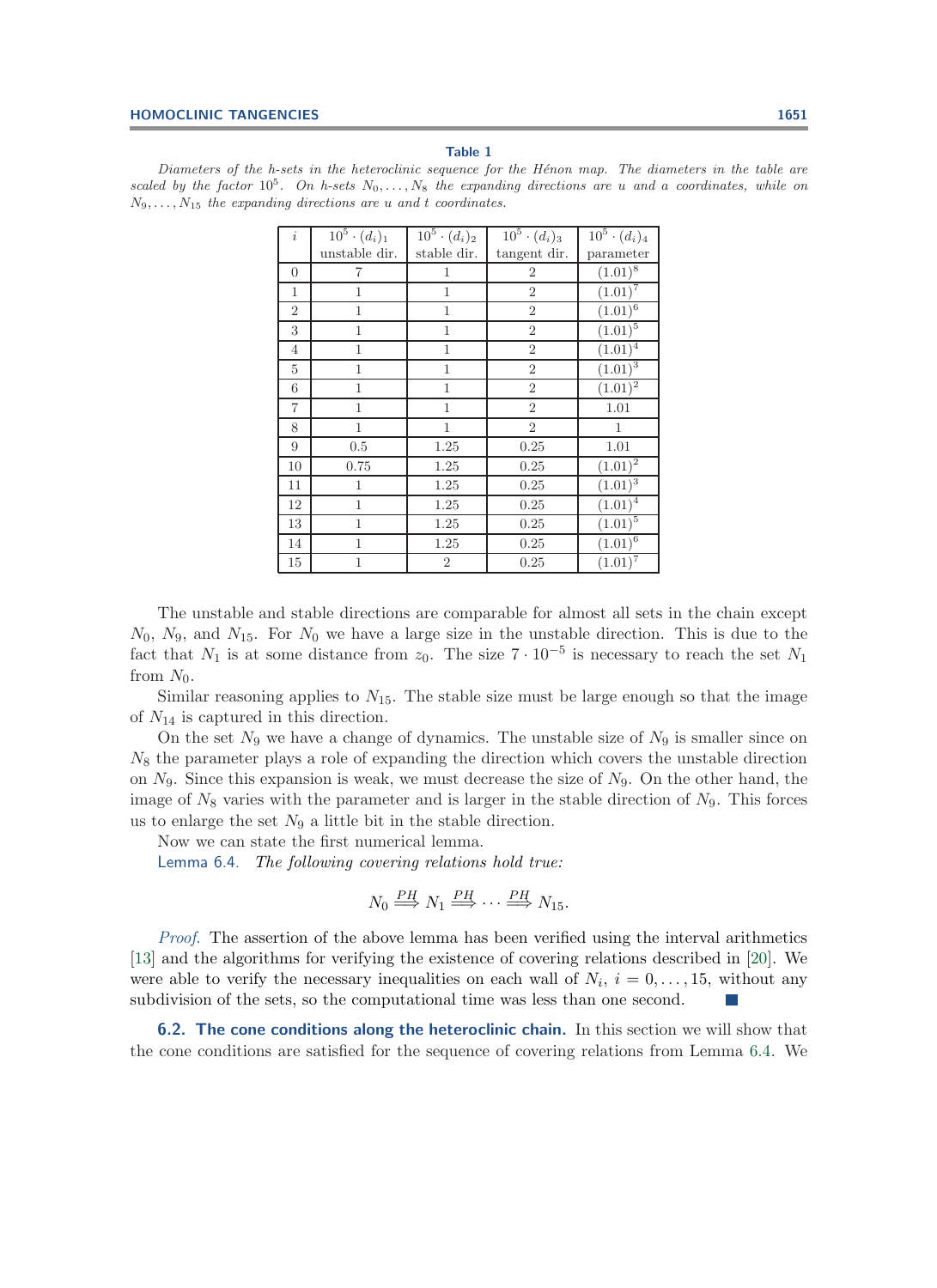have two results which give us a numerical method for verifying the cone conditions.

Lemma 6.5 (see [\[12,](#page-31-8) Lemma 6]). *Let*  $(N, Q_N)$  *and*  $(M, Q_M)$  *be h-sets with cones in*  $\mathbb{R}^n$ , and let  $f: N \to \mathbb{R}^n$  be  $\mathcal{C}^1$  such that  $N \xrightarrow{f} M$ . Let  $[Df(N)]_I$  denote the interval enclosure of *the set of matrices* Df(N)*. If the interval matrix*

<span id="page-20-0"></span>
$$
V = [Df(N)]_I^T Q_M [Df(N)]_I - Q_N
$$

*is positive definite, then the cone conditions are satisfied for the covering relation*  $N \stackrel{f}{\Longrightarrow} M$ .

Let  $A = A_c + [-1, 1] \cdot A_0$  be an interval matrix, where  $A_c, A_0 \in \mathbb{R}^{n \times n}$  are real and symmetric. For  $z \in \mathbb{R}^n$  by  $\Delta(z)$  we will denote a diagonal matrix with  $z_i$ 's at the diagonal.

Lemma 6.6 (see [\[16,](#page-31-17) Theorem 2]). *The interval matrix*  $A = A_c + [-1, 1] \cdot A_0$  *is positive definite iff for each sequence*  $z \in \{-1,1\}^n$  *the matrix* 

<span id="page-20-2"></span><span id="page-20-1"></span>
$$
A_z = A_c - \Delta(z)A_0\Delta(z)
$$

*is positive definite.*

In light of the above lemma, to verify that a symmetric interval matrix is positive definite, it is enough to verify if  $2^{n-1}$  real matrices  $A_z$  are positive definite.

In order to verify the cone conditions, we have to define quadratic forms on the sets  $N_i$ ,  $i = 0, \ldots, 15$ . Denote by

(6.12) 
$$
\lambda = 3.858169402, \quad \mu = 0.07775708341
$$

approximate eigenvalues of  $DH_{a_0}$  at  $z_0$ . Recall that by  $\Delta(p_1,\ldots,p_n)$  we denote a diagonal matrix with  $p_i$ 's at the diagonal. For  $i = 0, \ldots, 15$  we define the quadratic form on the h-set  $N_i$  by

$$
Q_i = \Delta((p_i)_1, (p_i)_2, (p_i)_3, (p_i)_4),
$$

where the coefficients are listed in Table [2.](#page-21-0) The quadratic forms  $Q_i$  are defined in the coordinate systems given by matrices  $M_i$  [\(6.8\)](#page-18-1) used to define the h-sets  $N_i$ ,  $i = 0, \ldots, 15$ . These matrices have normalized columns. In these coordinates the sets are given by  $N_i =$  $[(d_i)_1,\ldots,(d_i)_4]\cdot[-1,1], i=0,\ldots,15;$  see [\(6.11\)](#page-18-2) and Table [1.](#page-19-0)

Let us comment briefly on the choice of these coefficients. Assume that we would like to verify the cone conditions for the covering relation  $N \stackrel{J}{\Longrightarrow} M$ . Assume that f is linear and in some coordinate systems on N and M it is given by  $f = \Delta(\lambda_1, \ldots, \lambda_k)$ . In the general case, we usually have  $Df(N)$  close to a diagonal matrix, but the arguments apply. Assume also that the quadratic forms on both sets  $N$  and  $M$  are diagonal and given by

$$
Q_N = \Delta(\alpha_1^N, \dots, \alpha_k^N),
$$
  

$$
Q_M = \Delta(\alpha_1^M, \dots, \alpha_k^M).
$$

According to Lemma [6.5,](#page-20-0) the cone conditions will be satisfied if the interval matrix

$$
V = [Df(N)]_I^T \cdot Q_M \cdot [Df(N)]_I - Q_N = \Delta(\lambda_1^2 \alpha_1^M - \alpha_1^N, \dots, \lambda_k^2 \alpha_k^M - \alpha_k^N)
$$

is positive definite. We see that if  $|\alpha_i^{N,M}| = 1$  and some  $|\lambda_i| \gg 1$ , then the corresponding<br>coefficient in the matrix *V* becomes very large, while for  $|\lambda_i| \gg 1$  the corresponding coefficient coefficient in the matrix V becomes very large, while for  $|\lambda_i| \ll 1$  the corresponding coefficient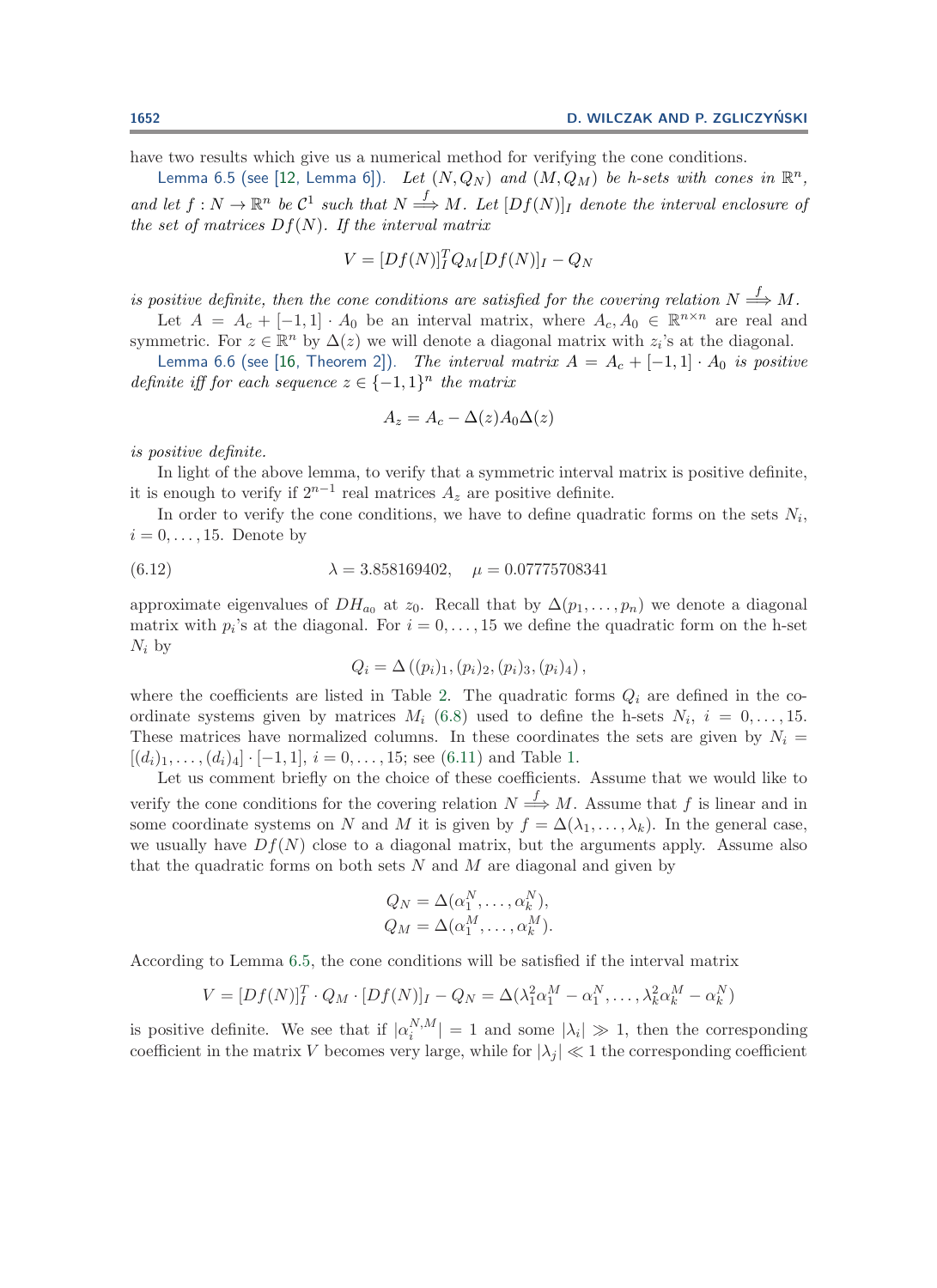| $\dot{i}$      | $(p_i)_1$       | $(p_i)_2$   | $(p_i)_3$            | $(p_i)_4$      |
|----------------|-----------------|-------------|----------------------|----------------|
|                | unstable dir.   | stable dir. | tangent dir.         | parameter      |
| $\theta$       | $3/\lambda^2$   | $-\mu^2$    | $-(\mu/\lambda)^2$   | $2(1.5)^{-8}$  |
| 1              | $1/\lambda^2$   | $-0.1$      | $-0.5$               | $2(1.5)^{-7}$  |
| $\overline{2}$ | $1/\lambda^2$   | $-0.1$      | $-1$                 | $2(1.5)^{-6}$  |
| 3              | $1/\lambda^2$   | $-0.1$      | $-1$                 | $2(1.5)^{-5}$  |
| $\overline{4}$ | $1/\lambda^2$   | $-0.1$      | $^{-1}$              | $2(1.5)^{-4}$  |
| 5              | $1/\lambda^2$   | $-0.1$      | $-1$                 | $2(1.5)^{-3}$  |
| 6              | $1/\lambda^2$   | $-0.1$      | $-1$                 | $2(1.5)^{-2}$  |
| $\overline{7}$ | $1/\lambda^2$   | $-0.1$      | $-1$                 | $2(1.5)^{-1}$  |
| 8              | $0.5/\lambda^2$ | $-1$        | $-1$                 | $\overline{2}$ |
| 9              | $100/\lambda^2$ | $-0.1$      | $100(\mu/\lambda)^2$ | $-2$           |
| 10             | $40/\lambda^2$  | $-0.1$      | $(\mu/\lambda)^2$    | $-2(1.5)^{-1}$ |
| 11             | $10/\lambda^2$  | $-0.1$      | $(\mu/\lambda)^2$    | $-2(1.5)^{-2}$ |
| 12             | $1/\lambda^2$   | $-0.1$      | $(\mu/\lambda)^2$    | $-2(1.5)^{-3}$ |
| 13             | $1/\lambda^2$   | $-0.1$      | $(\mu/\lambda)^2$    | $-2(1.5)^{-4}$ |
| 14             | $1/\lambda^2$   | $-0.1$      | $(\mu/\lambda)^2$    | $-2(1.5)^{-5}$ |
| 15             | $0.3/\lambda^2$ | $-0.1$      | $(\mu/\lambda)^2$    | $-2(1.5)^{-6}$ |

#### **Table 2**

<span id="page-21-0"></span>Coefficients of the quadratic forms on the sets  $N_0, \ldots, N_{15}$ , where  $\lambda = 3.858169402$ ,  $\mu = 0.07775708341$ are approximate eigenvalues of  $DH_{a_0}(z_0)$ .

in  $V$  is close to 1. In the general (nonlinear) case we have some nonzero intervals off the diagonal of  $V$ . Therefore, from the computational point of view, it is better to make the matrix V somehow uniform, i.e., such that the coefficients on the diagonal are of the same magnitude. This can be achieved by setting coefficients  $\alpha_i \approx \lambda_i^{-2}$  for these i such that  $|\lambda_i| \gg 1$ .<br>This can be seen in the first column of Table 2 and the second part of the third column

This can be seen in the first column of Table [2](#page-21-0) and the second part of the third column. The coefficients for  $N_9$  are chosen so as to be able to switch from the unstable to the stable manifold.

Notice also a different choice of the coefficients for the quadratic form  $Q_0$  in  $N_0$ . The reason is that we have to prove that the center-unstable manifold at the fixed point  $c_0$  is a horizontal disk in  $N_0$  satisfying the cone conditions. Therefore, we need to apply the method described in Theorem [4.1](#page-8-1) to the inverse of  $PH$ . In this case, the coefficients in the second and the third columns correspond to expanding directions with approximate eigenvalues  $1/\mu$ and  $\lambda/\mu$ , both greater than 1.

We have the following lemma.

Lemma 6.7. *The cone conditions are satisfied for the sequence of covering relations*

<span id="page-21-1"></span>
$$
N_0 \stackrel{PH}{\Longrightarrow} N_1 \stackrel{PH}{\Longrightarrow} \cdots \stackrel{PH}{\Longrightarrow} N_{15}.
$$

*Proof*. Observe that verification of the cone conditions for these covering relations requires computation of the  $DPH$ , which involves the second order derivatives of  $H$ . In the computer assisted proof we computed an enclosure for  $DPH(N_i)$ ,  $i = 0, 1, \ldots, 14$ , using whole  $N_i$  without subdivision as an initial condition of the routine which computes  $DPH$ . Then we applied Lemma [6.5](#page-20-0) and Lemma [6.6](#page-20-1) to prove that the cone conditions are satisfied. The  $C++$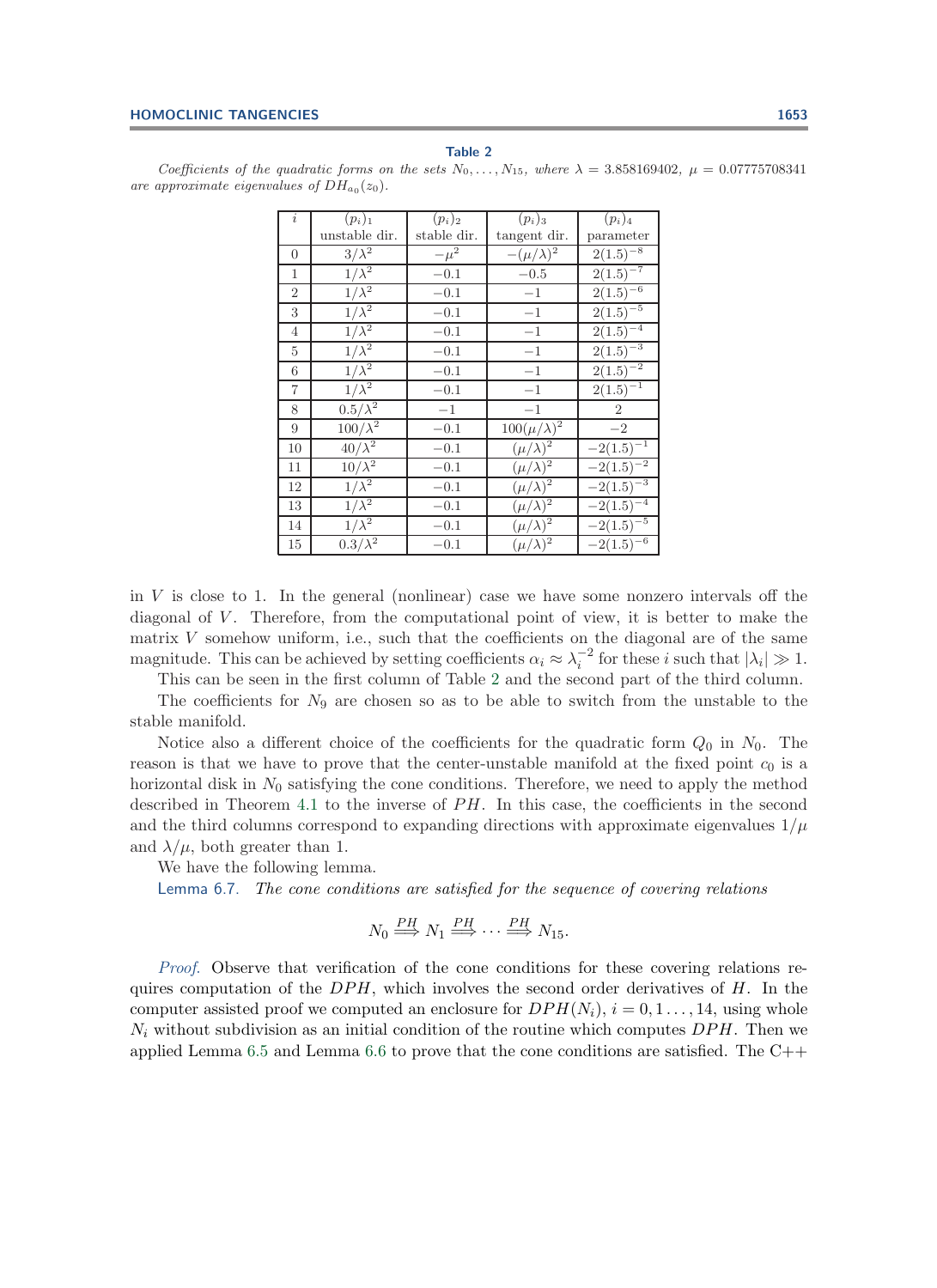program which verifies the assertion executes within less than one second on a laptop-type computer.

6.3. Parameterization of center-unstable and center-stable manifolds at  $c_0$  and  $c_{15}$ , **respectively.** In this section we will use the method described in Theorem [4.1](#page-8-1) in order to parameterize the center-unstable and center-stable manifolds as horizontal and vertical discs satisfying the cone conditions in  $N_0$  and  $N_{15}$ , respectively. This, together with Lemma [6.4](#page-19-1) and Lemma [6.7,](#page-21-1) will give us a proof of Theorem [6.3.](#page-15-3)

Put

$$
\widetilde{N_0} = (z_0, [u_0]) + \widetilde{M} \cdot ((d_0)_1, (d_0)_2, (d_0)_3), \n\widetilde{N_{15}} = (z_0, [s_0]) + \widetilde{M} \cdot ((d_{15})_1, (d_{15})_2, (d_{15})_3),
$$

where M is a  $3 \times 3$  minor of the matrix  $M_{15} = M_0$  (see [\(6.8\)](#page-18-1)) after removing the last column and the last row. The coefficients  $(d_i)_i$  are listed in Table [1.](#page-19-0) Geometrically, these sets are just projections onto  $(x, y, t)$  coordinates of  $N_0$  and  $N_{15}$ , respectively.

The set  $N_{15}$  is a three-dimensional h-set with two expanding directions (corresponding to  $N_{15}$ ) and  $N_{15}$  is a proposition (corresponding to the singuralism) eigenvalues  $\lambda$  and  $\frac{\lambda}{\mu}$  and one nominally stable direction (corresponding to the eigenvalue  $\mu$ ), where  $\lambda$   $\mu$  are eigenvalues of  $DH_{\nu}$  (z<sub>0</sub>); see (6.12) where  $\lambda, \mu$  are eigenvalues of  $DH_{a_0}(z_0)$ ; see [\(6.12\)](#page-20-2).

On the set  $N_0$  we will compute the inverse map of  $PH_a$  so that the roles of nominally stable and nominally unstable directions interchange. Hence, the set  $N_0$  has two nominally unstable directions (with eigenvalues  $\mu^{-1}$  and  $\lambda/\mu$ ) and one nominally stable direction (with eigenvalue  $\lambda^{-1}$ ).

On both sets we set quadratic forms defining the cones to be equal to

(6.13) 
$$
\overline{Q_0} = -\Delta((p_0)_1, (p_0)_2, (p_0)_3),
$$

(6.14) 
$$
Q_{15} = \Delta((p_{15})_1, (p_{15})_2, (p_{15})_3),
$$

<span id="page-22-1"></span>where the coefficients are listed in Table [2.](#page-21-0)

Lemma 6.8. *The center-stable manifold of PH at*  $c_{15}$  *can be parameterized as a vertical disk in*  $N_{15}$  *satisfying the cone conditions with respect to the quadratic form*  $Q_{15}$ *.* 

*Proof.* We use Theorem [4.1.](#page-8-1) Let  $\pi_a$  denote a projection onto the parameter coordinate. With computer assistance we verified that for  $a \in \pi_a(N_{15})$  it holds that

<span id="page-22-0"></span>
$$
\widetilde{N_{15}} \stackrel{PH_a}{\Longrightarrow} \widetilde{N_{15}},
$$

and the cone conditions are satisfied with the quadratic form  $Q_{15}$ . Hence, the first assumption of Theorem [4.1](#page-8-1) is fulfilled.

Then we computed the constants  $A, M, L$  which appear in assumptions 2–3 of Theorem [4.1](#page-8-1) and we obtained

$$
A \ge 0.099394300936541294,
$$
  
\n
$$
M \le 0.084042214456891598,
$$
  
\n
$$
L \le 0.0070394636406844067.
$$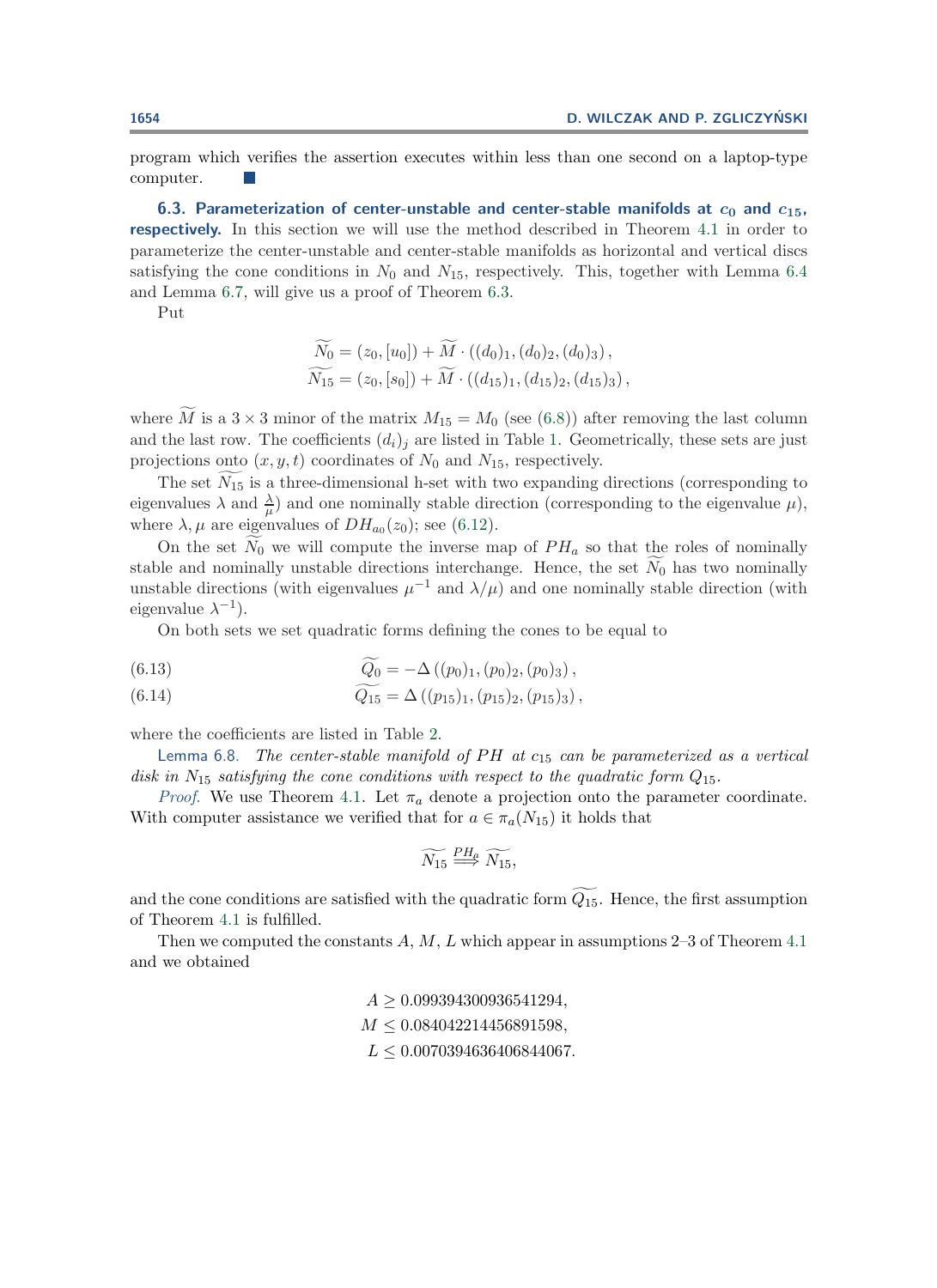Hence constant  $\Gamma$  from assumption 4 of Theorem [4.1](#page-8-1) can be chosen to be equal to  $\Gamma$  = 0.57737423322563175. With this Γ the coefficient  $\delta$  defined in [\(4.6\)](#page-9-2) is equal to

$$
\delta = \frac{\Gamma^2}{\|\alpha\|} \le 16.54078540195168,
$$

where  $\alpha$  appears in the decomposition of the quadratic form  $Q_{15}(x, y, t) = \alpha(x, t) - \beta(y)$  and  $\|\alpha\| = \max\left\{0.3/\lambda^2, (\mu/\lambda)^2\right\} = 0.3/\lambda^2$ ; see Table [2.](#page-21-0)

From Theorem [4.1](#page-8-1) it follows that the center-stable manifold of  $PH$  at  $c_{15}$  can be parameterized as a vertical disk in  $N_{15}$  satisfying the cone conditions with respect to the quadratic form

$$
\overline{Q_{15}}(x, y, t, a) = \delta \widetilde{Q_{15}}(x, y, z) - a^2.
$$

Recall that by  $Q_{15}$  we denote the quadratic form on  $N_{15}$ . To finish the proof let us observe that

$$
Q_{15}(x, y, t, a) = \widetilde{Q_{15}}(x, y, t) - 2(1.5)^{-6}a^2;
$$

see [\(6.14\)](#page-22-0) and Table [2.](#page-21-0) Moreover, we have  $2(1.5)^{-6}\delta > 1$ . This shows that

$$
\delta Q_{15}(x, y, t, a) = \delta \left( \widetilde{Q_{15}}(x, y, t) - 2(1.5)^{-6} a^2 \right) < \overline{Q_{15}}(x, y, t, a).
$$

Therefore, the center-stable manifold of  $PH$  at  $c_{15}$  is a vertical disk in  $N_{15}$  satisfying the cone condition for the quadratic form  $Q_{15}$ .

We have a similar lemma about the parameterization of the center-unstable manifold of PH at  $c_0$  as a horizontal disk in  $N_0$ .

Lemma 6.9. *The center-unstable manifold of PH at*  $c_0$  *can be parameterized as a horizontal disk in*  $N_0$  *satisfying the cone conditions with respect to the quadratic form*  $Q_0$ .

*Proof.* We will proceed as in Lemma [6.8](#page-22-1) but for the map  $PH^{-1}$ . With computer assistance we verified that for  $a \in \pi_a(N_0)$  it holds that

<span id="page-23-0"></span>
$$
\widetilde{N_0} \overset{PH_a^{-1}}{\Longrightarrow} \widetilde{N_0}
$$

and the cone conditions are satisfied. We computed the constants which appear in  $(4.5)-(4.6)$  $(4.5)-(4.6)$  $(4.5)-(4.6)$ , and we got

> $A \geq 0.1877584261322994,$  $M < 0.2795983187542756$ ,  $L \leq 0.015049353557694945$ ,  $\Gamma=0.33278415598142302,$  $\delta \leq 18.316620936531205.$

Hence, the center-stable manifold for  $PH^{-1}$  at  $c_0$  is a vertical disk in  $N_0$  satisfying the cone condition for the quadratic form

$$
\overline{Q_0(x, y, t, a)} = \delta \widetilde{Q_0}(x, y, t) - a^2.
$$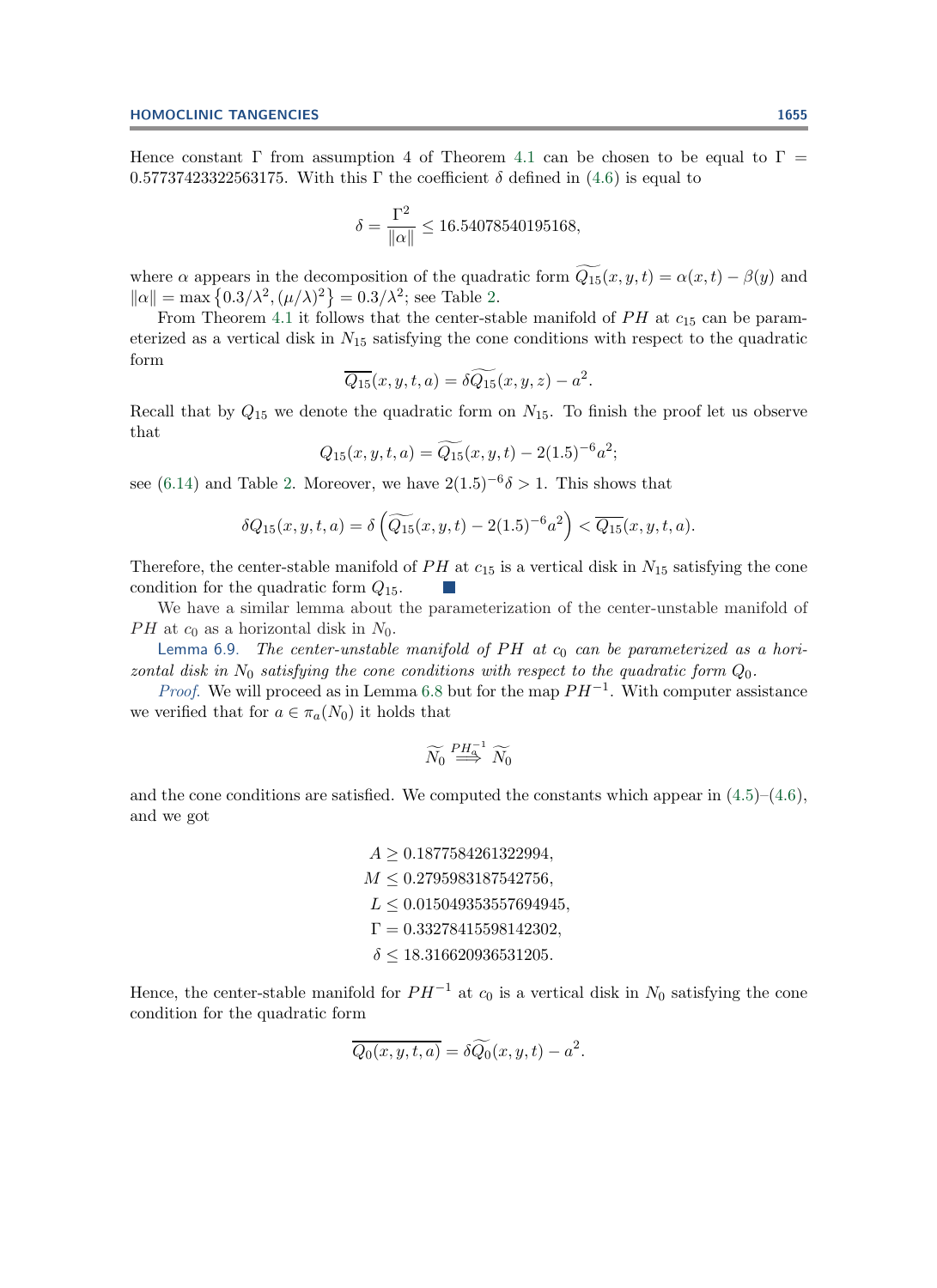From [\(6.13\)](#page-22-0) and Table [2](#page-21-0) we have

$$
Q_0(x, y, t, a) = -\widetilde{Q_0}(x, y, t, a) + 2(1.5)^{-8}a^2.
$$

Since  $2(1.5)^{-8}\delta > 1$ , we have

<span id="page-24-2"></span>
$$
-\delta Q_0(x,y,t,a) = \delta \left( \widetilde{Q_0}(x,y,t,a) - 2(1.5)^{-8} a^2 \right) < \overline{Q_0(x,y,t,a)},
$$

and the center-stable manifold of  $PH^{-1}$  at  $c_0$  can be parameterized as a vertical disk in  $N_0$ satisfying the cone conditions with respect to the quadratic form  $-Q_0$ . This means that the center-unstable manifold of PH can be parameterized as a horizontal disk in  $N_0$  satisfying the cone conditions with respect to the quadratic form  $Q_0$ .

*Proof of Theorem* [6.3.](#page-15-3) We obtain our conclusion from Lemmas [6.7,](#page-21-1) [6.8,](#page-22-1) and [6.9](#page-23-0) combined with the discussion of the strategy of the proof in the first part of section [4.](#page-7-0)

<span id="page-24-1"></span>**7. Application to the forced damped pendulum equation.** Let us consider an equation for the forced damped pendulum motion

(7.1) 
$$
\ddot{x} + \beta \dot{x} + \sin(x) = \cos(t).
$$

Equation [\(7.1\)](#page-24-2) is a well-known example of an equation which exhibits chaotic dynamics; see [\[10\]](#page-31-18) and references therein. In [\[3\]](#page-31-19) it has been proven (a computer assisted proof) that for the parameter  $\beta = 0.1$  the  $2\pi$ -time map is semiconjugated to the full shift on three symbols on some compact invariant set.

Equation [\(7.1\)](#page-24-2) defines a flow on  $\mathbb{R}^2 \times S^1$ , where  $S^1$  is a unit circle. Let us define the Poincaré map  $T_\beta: \mathbb{R}^2 \to \mathbb{R}^2$  by

(7.2) 
$$
T_{\beta}(x, \dot{x}) = (x(2\pi), \dot{x}(2\pi)),
$$

where  $x(t)$  is a solution of [\(7.1\)](#page-24-2) with the parameter  $\beta$ .

The aim of this section is to prove the following theorem.

Theorem 7.1. *For all parameter values*

<span id="page-24-0"></span>
$$
\beta \in \mathcal{B} = 0.247133729485 + [-1, 1] \cdot 1.2 \cdot 10^{-10}
$$

*there exists a hyperbolic fixed point for*  $T_\beta$  *corresponding to a*  $2\pi$  *periodic solution of* [\(7.1\)](#page-24-2)*. Moreover, there exists a parameter value*  $\beta \in \mathcal{B}$  *such that the map*  $T_{\beta}$  *has a quadratic homoclinic tangency unfolding generically for that fixed point.*

The proof of Theorem [7.1](#page-24-0) uses the same method as for the Hénon map case. Since all the details have been discussed in section [6,](#page-15-0) we will give here only the definition of the sets and quadratic forms, and we will state the numerical lemmas.

The main difference between the Henon map case and that of the forced damped pendulum equation is how we compute derivatives of a map up to the second order, required in the proof. Since the Henon map is given explicitly, these derivatives can be computed by hand or using the Automatic Differentiation tools [\[9\]](#page-31-20). For the forced damped pendulum equation we used the  $C<sup>r</sup>$ -Lohner algorithm presented in [\[21\]](#page-31-10). This algorithm allows us to efficiently integrate the variational equations for ODEs and compute partial derivatives of Poincaré maps.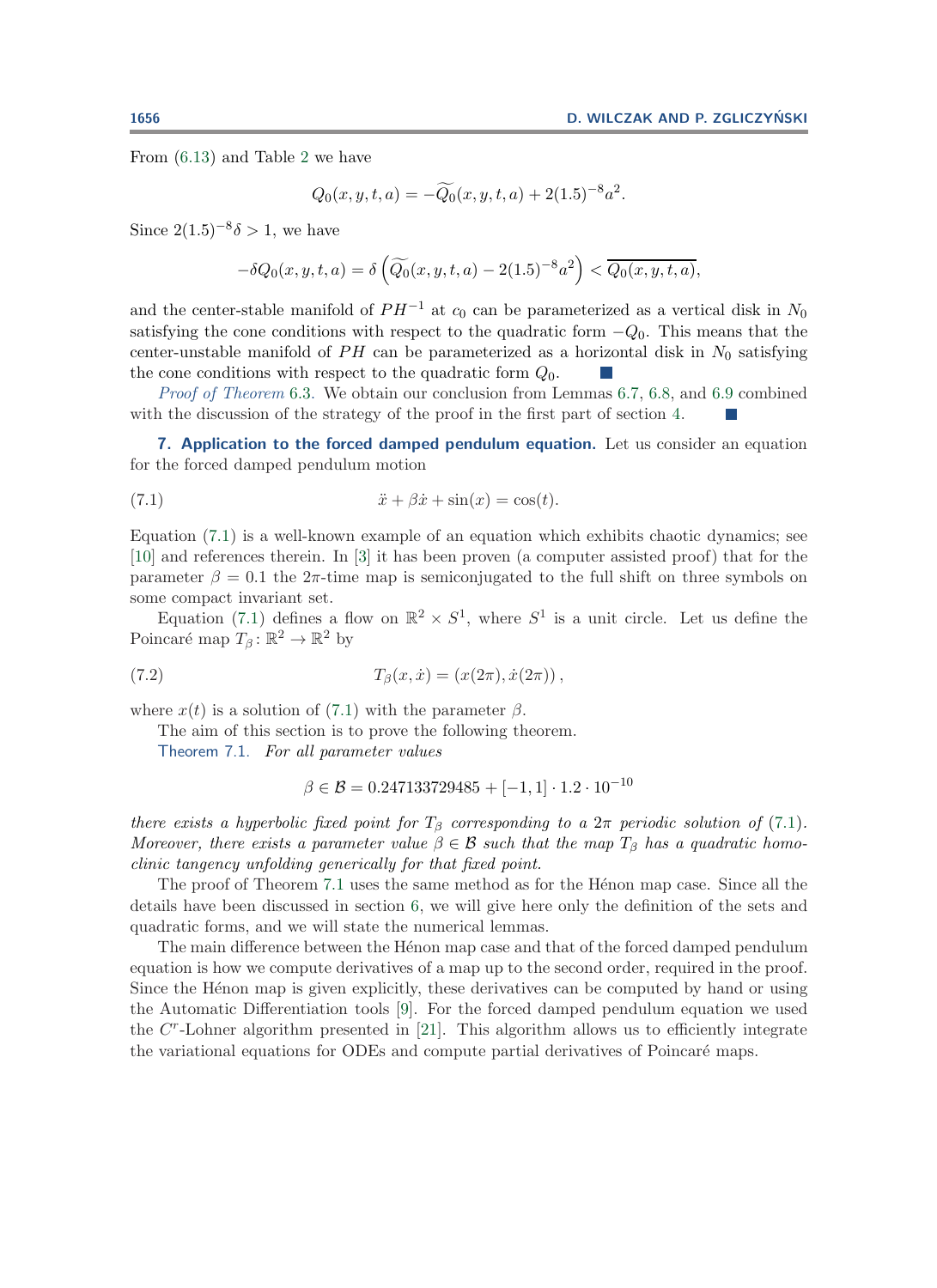

<span id="page-25-0"></span>**Figure 3.** Left: Parts of the unstable and stable manifolds of a fixed point of  $T_\beta$  for  $\beta = 0.247133729485$ . Right: Periodic orbit and a homoclinic orbit to the periodic orbit for  $(7.1)$  projected onto  $(x, \dot{x})$  coordinates. This homoclinic orbit corresponds to the quadratic tangency of invariant manifolds. The left picture suggests also the existence of transversal homoclinic points.

**7.1. Heteroclinic chain of covering relations.** Let  $PT_{\beta}: P\mathbb{R}^2 \to P\mathbb{R}^2$  denote the map induced by  $T_\beta$  on the projective bundle, and let  $\psi$  be a local parameterization of the space  $P\mathbb{R}^2$  as defined in [\(6.4\)](#page-16-1). Let

<span id="page-25-1"></span>
$$
PT: P\mathbb{R}^2 \times \mathbb{R} \ni (x, \dot{x}, t, \beta) = ((\psi^{-1} \circ PT_{\beta} \circ \psi)(x, \dot{x}, t), \beta) \in P\mathbb{R}^2 \times \mathbb{R}.
$$

Let

|                                    | $\beta_0 = 0.247133729485,$                          |
|------------------------------------|------------------------------------------------------|
|                                    | $z_0 = (2.6410109874338904, 0.063471204982120187),$  |
| (7.3)                              | $u_0 = (0.76818278871270265, 0.64023058590290362),$  |
| (7.4)                              | $s_0 = (0.67655372773981033, -0.73639327365298942),$ |
| (7.5)                              | $\lambda = 211.83022271012155$ ,                     |
| $\sim$ $\sim$ $\sim$ $\sim$ $\sim$ |                                                      |

(7.6)  $\mu = 0.00099918347695168025.$ 

From numerical experiments we got that  $z_0$  (see Figure [3\)](#page-25-0) is an approximate fixed point for  $T_{\beta_0}$  with approximate eigenvalues  $\lambda$ ,  $\mu$  and approximate eigenvectors  $u_0$ ,  $s_0$ , respectively. This point has been found by the standard Newton method.

Let us denote

$$
\begin{array}{rcll} z_1&=&z_0+1.41442890240556\cdot 10^{-8}u_0,\quad c_1&=&\psi^{-1}((z_0,u_0),\beta_0),\\ z_i&=&T_{\beta_0}(z_{i-1})\; \text{for}\; i=2,3,4,5,\quad &c_i&=&PT(c_{i-1})\; \text{for}\; i=2,3,4,5,\\ z_8&=&z_0+19.0992395815\cdot 10^{-8}s_0,\quad &c_8&=&\psi^{-1}((z_8,s_0),\beta_0),\\ z_i&=&T_{\beta_0}^{-1}(z_{i+1})\; \text{for}\; i=7,6,\quad &c_i&=&PT^{-1}(c_{i-1})\; \text{for}\; i=7,6,\\ z_9&=&z_0,\quad &c_9&=&\psi^{-1}((z_0,s_0),\beta_0). \end{array}
$$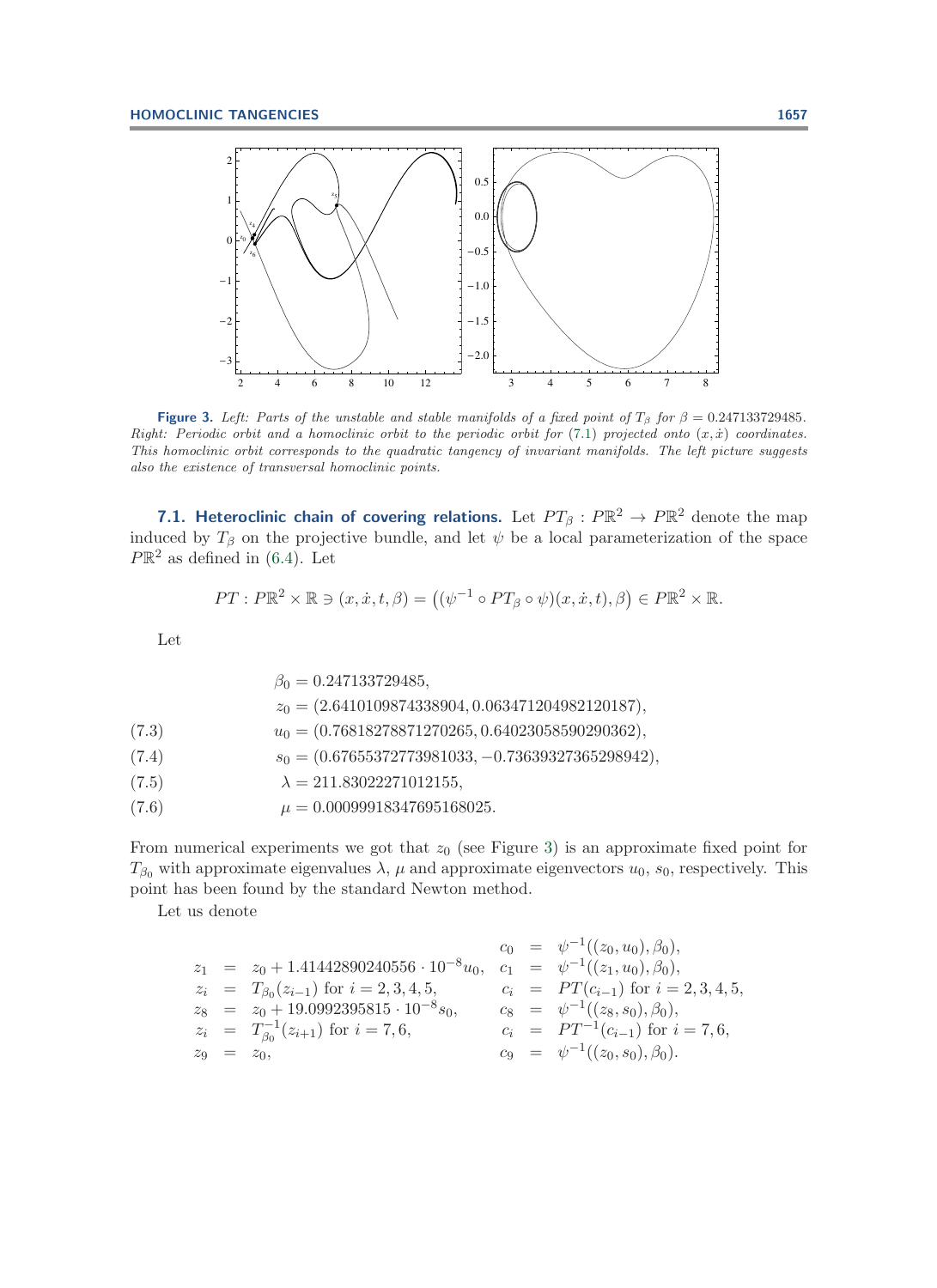<span id="page-26-0"></span>Some of these points are shown in Figure [3.](#page-25-0) The points  $z_1$  and  $z_8$  are chosen close to a heteroclinic trajectory for  $T_{\beta_0}$ . Numerical simulation shows that

(7.7) 
$$
PT^{-1}(c_6) - c_5 \approx (3.42 \cdot 10^{-12}, 6.34 \cdot 10^{-12}, -2.32 \cdot 10^{-8}, 0).
$$

In fact, we observe that between  $c_5$  and  $c_6$  the role of the tangent direction changes and at  $c_6$ it becomes repelling.

The reason for which we define two points  $z_1$  and  $z_8$  and compute their forward and backward trajectories, respectively, is due to the numerical problems with forward propagation of the tangent coordinate at  $z_6$ ,  $z_7$ , even in simulation only. Recall that the tangent coordinate t becomes strongly repelling at  $z_6$  and  $z_7$  with eigenvalue of the order  $10^5$ . Therefore, it is easier to propagate the preimage of the stable direction at  $z_8$  which is attracting at  $z_7$  and  $z_6$ for the inverse map.

Approximate estimation [\(7.7\)](#page-26-0) shows us that the points  $c_i, i = 1, \ldots, 8$ , are close to the possible existing heteroclinic trajectory for  $PT$ .

Now we will define the coordinate systems of the h-sets centered at  $c_i$ 's. Let  $M_i$  be the matrix of the coordinate system of the set centered at  $c_i$ . We assume that  $M_i$  has the form [\(6.8\)](#page-18-1). These matrices are computed as follows:

- Put  $u_9 = u_0$ ,  $u_1 = u_0$ ,  $u_8 = u_0$  and  $s_9 = s_0$ ,  $s_1 = s_0$ ,  $s_8 = s_0$ , where  $u_0$ ,  $s_0$  are defined by  $(7.3)$ – $(7.4)$ .
- For  $i = 2, 3, 4, 5$  we set

$$
u_i = \pi_t(c_i),
$$
  
\n
$$
s_i = \pi_t(PT_{\beta_0}^{-1}(z_{i+1}, \pi_t(c_{i+1})^{\perp})), \quad i = 2, 3, 4,
$$
  
\n
$$
s_5 = u_5^{\perp}.
$$

• For  $i = 6, 7$  we set

<span id="page-26-1"></span>
$$
s_i = \pi_t(c_i),
$$
  
\n
$$
u_i = \pi_t \left( PT_{\beta_0} \left( T^{-1}(z_i), \pi_t \left( PT_{\beta_0}^{-1}(z_i, s_i) \right)^{\perp} \right) \right).
$$

As in the case of the H $\epsilon$ non map, the h-sets  $N_0, \ldots, N_9$  for the map PT will be defined by formula [\(6.11\)](#page-18-2) with matrices  $M_i$  as above and the diameters given in Table [3.](#page-27-0)

The h-sets  $N_0, \ldots, N_5$  have two unstable directions given by  $u_i$  and the parameter. The h-sets  $N_6, \ldots, N_9$  have two unstable directions given by  $u_i$  and the tangent coordinate.

Now, we can state the following numerical lemma.

Lemma 7.2. *The map PT is well defined and continuous on*  $\bigcup_{i=0}^{9} N_i$ . *Moreover, the fol-*<br>ing covering relations hold true: *lowing covering relations hold true:*

(7.8) 
$$
N_0 \stackrel{PT}{\Longrightarrow} N_1 \stackrel{PT}{\Longrightarrow} \cdots \stackrel{PT}{\Longrightarrow} N_9.
$$

*Proof.* In the computer assisted proof of the above lemma we used the  $C<sup>1</sup>$ -Lohner algorithm [\[22\]](#page-31-9) and the CAPD library [\[8\]](#page-31-11) in order to integrate the variational equations for [\(7.1\)](#page-24-2) and to compute the map  $PT$ . We used the Taylor method of the order 20 with a variable time step.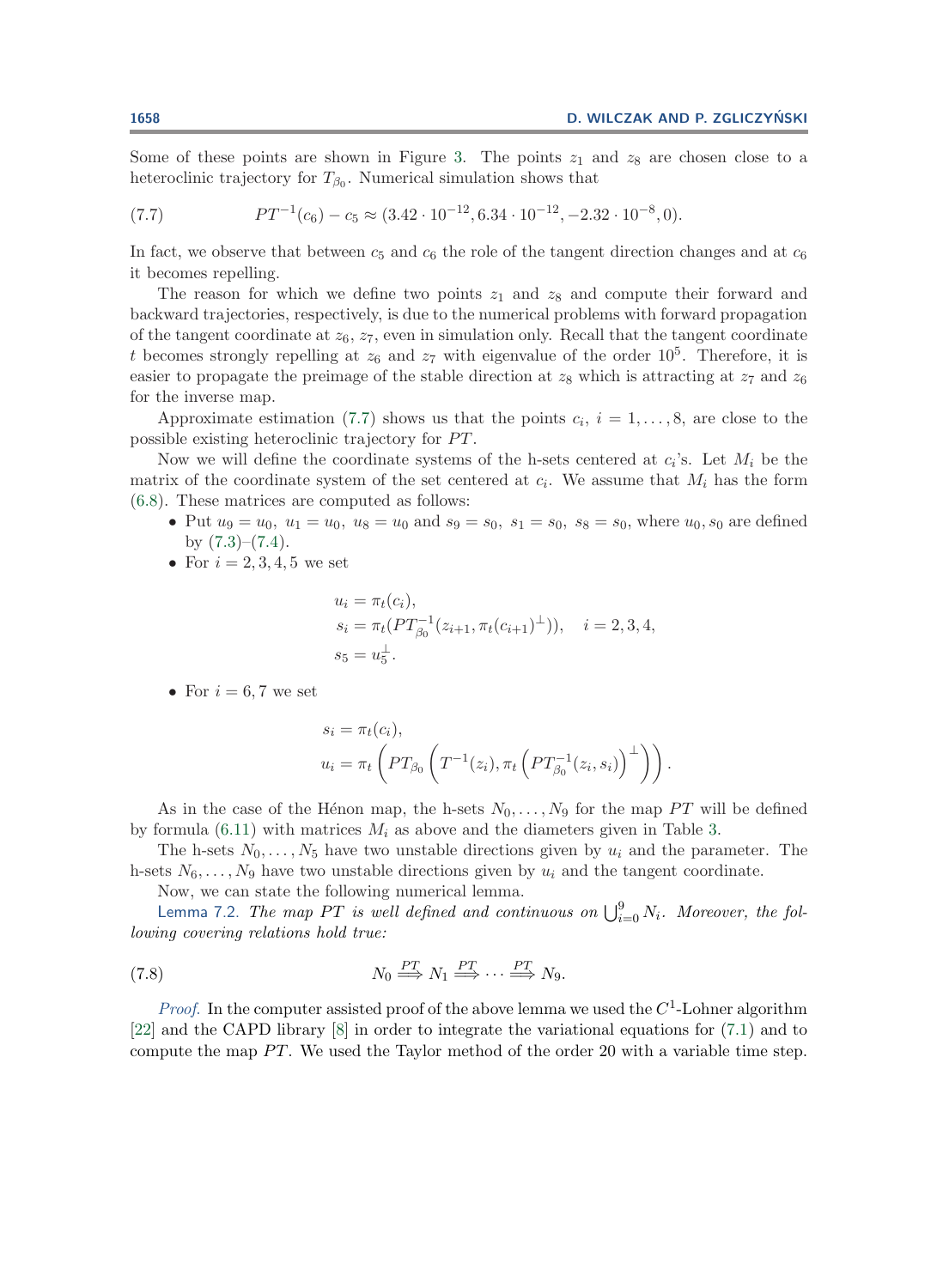#### **Table 3**

<span id="page-27-0"></span>Diameters of the h-sets in the heteroclinic sequence for the PT map. The h-sets  $N_0, \ldots, N_5$  have two unstable directions given by  $u_i$  and the parameter. The h-sets  $N_6, \ldots, N_9$  have two unstable directions given by  $u_i$  and the tangent coordinate.

| $\dot{i}$      | $\overline{10^{10}} \cdot (d_i)_1$ | $\overline{10^{10}} \cdot (d_i)_2$ | $\overline{10^8} \cdot (d_i)_3$ | $\overline{10^{10} \cdot (d_i)_4}$ |
|----------------|------------------------------------|------------------------------------|---------------------------------|------------------------------------|
|                | unstable dir.                      | stable dir.                        | tangent dir.                    | parameter                          |
| $\Omega$       | 5                                  | 0.2                                | 0.26                            | $1.2(1.01)^5$                      |
| 1              | 0.4                                | 6                                  | 2                               | $\overline{1.2(1.01)^4}$           |
| $\overline{2}$ | 0.4                                | 6                                  | 4                               | $1.2(1.01)^3$                      |
| 3              | 0.6                                | 6                                  | $\overline{2}$                  | $1.2(1.01)^2$                      |
| 4              | 5                                  | $\overline{2}$                     | 1                               | 1.2(1.01)                          |
| $\overline{5}$ | 27                                 | $\overline{2}$                     | 1                               | 1.2                                |
| 6              | 0.4                                | 15                                 | 0.4                             | 1.2(1.01)                          |
| 7              | 0.4                                | 8                                  | 0.4                             | $1.2(1.01)^2$                      |
| 8              | 0.4                                | 10                                 | 1.2                             | $1.2(1.01)^3$                      |
| 9              | 0.4                                | 5                                  | 0.2                             | $1.2(1.01)^4$                      |

To verify the inequalities required for the covering relations we subdivided the boundary of each h-set with a grid depending on the set under consideration. The total number of boxes we used is 5546. The  $C_{++}$  program which verifies the existence of covering relations [\(7.8\)](#page-26-1) executes within 18 seconds on a computer with the Intel Xeon 5160, 3GHz processor.

**7.2. The cone conditions along the heteroclinic chain of covering relations for the map** *PT*. Recall that for a  $p \in \mathbb{R}^n$  by  $\Delta(p)$  we denoted a diagonal matrix with  $p_i$ 's on the diagonal.

For  $i = 0, \ldots, 9$  we define the quadratic form on the h-set  $N_i$  by

$$
Q_i = \Delta((p_i)_1, (p_i)_2, (p_i)_3, (p_i)_4),
$$

where the coefficients are listed in Table [4.](#page-28-0)

Let us comment on the choice of these coefficients. In the example presented in section [5](#page-10-0) there is no dependency on the parameter; hence the cone conditions are easily achievable. In the general case this dependency has a huge influence on the choice of the parameters in quadratic forms corresponding to the parameter variable. In fact, this sometimes forces large scaling (not only by some small factor, like in the Henon map case).

The other constraints on the coefficients are related to the parameterization of centerunstable and center-stable manifolds in the first and last sets in the heteroclinic chain of covering relations.

The main constraint, however, appears for the covering relation in the switch between manifolds. Here it is necessary to set relatively large coefficients corresponding to both unstable variables in the set after this switch and a small coefficient for the stable variable in the main phase space. This can be seen in Tables [2](#page-21-0) and [4](#page-28-0) for the sets  $N_9$  and  $N_6$ , respectively. In the next sets we can use the hyperbolicity of the map to make these coefficients more uniform and to reach constraints at the beginning and at the end of the chain.

For  $i = 2, \ldots, 9$  the coordinate systems on  $N_i$  are given by the matrices  $M_i$  used to define the sets  $N_i$ , respectively.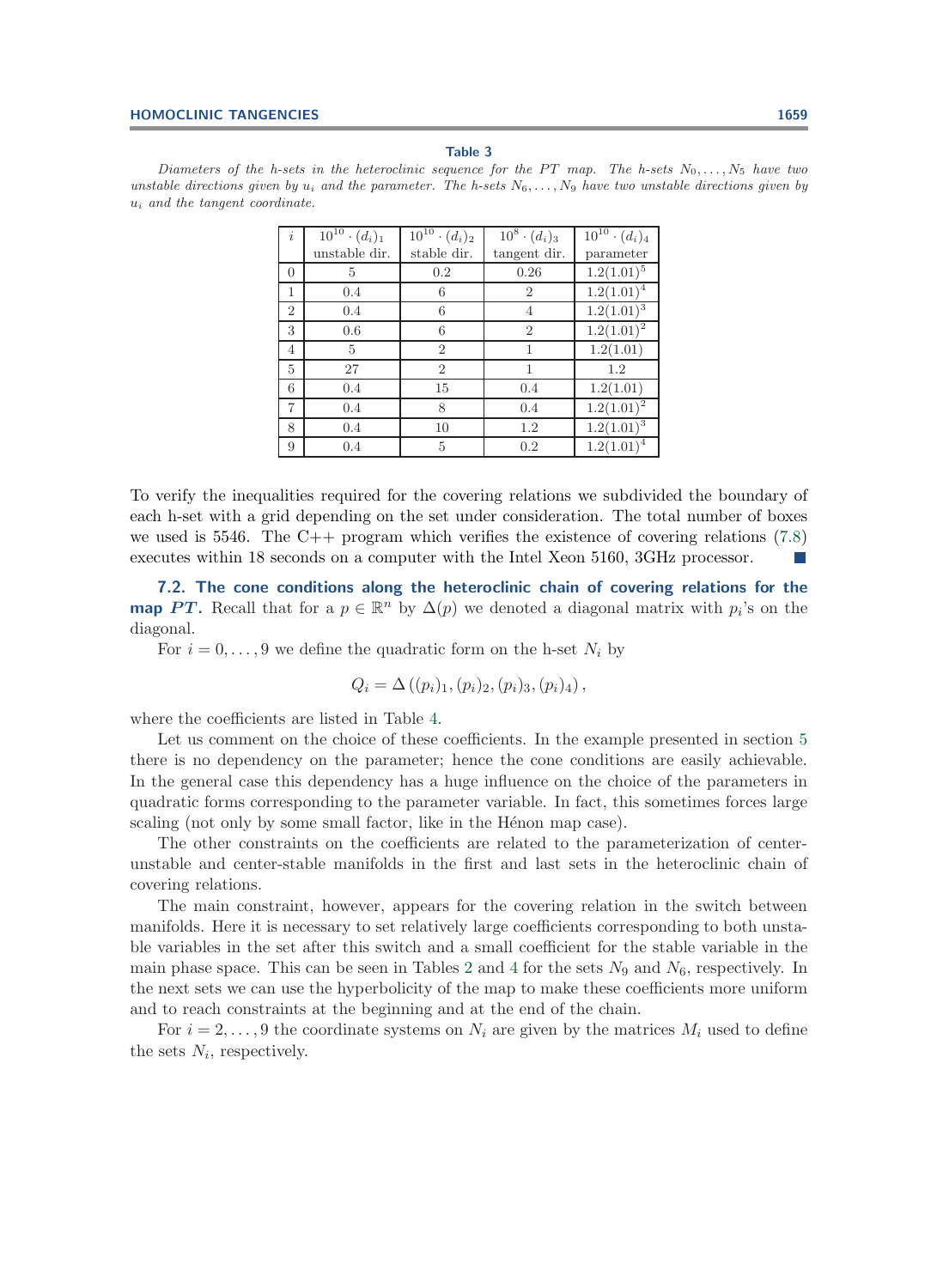| $\boldsymbol{i}$ | $(p_i)_1$        | $(p_i)_2$   | $(p_i)_3$             | $(p_i)_4$     |
|------------------|------------------|-------------|-----------------------|---------------|
|                  | unstable dir.    | stable dir. | tangent dir.          | parameter     |
| $\Omega$         | $80/\lambda^2$   | $-\mu^2$    | $-(\mu/\lambda)^2$    | $(1.1)^{-5}$  |
| $\mathbf{1}$     | $1/\lambda^2$    | $-0.01$     | $-10^{-7}$            | $(1.1)^{-4}$  |
| $\overline{2}$   | $1/\lambda^2$    | $-1$        | $-10^{-5}$            | $(1.1)^{-3}$  |
| 3                | $1/\lambda^2$    | $-1$        | $-10^{-5}$            | $(1.1)^{-2}$  |
| $\overline{4}$   | $1/\lambda^2$    | $-1$        | $-10^{-5}$            | $(1.1)^{-1}$  |
| $\frac{5}{2}$    | $10/\lambda^2$   | $-1$        | $-10^{-5}$            | 3             |
| 6                | $1000/\lambda^2$ | $-10^{-4}$  | $10^6(\mu/\lambda)^2$ | $-(1.1)^{-1}$ |
| $\overline{7}$   | $1/\lambda^2$    | $-1$        | $(\mu/\lambda)^2$     | $-(1.1)^{-2}$ |
| 8                | $1/\lambda^2$    | $-1$        | $(\mu/\lambda)^2$     | $-(1.1)^{-3}$ |
| 9                | $1/\lambda^2$    | $-1$        | $(\mu/\lambda)^2$     | $-(1.1)^{-4}$ |

<span id="page-28-0"></span>Coefficients of the quadratic forms on the sets  $N_0, \ldots, N_9$ , where  $\lambda$ ,  $\mu$  are approximate eigenvalues of  $DT_{\beta_0}(z_0)$  and are given in [\(7.5\)](#page-25-1)–[\(7.6\)](#page-25-1).

We have the following numerical result. Lemma 7.3. *The cone conditions are satisfied for the sequence of covering relations*

$$
N_0 \stackrel{PT}{\Longrightarrow} N_1 \stackrel{PT}{\Longrightarrow} \cdots \stackrel{PT}{\Longrightarrow} N_9.
$$

*Proof.* By Lemma [6.5](#page-20-0) it is enough to verify that for  $i = 0, \ldots, 8$  the interval matrix

$$
V_i = [DPT(N_i)]_I^T Q_{N_{i+1}} [DPT(N_i)]_I - Q_{N_i}
$$

is positive definite, where DPT is computed in the coordinate systems of  $N_i$  and  $N_{i+1}$ . Notice that to compute DPT we need second order derivatives of the map T. We used the  $C^2$ -Lohner algorithm [\[21\]](#page-31-10) and the CAPD library [\[8\]](#page-31-11) in order to integrate the second order variational equations for [\(7.1\)](#page-24-2). We used the Taylor method of the order 20 and a variable time step. No subdivision of the sets  $N_i$  was necessary; i.e., whole sets  $N_i$  were used as an initial condition for the routine which computes  $DPT$ . The  $C++$  program which verifies the cone conditions from this lemma executes within 1 second on a computer with the Intel Xeon 5160, 3GHz processor.

# **7.3. Parameterization of center-unstable and center-stable manifolds at** *c***<sup>0</sup> and** *c***9, respectively.**

Lemma 7.4. *The following statements hold true:*

- The center-stable manifold of PT at  $c_9$  can be parameterized as a vertical disk in  $N_9$ *satisfying the cone conditions with respect to the quadratic form* Q9*.*
- The center-unstable manifold of PT at  $c_0$  can be parameterized as a vertical disk in  $N_0$  *satisfying the cone conditions with respect to the quadratic form*  $Q_0$ .

The computer assisted proof of the above lemma is essentially the same as the proof of Lemmas [6.8](#page-22-1) and [6.9](#page-23-0) for the H $\epsilon$ non map. Therefore, we skip the details. The C++ program which verifies the assertion executes within 11 seconds on a computer with the Intel Xeon

#### **Table 4**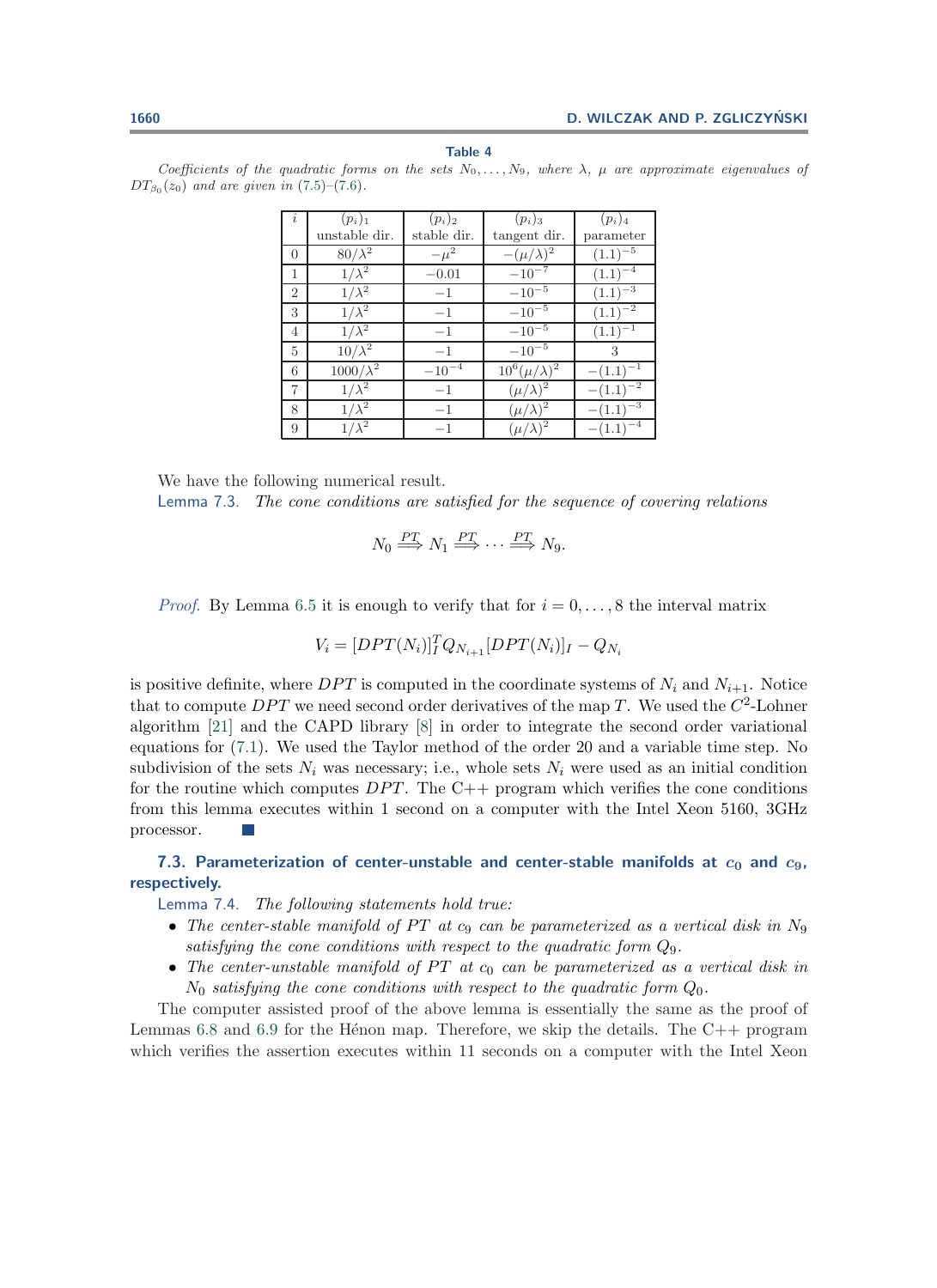5160, 3GHz processor. The most time-consuming part is the verification of the existence of covering relations for the projected sets in three-dimensional space.

We used the Taylor method of the order 20 and a variable time step when checking the covering relations and when integrating second order variational equations.

*Proof of Theorem* [7.1.](#page-24-0) We conclude the proof as in the Hénon map example.

**8. Implementation notes.** In order to compute bounds for the Hénon map and the Poincaré map  $T_\beta$  and their derivatives we used the interval arithmetic [\[13\]](#page-31-15), automatic dif-ferentiation [\[9\]](#page-31-20), and the  $C<sup>r</sup>$ -Lohner algorithm [\[21\]](#page-31-10) developed at the Jagiellonian University by the CAPD group  $[8]$ . The C++ source files of the program with instructions on how it should be compiled and run are available online [\[19\]](#page-31-21).

The program has been tested under several Linux distributions, including 32 and 64 bit architectures and the gcc compiler versions 4.1.2, 4.2.1, and 4.3.2 on the Intel Pentium IV, Intel Core 2 Duo, Intel Xeon, and the AMD Quad Core processors.

# <span id="page-29-0"></span>**Appendix A. Proof of Remark [3.3.](#page-5-3)**

In the proof we will produce on the plane  $(\mu, x_1)$  the coordinate change of the form  $(\mu, x_1) \mapsto (\nu(\mu), t(\mu, x_1))$ . It is obvious that such a coordinate change preserves the form of the curve  $s_{\mu}(x_1)=(x_1, 0)$ .

The proof consists of several lemmas.

Lemma A.1. *The same assumptions as in Remark* [3.3](#page-5-3) *hold. Assume that*  $q$  *is of class*  $C^k$ . *with*  $k \geq 3$ . Then there exists a local coordinate change  $(\mu, x_1) \mapsto (\mu, t(\mu, x_1))$  of class  $\mathcal{C}^k$ , *such that*  $t(\mu_0, 0) = 0$  *and in the new coordinates* g *satisfies the following conditions for*  $\mu$  *in some neighborhood of*  $\mu_0$ *:* 

$$
g(\mu_0, 0) = 0, \quad \frac{\partial g}{\partial x_1}(\mu, 0) = 0,
$$

$$
\frac{\partial g}{\partial \mu}(\mu, 0) \neq 0, \quad \frac{\partial^2 g}{\partial x_1^2}(\mu, 0) \neq 0.
$$

*Proof.* Observe that, since  $\frac{\partial^2 g}{\partial x_1}(\mu_0, 0) \neq 0$ , from the implicit function theorem it follows that there exists a local function  $\mu \mapsto x_1(\mu)$  of class  $\mathcal{C}^{k-1}$ , such that

$$
\frac{\partial g}{\partial x_1}(\mu, x_1(\mu)) = 0, \quad x_1(\mu_0) = 0.
$$

It is easy to see that if we set

$$
t(\mu, x_1) = x_1 - x_1(\mu),
$$

then our assertion is satisfied.

Lemma A.2. *Assume that*  $f : \mathbb{R}^2 \to \mathbb{R}$  *is a*  $\mathcal{C}^k$ *-function with*  $k > 2$ *, such that* 

$$
\frac{\partial f}{\partial x}(\mu,0) = 0 \quad \forall \mu.
$$

*Then there exist functions*  $h : \mathbb{R}^2 \to \mathbb{R}$  *of class*  $\mathcal{C}^{k-2}$  *and*  $r : \mathbb{R} \to \mathbb{R}$ *,*  $r \in \mathcal{C}^k$ *, such that* 

$$
f(\mu, x) = x^2 h(\mu, x) + r(\mu),
$$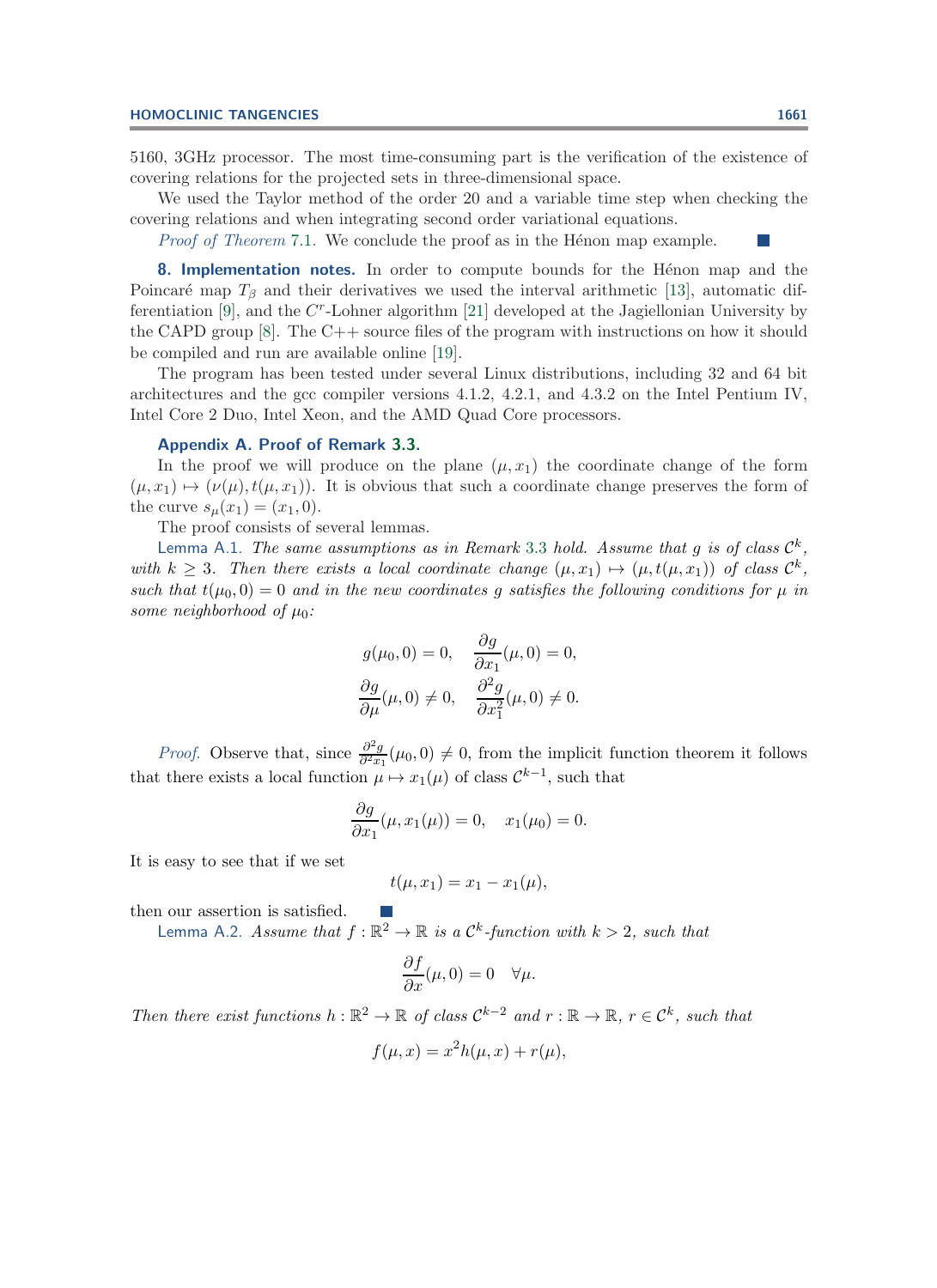*where*  $h(\mu, 0) = 2 \frac{\partial^2 f}{\partial x^2}(\mu, 0)$  *and*  $r(\mu) = f(\mu, 0)$ *.*<br>*Proof.* For any  $\mathcal{C}^1$ -function  $w : \mathbb{R} \to \mathbb{R}$  it holds that

$$
w(x) = w(0) + \int_0^1 w'(tx)dt \cdot x.
$$

For fixed  $\mu$  we apply the above formula to  $w(x) = \frac{\partial I}{\partial x}(\mu, x)$  and then again to  $w(x) = f(\mu, x)$ <br>and we obtain and we obtain

$$
f(\mu, x) = f(\mu, 0) + x^2 \int_0^1 \int_0^1 s \frac{\partial^2 f}{\partial x^2}(\mu, s \, dx) \, dt \, ds.
$$

From the two above lemmas it follows that we can assume that our function  $g(\mu, x_1)$ satisfies the following conditions:

$$
g(\mu, x_1) = x_1^2 h(\mu, x_1) + r(\mu),
$$
  
 
$$
h(\mu_0, 0) \neq 0, \quad r'(\mu_0) \neq 0.
$$

Observe that since  $r' \neq 0$  in the neighborhood of  $\mu_0$ , we can use locally  $r(\mu)$  instead of  $\mu$  as the parameter. After this observation we can assume now that our function  $g(\mu, x_1)$ satisfies the following conditions (now  $\mu_0 = 0$ ):

(A.1) 
$$
g(\mu, x_1) = x_1^2 h(\mu, x_1) + \mu, \quad h(0, 0) \neq 0.
$$

To finish the proof we need the following lemma.

Lemma A.3. *Assume that* <sup>g</sup> *satisfies* [\(A.1\)](#page-30-0)*. Then there exists a local coordinate change in the neighborhood of* (0, 0) *of the form*

<span id="page-30-1"></span><span id="page-30-0"></span>
$$
(\mu, x_1) \to (\mu, t = x_1(1 + w(\mu, x_1))), \qquad w(0, 0) = 0,
$$

*such that in these new coordinates we have*

$$
(A.2) \t\t g(\mu, t) = at^2 + \mu,
$$

*where*  $a = h(0, 0)$ *.* 

*Proof*. We have

$$
h(\mu, x_1) = ax_1^2 + x_1^2 f(\mu, x_1), \qquad f(\mu, x_1) = O(|(\mu, x_1)|).
$$

To obtain  $(A.2)$  w needs to satisfy the equation

$$
ax_1^2 + x_1^2 f(\mu, x_1) + \mu = a(x_1(1 + w(\mu, x_1)))^2 + \mu,
$$

which is equivalent to the following condition:

(A.3) 
$$
f(\mu, x_1) = 2aw(\mu, x_1) + aw(\mu, x_1)^2.
$$

We obtain the solution to  $(A.3)$  by application of the implicit function theorem to the following equation:

$$
F(\mu, x_1, w) = f(\mu, x_1) - 2aw - aw^2 = 0.
$$

<span id="page-30-2"></span> $\mathcal{L}_{\mathcal{A}}$ 

Indeed we have  $F(0, 0, 0) = 0$  and  $\frac{\partial F}{\partial w}(0, 0, 0) = -2a \neq 0$ .